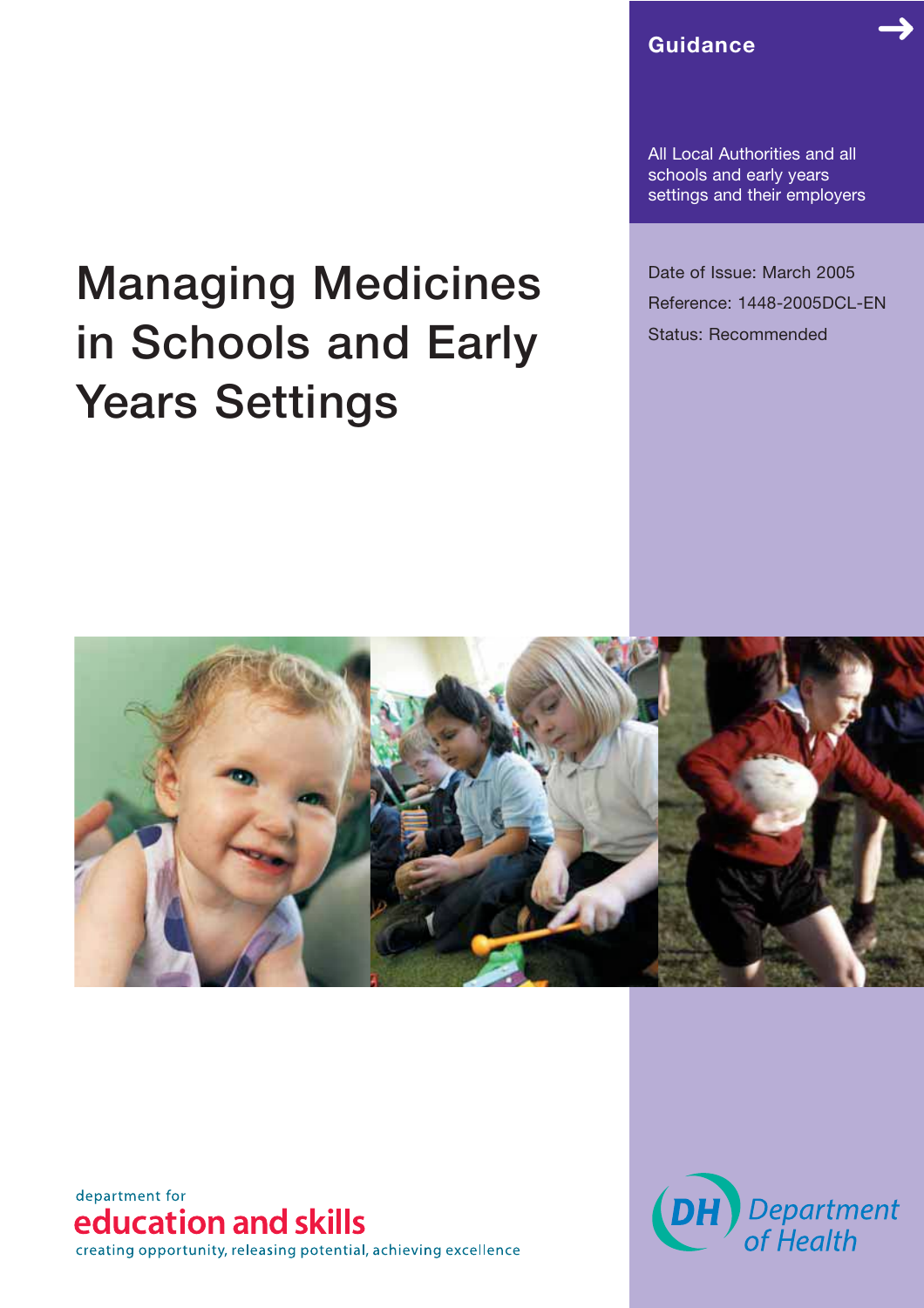|                                                              | <b>Department of Health Information Reader Box</b>                                                                                                                                                                                                                                                                                                                              |
|--------------------------------------------------------------|---------------------------------------------------------------------------------------------------------------------------------------------------------------------------------------------------------------------------------------------------------------------------------------------------------------------------------------------------------------------------------|
| Policy<br>HR/Workforce<br>Management<br>Planning<br>Clinical | Estates<br>Performance<br>IM & T<br>Finance<br>Partnership Working                                                                                                                                                                                                                                                                                                              |
|                                                              | <b>Document Purpose</b> Best Practice Guidance                                                                                                                                                                                                                                                                                                                                  |
| <b>ROCR Ref:</b>                                             | <b>Gateway Ref:</b><br>4575                                                                                                                                                                                                                                                                                                                                                     |
| <b>Title</b>                                                 | Managing Medicines in Schools and Early Years Settings                                                                                                                                                                                                                                                                                                                          |
| <b>Author</b>                                                | Department For Education and Skills                                                                                                                                                                                                                                                                                                                                             |
| <b>Publication Date</b>                                      | 31 Mar 2005                                                                                                                                                                                                                                                                                                                                                                     |
| <b>Target Audience</b>                                       | All Local Authorities<br>All schools and early years settings and their employees                                                                                                                                                                                                                                                                                               |
| <b>Circulation List</b>                                      | PCT CEs, SHA CEs                                                                                                                                                                                                                                                                                                                                                                |
| <b>Description</b>                                           | This guidance is designed to help schools and early years settings and their employers<br>develop effective management systems to support individual children with medical<br>needs who require access to their medicines whilst in school, in accordance with<br>the Medicines Standard of the National Service Framework for Children.                                        |
| <b>Cross Ref</b>                                             | National Service Framework for Children and Young People (September 2004)<br>'Guidance on infection control in schools and nurseries' (Department of Health/<br>Department for Education and Employment/Public Health Laboratory Service, 1999)                                                                                                                                 |
| <b>Superseded Docs</b>                                       | 'Supporting pupils with medical needs: a good practice guide' and Circular 14/96<br>'Supporting pupils with medical needs in school' (DfEE/DH, 1996)                                                                                                                                                                                                                            |
| <b>Action Required</b>                                       | n/a                                                                                                                                                                                                                                                                                                                                                                             |
| <b>Timing</b>                                                | n/a                                                                                                                                                                                                                                                                                                                                                                             |
| <b>Contact Details</b>                                       | For health service related enquiries - Department of Health<br>Richmond House, 79 Whitehall, London, SW1A 2NL<br>Tel: (020) 7210 4850 Email: dhmail@dh.gsi.gov.uk<br>For school related enquiries - Department for Educational and Skills<br>Sanctuary Buildings, Great Smith Street, London, SW1P 3BT                                                                          |
|                                                              | Tel: 0870 000 2288 (Public Communications Unit) Email: info@dfes.gsi.gov.uk<br>For early years settings related enquiries - Sure Start Unit<br>Department for Education and Skills and Department for Work and Pensions.<br>Level 2, Caxton House, Tothill Street, London, SW1H 9NA<br>Tel: 0870 000 2288 (Public Communications Unit)<br>Email: info.surestart@dfes.gsi.gov.uk |

**For Recipient's Use**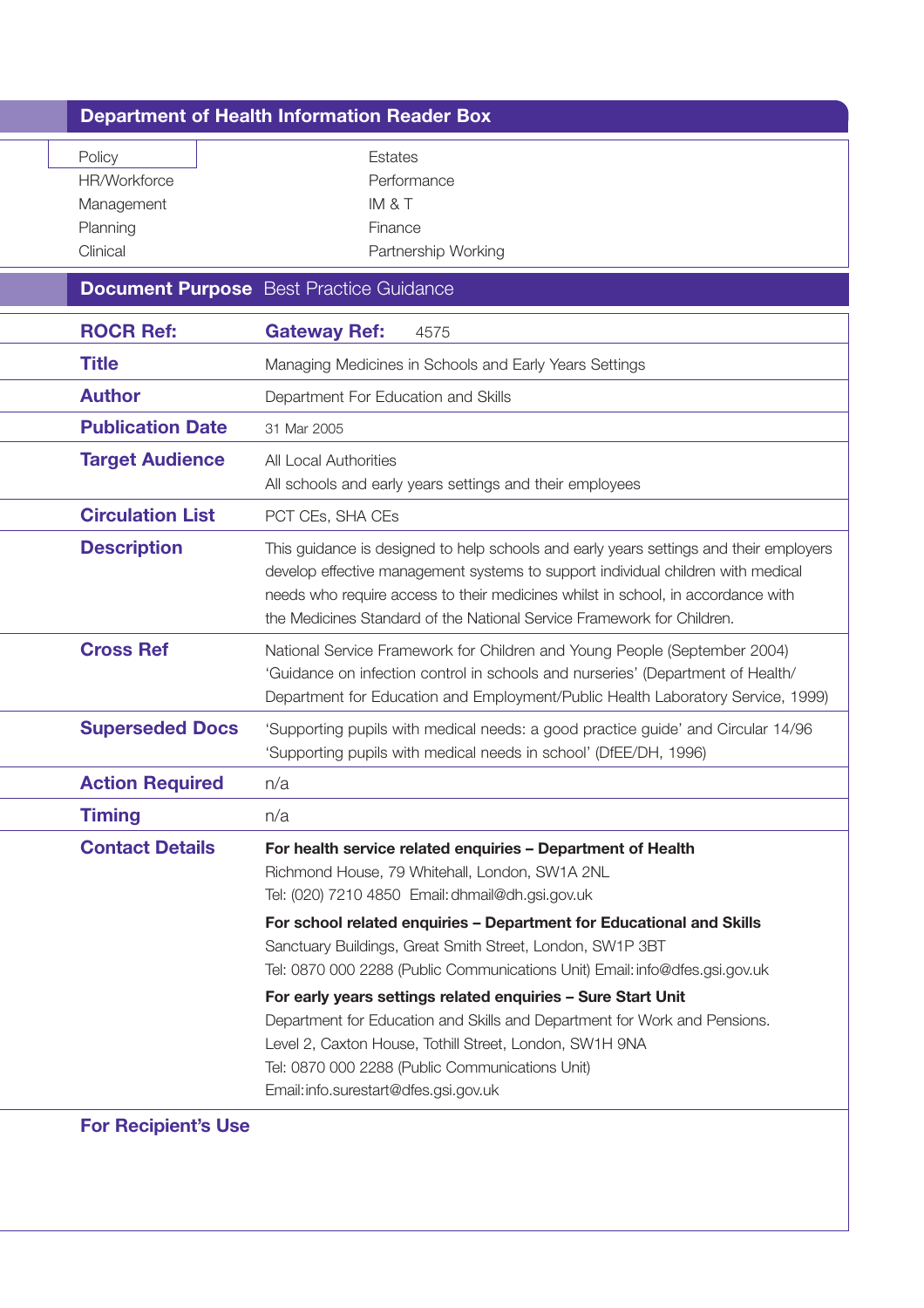# Foreword

As part of the government's agenda to improve the lives of children and young people, we are pleased to be able to introduce this updated guidance on managing medicines in schools and early years settings, which replaces the earlier Department for Education and Employment and Department of Health guidance, *Supporting Pupils with Medical Needs: a good practice guide* and Circular 14/96 *Supporting Pupils with Medical Needs in School*, which were published in 1996.

This updated guidance sets a clear framework within which Local Authorities, NHS Primary Care Trusts, schools, early years settings and families are able to work together to develop policies to ensure that children requiring medicines receive the support they need. The guidance, which has been produced by the Department for Education and Skills in collaboration with the Department of Health, takes full account of the recommendations included in the Department of Health and Department for Education and Skills National Service Framework for Children, Young People and Maternity Services and is consistent with our Every Child Matters: Change for Children programme.

In updating this guidance we were very fortunate to be able to work closely with a number of voluntary bodies, including those that specialise in supporting children with particular medical needs, and with the Royal College of Paediatrics and Child Health, the Royal College of Nursing, school staff unions, Confed and the Local Government Association. We are grateful for their input in seeking to make this guidance as clear and helpful as possible.

We trust that this updated guidance will encourage and help early years settings, schools, Local Authorities and NHS Primary Care Trusts to:

- review their current policies and procedures involving children with medical needs in order to make sure that everyone, including parents, is clear about their respective roles
- put in place effective management systems to help support individual children with medical needs
- make sure that within early years and school settings medicines are handled responsibly
- help ensure that all school staff are clear about what to do in the event of a  $\overline{\phantom{0}}$ medical emergency

All of us want all children to have successful and fulfilling lives. By implementing this guidance you will be helping to achieve our shared vision that all children and young people should be healthy, stay safe, enjoy and achieve, and be able to make a positive contribution. The measures outlined in this guidance are one more step towards ensuring that vision becomes a reality.

Stre Lat

LORD FILKIN STEPHEN LADYMAN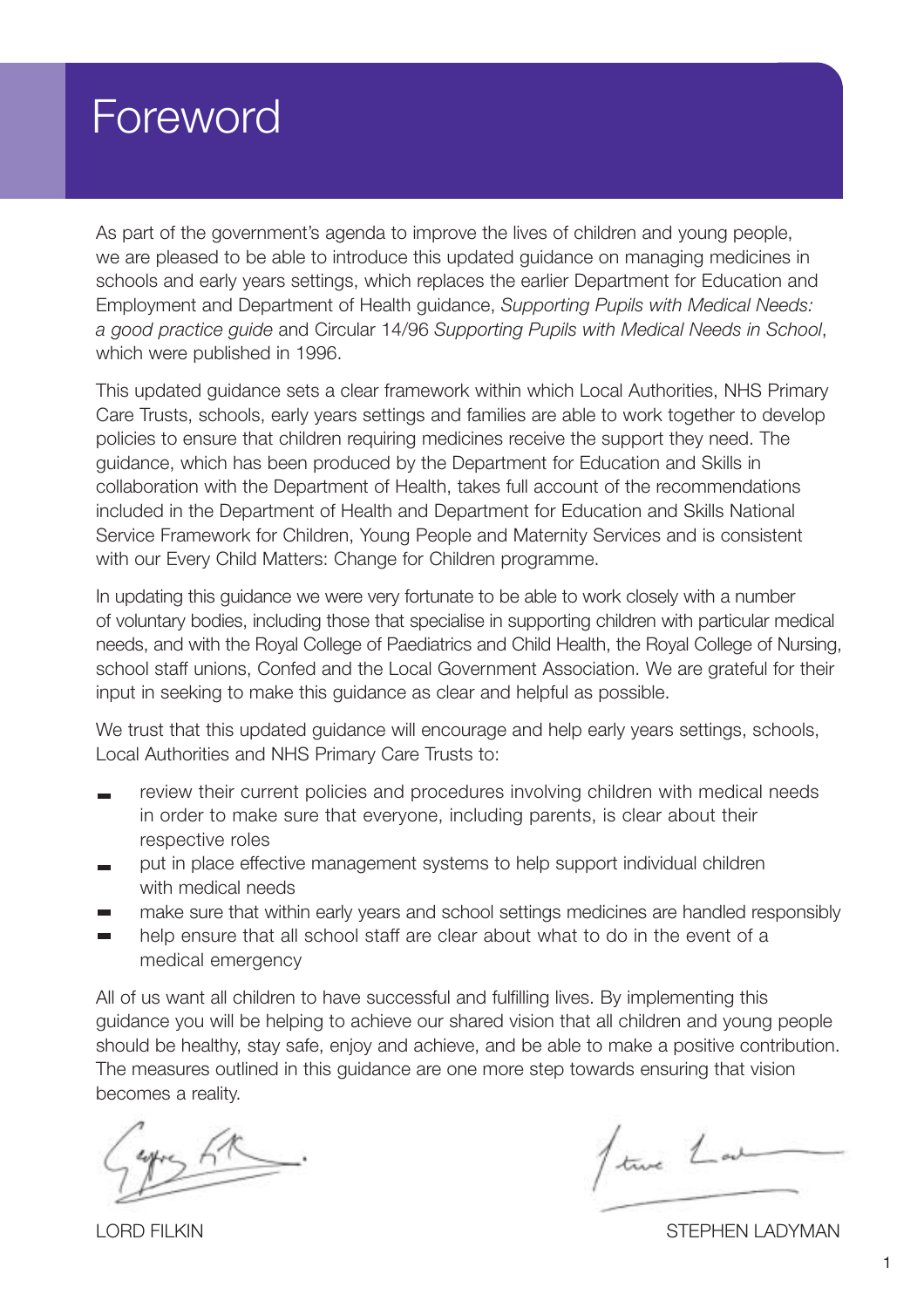|                                                                            | Contents                                                                                                                                                                                                                                                                                                                                                                                                                        | page                                                                                                              |
|----------------------------------------------------------------------------|---------------------------------------------------------------------------------------------------------------------------------------------------------------------------------------------------------------------------------------------------------------------------------------------------------------------------------------------------------------------------------------------------------------------------------|-------------------------------------------------------------------------------------------------------------------|
| 4<br>8<br>13                                                               | <b>Introduction</b><br><b>Children with Medical Needs</b><br>Access to Education and Associated Services<br>Support for Children with Medical Needs                                                                                                                                                                                                                                                                             | 4<br>$\overline{4}$<br>5<br>6                                                                                     |
| 20<br>25<br>29<br>35<br>37<br>38<br>42<br>45<br>49<br>50<br>56<br>60<br>62 | <b>Chapter 1: Developing Medicines Policies</b><br>Introducing a Policy<br><b>Prescribed Medicines</b><br><b>Controlled Drugs</b><br>Non-Prescription Medicines<br><b>Short-Term Medical Needs</b><br>Long-Term Medical Needs<br><b>Administering Medicines</b><br>Self-Management<br><b>Refusing Medicines</b><br><b>Record Keeping</b><br><b>Educational Visits</b><br><b>Sporting Activities</b><br>Home to School Transport | $\overline{7}$<br>$\overline{7}$<br>8<br>8<br>$\Theta$<br>$\Theta$<br>9<br>10<br>11<br>11<br>11<br>12<br>12<br>13 |
| 66<br>67<br>73<br>79<br>81<br>86<br>92<br>95<br>97                         | <b>Chapter 2: Roles and Responsibilities</b><br>Introduction<br><b>Parents and Carers</b><br>The Employer<br>The Governing Body<br>The Head Teacher or Head of Setting<br><b>Teachers and Other Staff</b><br>The Local Authority<br>Primary Care and NHS Trusts<br><b>Health Services</b><br>103 Ofsted                                                                                                                         | 14<br>14<br>14<br>15<br>16<br>16<br>17<br>17<br>18<br>18<br>19                                                    |
|                                                                            | <b>Chapter 3: Dealing with Medicines Safely</b><br><b>106</b> Safety Management<br><b>107</b> Storing Medicines<br><b>111</b> Access to Medicines<br><b>112</b> Disposal of Medicines<br><b>114</b> Hygiene and Infection Control<br>115 Emergency Procedures                                                                                                                                                                   | 20<br>20<br>20<br>20<br>21<br>21<br>21                                                                            |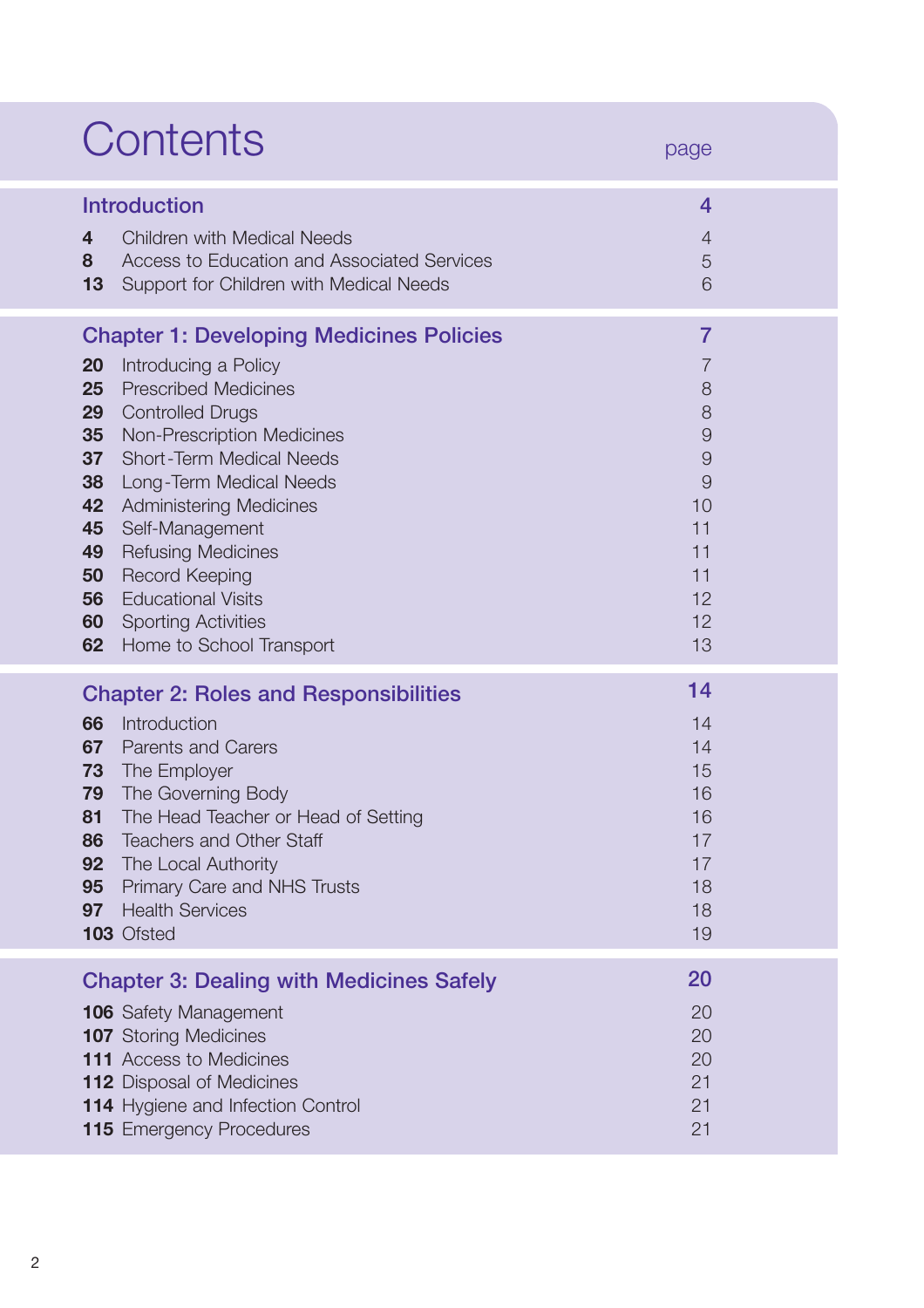| <b>Chapter 4: Drawing up a Health Care Plan</b><br>118 Purpose of a Health Care Plan<br><b>124</b> Co-ordinating Information<br><b>125</b> Information for Staff and Others<br>129 Staff Training<br><b>130 Confidentiality</b>                                                                                                                                                                                                                                                                                                                                                                                                                                                                 | 22<br>22<br>23<br>23<br>24<br>24                         |
|-------------------------------------------------------------------------------------------------------------------------------------------------------------------------------------------------------------------------------------------------------------------------------------------------------------------------------------------------------------------------------------------------------------------------------------------------------------------------------------------------------------------------------------------------------------------------------------------------------------------------------------------------------------------------------------------------|----------------------------------------------------------|
| <b>Chapter 5: Common Conditions - Practical Advice on</b><br>Asthma, Epilepsy, Diabetes and Anaphylaxis<br><b>131</b> Introduction<br><b>134</b> What is Asthma?<br><b>137</b> Medicine and Control<br><b>150</b> What is Epilepsy?<br><b>156</b> Medicine and Control<br><b>164</b> What is Diabetes?<br><b>167</b> Medicine and Control<br><b>175</b> What is Anaphylaxis?<br><b>179</b> Medicine and Control                                                                                                                                                                                                                                                                                 | 25<br>25<br>25<br>25<br>27<br>28<br>29<br>30<br>31<br>31 |
| <b>Annex A: Legal Framework</b>                                                                                                                                                                                                                                                                                                                                                                                                                                                                                                                                                                                                                                                                 | 34                                                       |
| <b>Annex B: Forms</b><br>Form 1:<br><b>Contacting Emergency Services</b><br><b>Health Care Plan</b><br>Form 2:<br>Form 3A:<br>Parental agreement for school/setting to administer medicine<br>Parental agreement for school/setting to administer medicine<br>Form 3B:<br>Head teacher/Head of setting agreement to administer medicine 48<br>Form 4:<br>Record of medicine administered to an individual child<br>Form 5:<br>Form 6:<br>Record of medicines administered to all children<br>Form 7:<br>Request for child to carry his/her own medicine<br>Staff training record – administration of medicines<br>Form 8:<br>Form 9:<br>Authorisation for the administration of rectal diazepam | 42<br>43<br>44<br>46<br>47<br>49<br>51<br>52<br>53<br>54 |
| <b>Annex C: Related Documents</b>                                                                                                                                                                                                                                                                                                                                                                                                                                                                                                                                                                                                                                                               | 54                                                       |
| <b>Annex D: Useful Contacts</b>                                                                                                                                                                                                                                                                                                                                                                                                                                                                                                                                                                                                                                                                 | 58                                                       |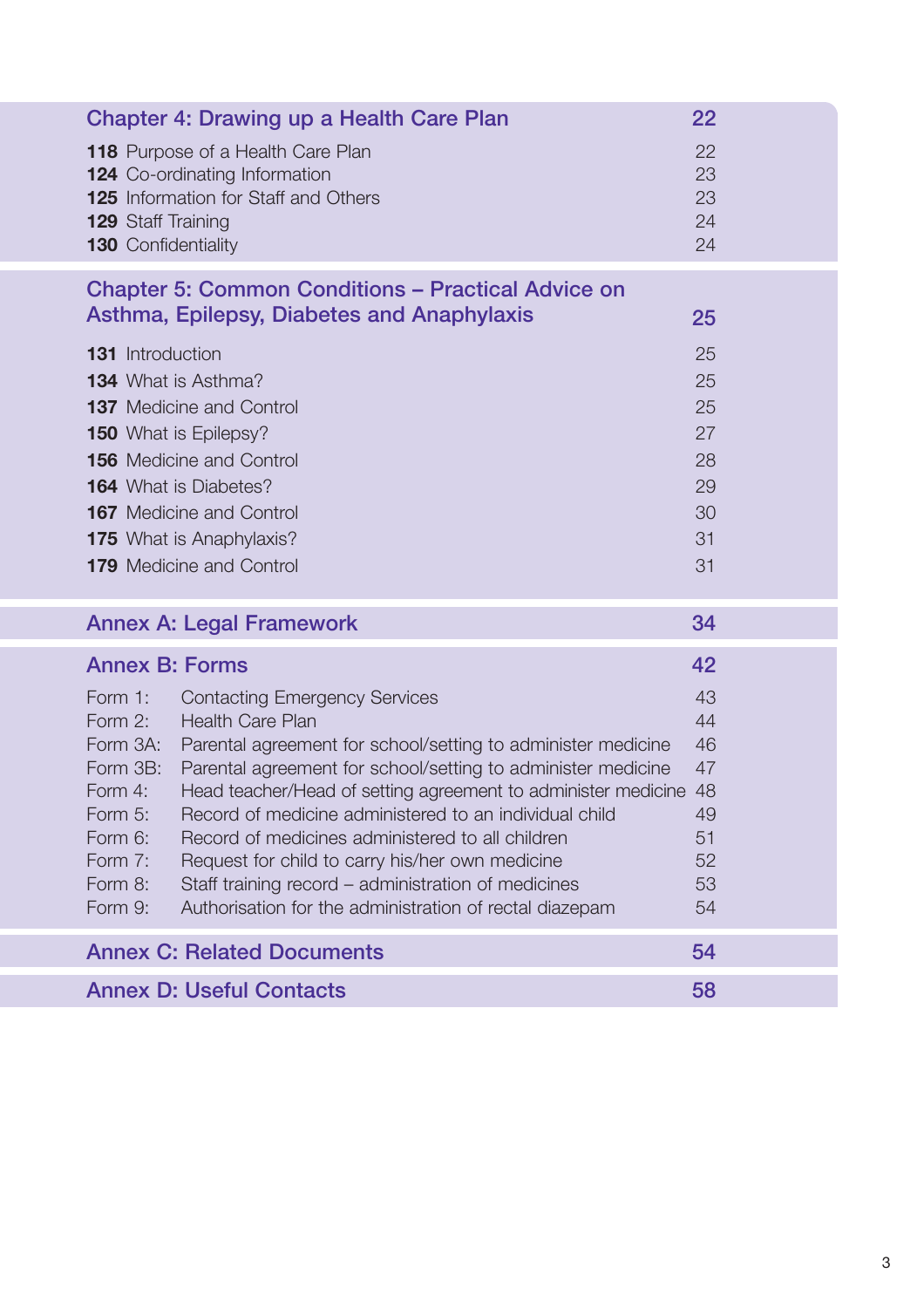# Introduction

1. This guidance is designed to help all schools and all early years settings and their employers develop policies on managing medicines, and to put in place effective management systems to support individual children with medical needs. Positive responses by schools and settings to a child's medical needs will not only benefit the child directly, but can also positively influence the attitude of their peers. This guidance replaces *Supporting Pupils with Medical Needs: a good practice guide* and Circular 14/96 *Supporting Pupils with Medical Needs in School* (DfEE/DH 1996).

2. It is for Local Authorities, schools and governing bodies, settings and management groups to work out their own policies in the light of statutory responsibilities and their own assessment of local needs and resources, but it is hoped that when doing so they will find this guidance useful. To help in this process, forms are provided at Annex B that can be photocopied or adapted for use.

3. This guidance is not a definitive interpretation of the law. Interpreting the law is a matter for the courts alone.

## **Children with Medical Needs**

4. Children with medical needs have the same rights of admission to a school or setting as other children. Most children will at some time have short-term medical needs, perhaps entailing finishing a course of medicine such as antibiotics. Some children however have longer term medical needs and may require medicines on a long-term basis to keep them well, for example children with well-controlled epilepsy or cystic fibrosis.

5. Others may require medicines in particular circumstances, such as children with severe allergies who may need an adrenaline injection. Children with severe asthma may have a need for daily inhalers and additional doses during an attack.

6. Most children with medical needs can attend school or a setting regularly and take part in normal activities, sometimes with some support. However, staff may need to take extra care in supervising some activities to make sure that these children, and others, are not put at risk.

7. An individual health care plan can help staff identify the necessary safety measures to support children with medical needs and ensure that they and others are not put at risk. Detailed advice on how to develop a health care plan is set out in Chapter 4.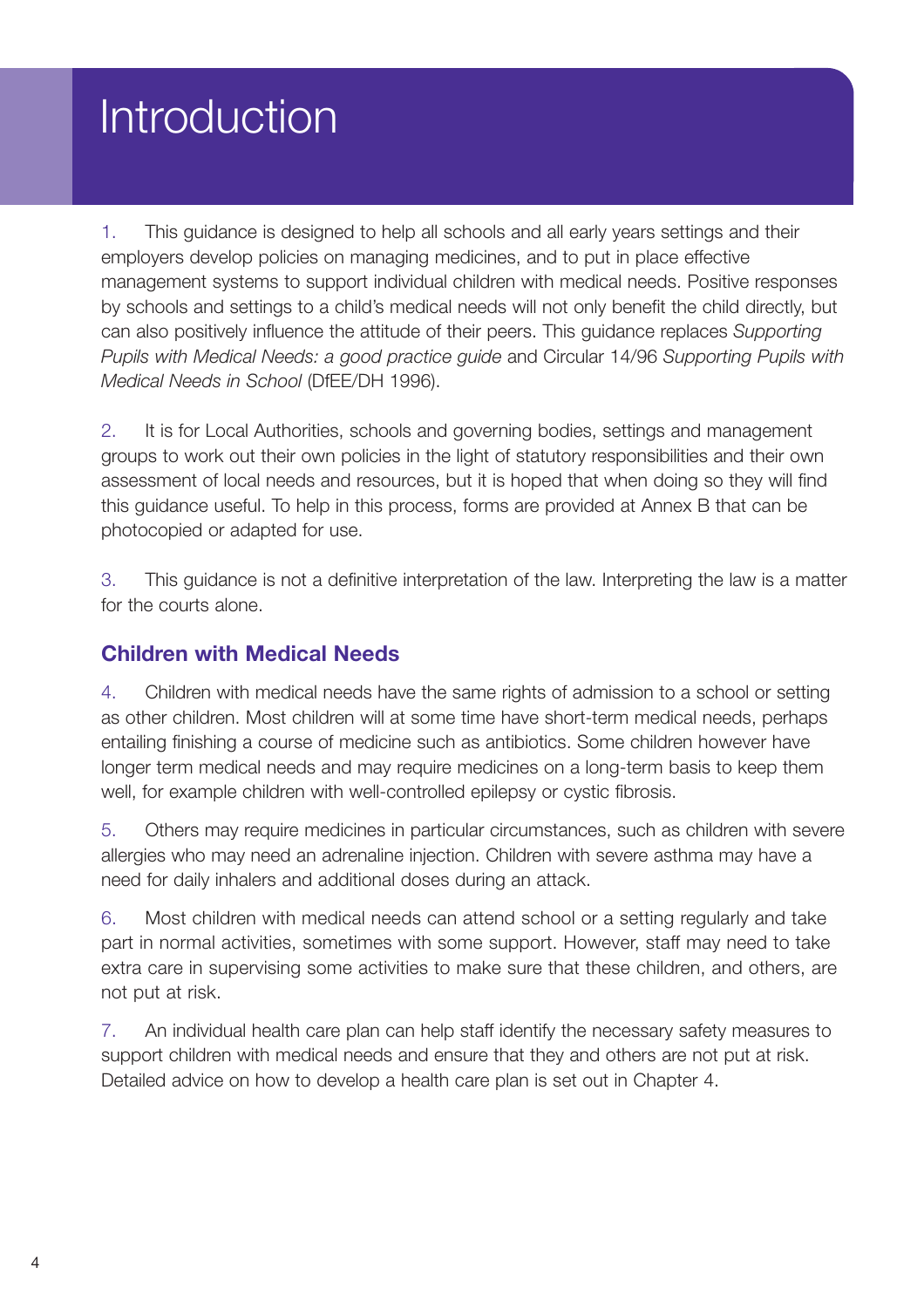# **Access to Education and Associated Services**

8. Some children with medical needs are protected from discrimination under the Disability Discrimination Act (DDA) 1995. The DDA defines a person as having a disability if he has a physical or mental impairment which has a substantial and long-term adverse effect on his abilities to carry out normal day to day activities.

9. Under Part 4 of the DDA, responsible bodies for schools (including nursery schools) **must not** discriminate against disabled pupils in relation to their access to education and associated services – a broad term that covers all aspects of school life including school trips and school clubs and activities<sup>1</sup>. Schools should be making reasonable adjustments for disabled children including those with medical needs at different levels of school life; and for the individual disabled child in their practices and procedures and in their policies.

10. Schools are also under a duty to plan strategically to increase access, over time to schools. This should include planning in anticipation of the admission of a disabled pupil with medical needs so that they can access the school premises, the curriculum and the provision of written materials in alternative formats to ensure accessibility.

11. Early years settings not constituted as schools, including childminders and other private, voluntary and statutory provision are covered by Part 3 of the DDA. Part 3 duties cover the refusal to provide a service, offering a lower standard of service or offering a service on worse terms to a disabled child<sup>2</sup>. This includes disabled children with medical needs. Like schools, early years settings should be making reasonable adjustments for disabled children including those with medical needs. However, unlike schools, the reasonable adjustments by early years settings will include alterations to the physical environment as they are not covered by the Part 4 planning duties.

12. The National Curriculum Inclusion Statement 2000 emphasises the importance of providing effective learning opportunities for all pupils and offers three key principles for inclusion:



<sup>1</sup> The *Code of Practice for Schools –* DDA 1995: *Part 4 (*Disability Rights Commission, 2002) explains the duties schools have and shows responsible bodies how they might meet the duties that apply to them.

<sup>2</sup> The Disability Rights Commission (DRC) has issued a Code of Practice covering Rights of Access to Goods,

Facilities, Services and Premises, under Part 3 of the DDA. 5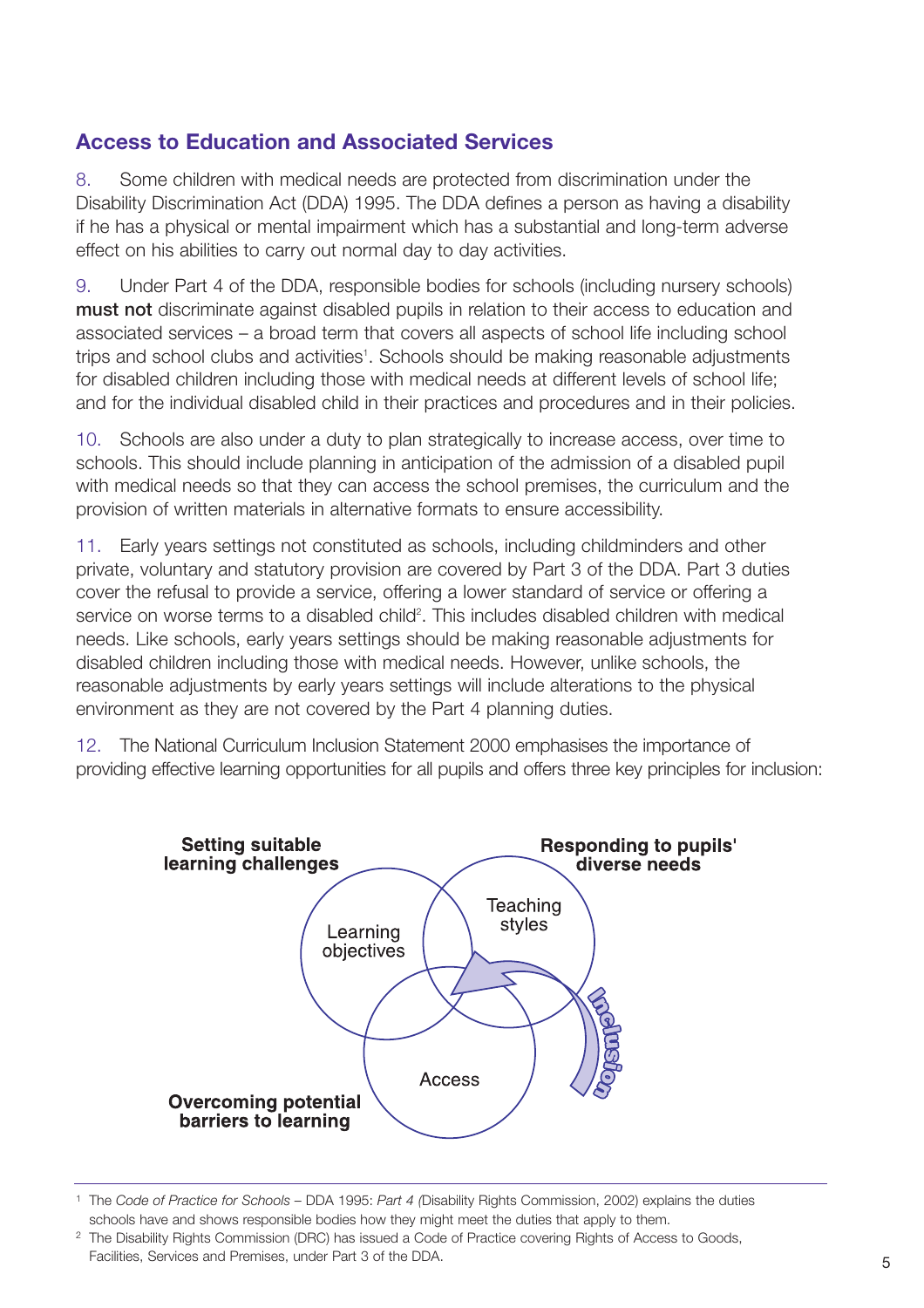# **Support for Children with Medical Needs**

13. Parents<sup>3</sup> have the prime responsibility for their child's health and should provide schools and settings with information about their child's medical condition. Parents, and the child if appropriate, should obtain details from their child's General Practitioner (GP) or paediatrician, if needed. The school doctor or nurse or a health visitor and specialist voluntary bodies may also be able to provide additional background information for staff.

14. The school health service can provide advice on health issues to children, parents, education and early years staff, education officers and Local Authorities. NHS Primary Care Trusts and NHS Trusts, Local Authorities, Early Years Development and Childcare Partnerships and governing bodies should work together to make sure that children with medical needs and school and setting staff have effective support.

15. Local Authorities and other employers, schools (including community nursery schools) should consider the issue of managing administration of medicines and supporting children with more complex health needs as part of their accessibility planning duties. It will greatly assist the smooth integration of children into the life of the school or setting.

16. There is no legal duty that requires school or setting staff to administer medicines. A number of schools are developing roles for support staff that build the administration of medicines into their core job description. Some support staff may have such a role in their contract of employment. Schools should ensure that they have sufficient members of support staff who are appropriately trained to manage medicines as part of their duties.

17. Conditions of employment are individual to each non-maintained early years setting. The registered person has to arrange who should administer medicines within a setting, either on a voluntary basis or as part of a contract of employment.

18. Staff managing the administration of medicines and those who administer medicines should receive appropriate training and support from health professionals. Where employers' policies are that schools and settings should manage medicines, there should be robust systems in place to ensure that medicines are managed safely. There must be an assessment of the risks to the health and safety of staff and others and measures put in place to manage any identified risks.

19. Some children and young people with medical needs have complex health needs that require more support than regular medicine<sup>4</sup>. It is important to seek medical advice about each child or young person's individual needs.

<sup>&</sup>lt;sup>3</sup> Here, and throughout this document, 'parents' should be taken to include all those with parental responsibility, including parents and carers. See also 'Parents and Carers' [paragraphs 67-72].

<sup>4</sup> *Including Me: Managing Complex Health Needs in Schools and Early Years Settings* (Council for Disabled Children, 2005) provides practical advice on supporting children with more complex needs. 6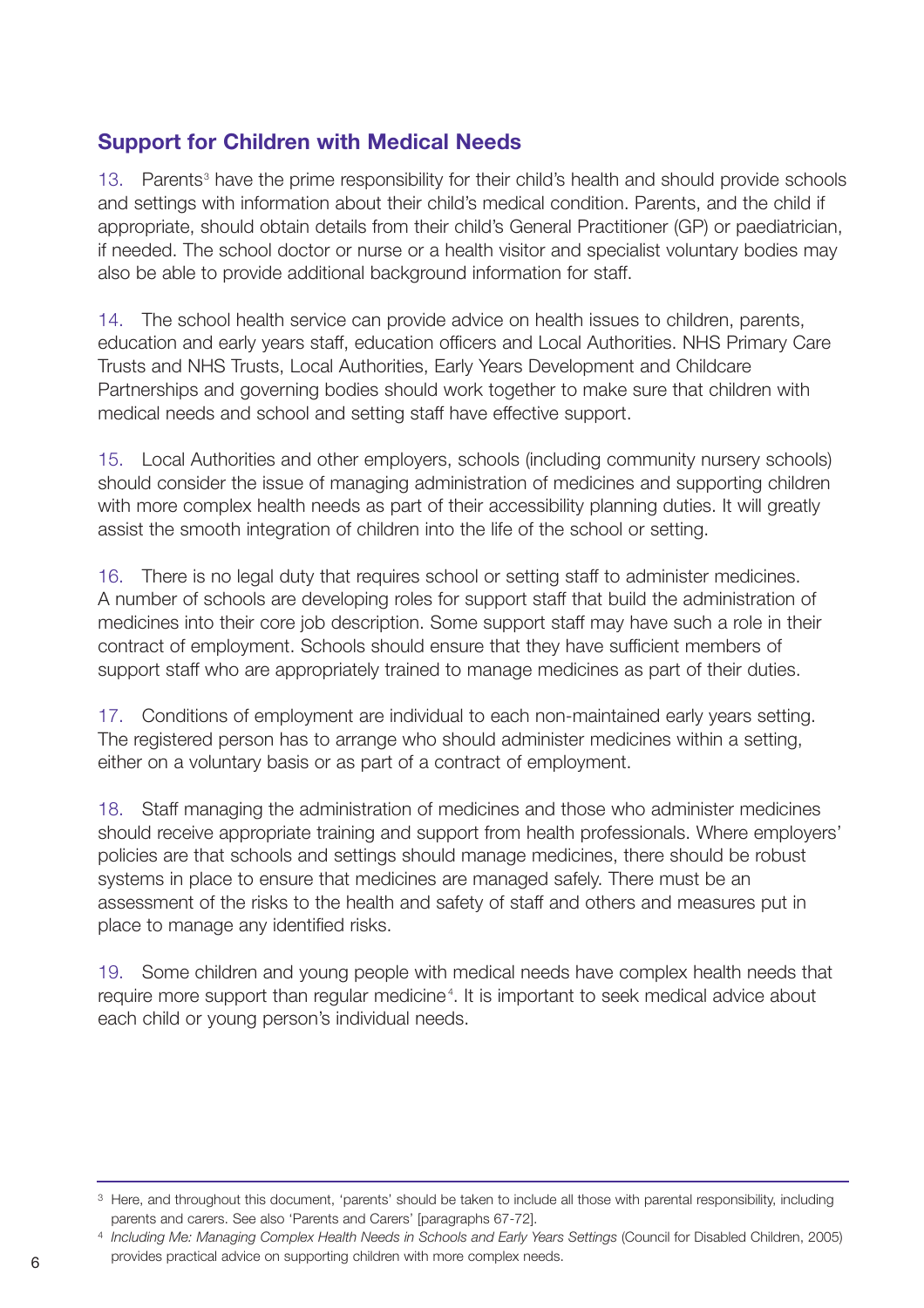# Chapter 1: Developing Medicines Policies

# **Introducing a Policy**

20. A clear policy understood and accepted by staff, parents and children provides a sound basis for ensuring that children with medical needs receive proper care and support in a school or setting.

21. The employer has the responsibility for devising the policy. However schools and settings, acting on behalf of the employer, should develop policies and procedures that draw on the employer's overall policy but are amended for their particular provision. Policies should, as far as possible, be developed in consultation with heads and with governing bodies where they are not the employer. All policies should be reviewed and updated on a regular basis.

22. Policies should aim to enable regular attendance. Formal systems and procedures in respect of administering medicines, developed in partnership with parents and staff should back up the policy.

23. A policy needs to be clear to all staff, parents and children. It could be included in the prospectus, or in other information for parents. A policy should cover:

- procedures for managing prescription medicines which need to be taken during the school day
- procedures for managing prescription medicines on trips and outings
- a clear statement on the roles and responsibility of staff managing administration of medicines, and for administering or supervising the administration of medicines
- a clear statement on parental responsibilities in respect of their child's medical needs
- $\blacksquare$  the need for prior written agreement from parents<sup>5</sup> for any medicines to be given to a child
- the circumstances in which children may take any non-prescription medicines
- the school or setting policy on assisting children with long-term or complex medical needs
- policy on children carrying and taking their medicines themselves
- staff training in dealing with medical needs
- **record keeping**
- safe storage of medicines
- access to the school's emergency procedures
- risk assessment and management procedures

24. Parents should provide full information about their child's medical needs, including details on medicines their child needs.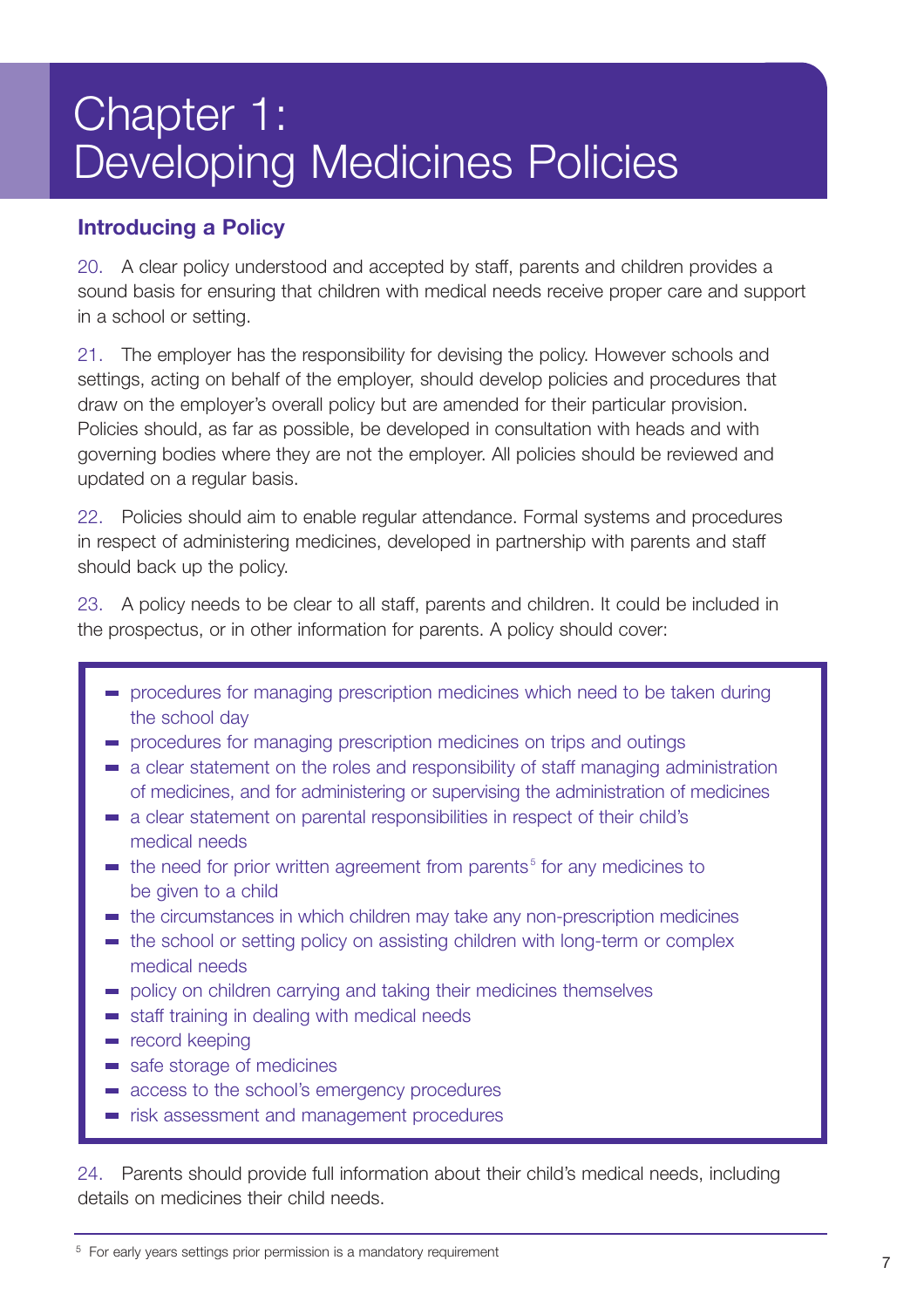# **Prescribed Medicines**

25. Medicines should only be taken to school or settings when essential; that is where it would be detrimental to a child's health if the medicine were not administered during the school or setting 'day'. Schools and settings should only accept medicines that have been prescribed by a doctor, dentist, nurse prescriber or pharmacist prescriber. Medicines should always be provided in the original container as dispensed by a pharmacist and include the prescriber's instructions for administration.

#### 26. **Schools and settings should never accept medicines that have been taken out of the container as originally dispensed nor make changes to dosages on parental instructions.**

27. It is helpful, where clinically appropriate, if medicines are prescribed in dose frequencies which enable it to be taken outside school hours. Parents could be encouraged to ask the prescriber about this. It is to be noted that medicines that need to be taken three times a day could be taken in the morning, after school hours and at bedtime.

28. The Medicines Standard of the National Service Framework (NSF) for Children $<sup>6</sup>$ </sup> recommends that a range of options are explored including:

- Prescribers consider the use of medicines which need to be administered only once or twice a day (where appropriate) for children and young people so that they can be taken outside school hours
- **Prescribers consider providing two prescriptions, where appropriate and practicable,** for a child's medicine: one for home and one for use in the school or setting, avoiding the need for repackaging or relabelling of medicines by parents

# **Controlled Drugs**

29. The supply, possession and administration of some medicines are controlled by the Misuse of Drugs Act and its associated regulations (see Annex A). Some may be prescribed as medication for use by children, e.g. methylphenidate.

30. Any member of staff may administer a controlled drug to the child for whom it has been prescribed. Staff administering medicine should do so in accordance with the prescriber's instructions.

31. A child who has been prescribed a controlled drug may legally have it in their possession. It is permissible for schools and settings to look after a controlled drug, where it is agreed that it will be administered to the child for whom it has been prescribed.

32. Schools and settings should keep controlled drugs in a locked non-portable container and only named staff should have access. A record should be kept for audit and safety purposes.

33. A controlled drug, as with all medicines, should be returned to the parent when no longer required to arrange for safe disposal (by returning the unwanted supply to the local pharmacy). If this is not possible, it should be returned to the dispensing pharmacist (details should be on the label).

<sup>6</sup> *National Service Framework for Children and Young People and Maternity Services: Medicines for Children and Young People* (Department of Health/DfES, 2004). <sup>8</sup>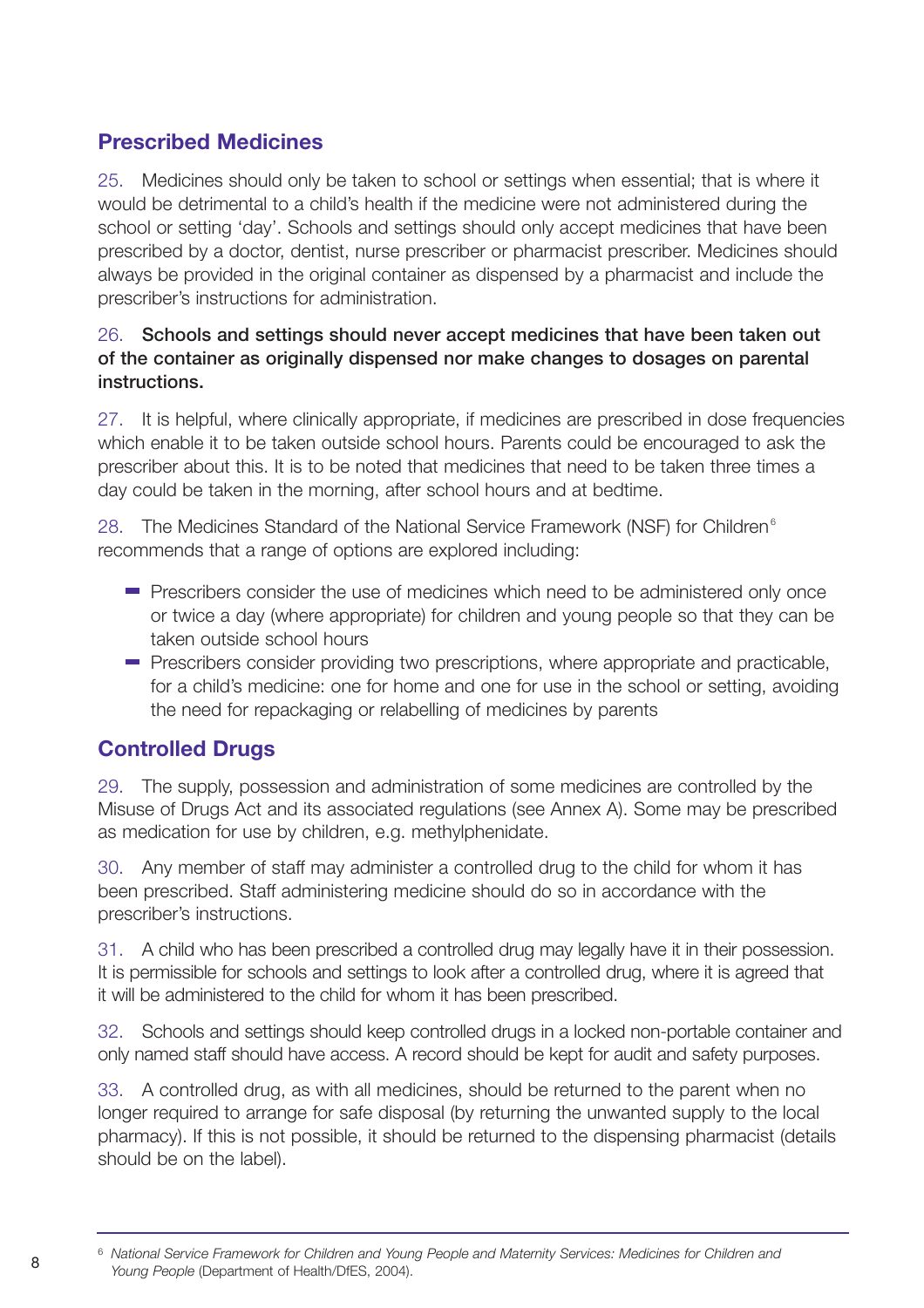34. Misuse of a controlled drug, such as passing it to another child for use, is an offence. Schools should have a policy in place for dealing with drug misuse<sup>7</sup>.

# **Non-Prescription Medicines**

35. Staff should **never** give a non-prescribed medicine to a child unless there is specific prior written permission from the parents. Where the head agrees to administer a nonprescribed medicine it **must**<sup>8</sup> be in accordance with the employer's policy. The employer's policy should set out the circumstances under which staff may administer non-prescribed medicines. Criteria, in the national standards<sup>9</sup> for under 8s day care providers, make it clear that non-prescription medicines should not normally be administered. Where a nonprescribed medicine is administered to a child it should be recorded on a form such as Form 5 or 6 (see Annex B) and the parents informed. If a child suffers regularly from frequent or acute pain the parents should be encouraged to refer the matter to the child's GP.

#### 36. **A child under 16 should never be given aspirin or medicines containing ibuprofen unless prescribed by a doctor.**

## **Short-Term Medical Needs**

37. Many children will need to take medicines during the day at some time during their time in a school or setting. This will usually be for a short period only, perhaps to finish a course of antibiotics or to apply a lotion. To allow children to do this will minimise the time that they need to be absent. However such medicines should only be taken to school or an early years setting where it would be detrimental to a child's health if it were not administered during the school day.

# **Long-Term Medical Needs**

38. It is important to have sufficient information about the medical condition of any child with long-term medical needs. If a child's medical needs are inadequately supported this may have a significant impact on a child's experiences and the way they function in or out of school or a setting. The impact may be direct in that the condition may affect cognitive or physical abilities, behaviour or emotional state. Some medicines may also affect learning leading to poor concentration or difficulties in remembering. The impact could also be indirect; perhaps disrupting access to education through unwanted effects of treatments or through the psychological effects that serious or chronic illness or disability may have on a child and their family.

39. The Special Educational Needs (SEN) Code of Practice 2001 advises that a medical diagnosis or a disability does not necessarily imply SEN. It is the child's educational needs rather than a medical diagnosis that **must** be considered<sup>10</sup>.

40. Schools and settings need to know about any particular needs before a child is admitted, or when a child first develops a medical need. For children who attend hospital appointments on a regular basis, special arrangements may also be necessary. It is often helpful to develop a written health care plan for such children, involving the parents and relevant health professionals.

<sup>9</sup> *National standards for under 8s day care and childminding-Childminding* (DFES/0649/2003); *Créches* (DfES/0650/2003); *Full day care* (DfES/0651/2003); *Out of school care* (DfES/0652/2003); *Sessional care* (DFES/0653/2003).

<sup>10</sup> *SEN Code of Practice* (DfES/0581/2001) paragraphs 7:64-7:67

<sup>7</sup> *Drugs: Guidance for Schools* (DfES/0092/2004)

<sup>8</sup> Throughout this document **must** refers to a legal/statutory duty.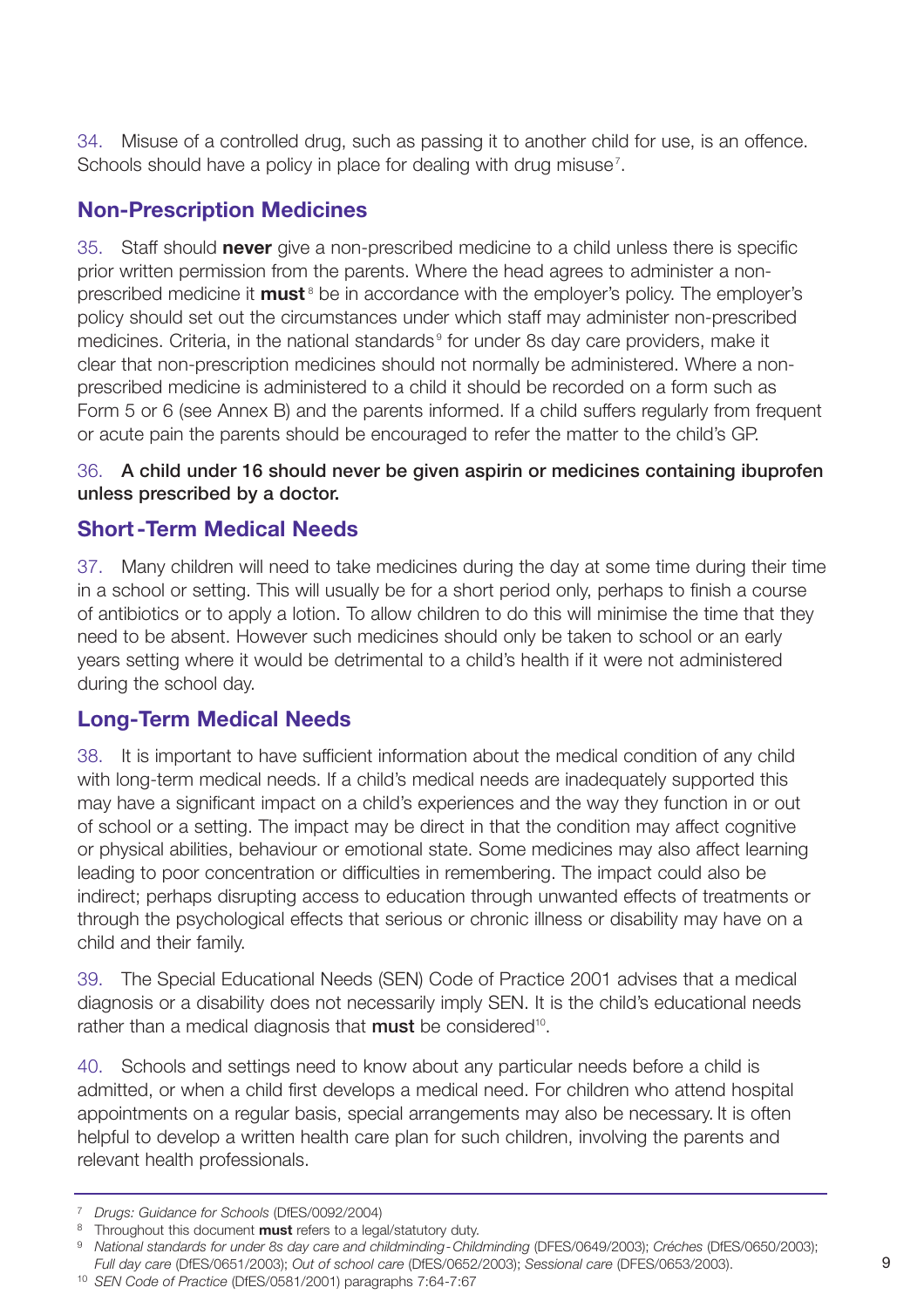This can include:

- **details of a child's condition**
- special requirement e.g. dietary needs, pre-activity precautions
- and any side effects of the medicines
- what constitutes an emergency
- what action to take in an emergency
- what not to do in the event of an emergency
- who to contact in an emergency
- $\blacksquare$  the role the staff can play

41. Form 2 provides an example of a health care plan that schools and settings may wish to use or adapt.

#### **Administering Medicines**

42. No child under 16 should be given medicines without their parent's written consent. Any member of staff giving medicines to a child should check:

- the child's name
- **prescribed dose**
- **expiry date**
- $\blacksquare$  written instructions provided by the prescriber on the label or container<sup>11</sup>

43. If in doubt about any procedure staff should not administer the medicines but check with the parents or a health professional before taking further action. If staff have any other concerns related to administering medicine to a particular child, the issue should be discussed with the parent, if appropriate, or with a health professional attached to the school or setting.

44. Early years settings **must** keep written records each time medicines are given. Schools should also arrange for staff to complete and sign a record each time they give medicine to a child. Form 5 or 6 can be used for this purpose. Good records help demonstrate that staff have exercised a duty of care. In some circumstances such as the administration of rectal diazepam, it is good practice to have the dosage and administration witnessed by a second adult.

<sup>11</sup> It is to be noted that adrenaline pens include manufacturer's instructions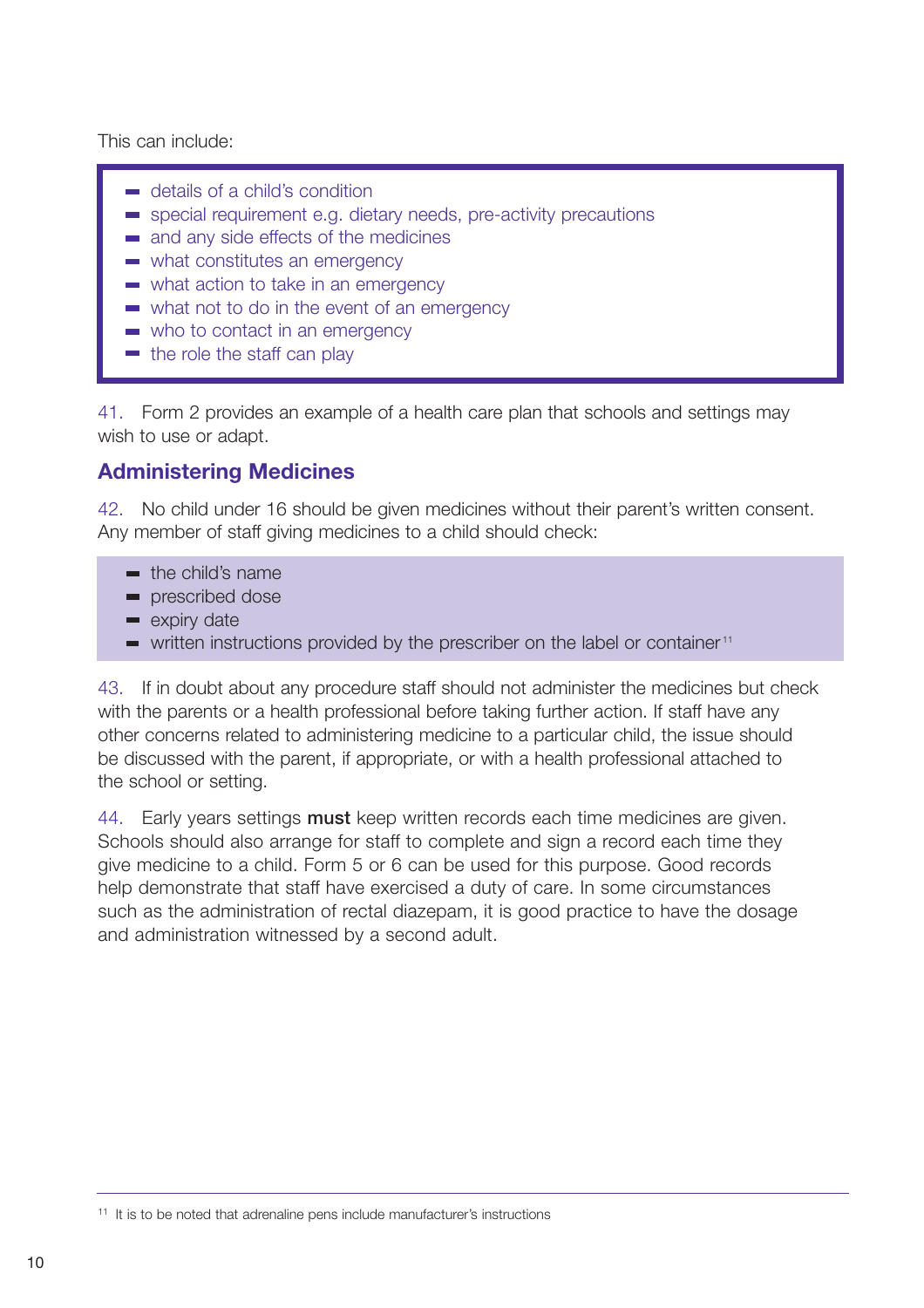# **Self-Management**

45. It is good practice to support and encourage children, who are able, to take responsibility to manage their own medicines from a relatively early age and schools should encourage this. The age at which children are ready to take care of, and be responsible for, their own medicines, varies. As children grow and develop they should be encouraged to participate in decisions about their medicines and to take responsibility.

46. Older children with a long-term illness should, whenever possible, assume complete responsibility under the supervision of their parent. Children develop at different rates and so the ability to take responsibility for their own medicines varies. This should be borne in mind when making a decision about transferring responsibility to a child or young person. There is no set age when this transition should be made. There may be circumstances where it is not appropriate for a child of any age to self-manage. Health professionals need to assess, with parents and children, the appropriate time to make this transition.

47. If children can take their medicines themselves, staff may only need to supervise. The policy should say whether children may carry, and administer (where appropriate), their own medicines, bearing in mind the safety of other children and medical advice from the prescriber in respect of the individual child. A suggested parental consent form is provided in Form 7.

48. Where children have been prescribed controlled drugs staff need to be aware that these should be kept in safe custody. However children could access them for self-medication if it is agreed that it is appropriate.

## **Refusing Medicines**

49. If a child refuses to take medicine, staff should not force them to do so, but should note this in the records and follow agreed procedures. The procedures may either be set out in the policy or in an individual child's health care plan. Parents should be informed of the refusal on the same day. If a refusal to take medicines results in an emergency, the school or setting's emergency procedures should be followed.

# **Record Keeping**

50. Parents should tell the school or setting about the medicines that their child needs to take and provide details of any changes to the prescription or the support required. However staff should make sure that this information is the same as that provided by the prescriber.

51. Medicines should always be provided in the original container as dispensed by a pharmacist and include the prescriber's instructions. In all cases it is necessary to check that written details include:

- name of child
- name of medicine
- od dose
- method of administration
- **time/frequency of administration**
- any side effects
- **expiry date**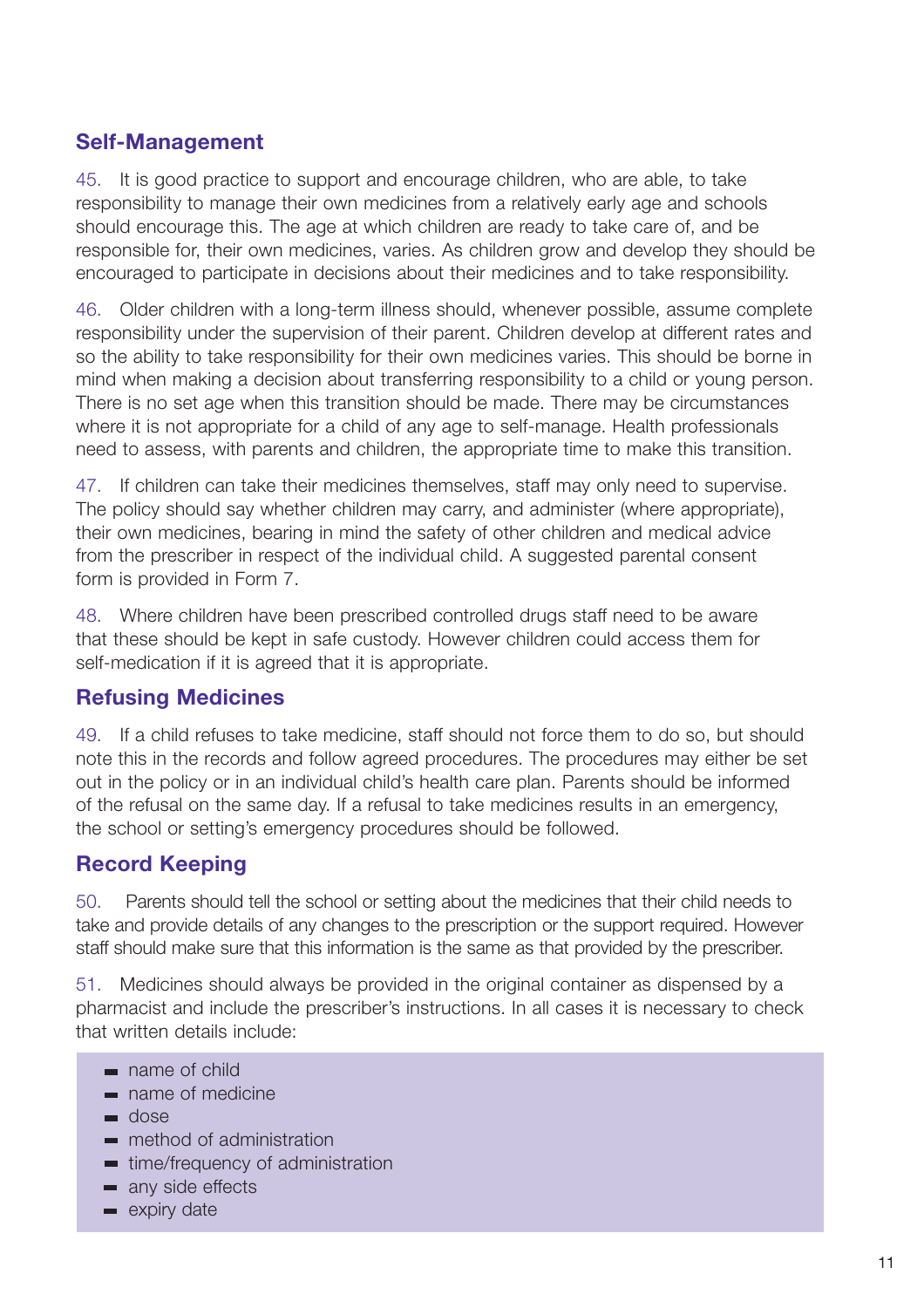52. It may be helpful to give parents a form similar to Form 3A or 3B to record details of medicines in a standard format. Staff should check that any details provided by parents, or in particular cases by a paediatrician or specialist nurse, are consistent with the instructions on the container.

53. Form 4 could be used to confirm, with the parents, that a member of staff will administer medicine to their child.

54. All early years settings **must** keep written records of all medicines administered to children, and make sure that parents sign the record book to acknowledge the entry.

55. Although there is no similar legal requirement for schools to keep records of medicines given to pupils, and the staff involved, it is good practice to do so. Records offer protection to staff and proof that they have followed agreed procedures. Some schools keep a logbook for this. Forms 5 and 6 provide example record sheets.

## **Educational Visits**

56. It is good practice for schools to encourage children with medical needs to participate in safely managed visits. Schools and settings should consider what reasonable adjustments they might make to enable children with medical needs to participate fully and safely on visits. This might include reviewing and revising the visits policy and procedures so that planning arrangements will include the necessary steps to include children with medical needs. It might also include risk assessments for such children.

57. Sometimes additional safety measures may need to be taken for outside visits. It may be that an additional supervisor, a parent or another volunteer might be needed to accompany a particular child. Arrangements for taking any necessary medicines will also need to be taken into consideration. Staff supervising excursions should always be aware of any medical needs, and relevant emergency procedures. A copy of any health care plans should be taken on visits in the event of the information being needed in an emergency.

58. If staff are concerned about whether they can provide for a child's safety, or the safety of other children on a visit, they should seek parental views and medical advice from the school health service or the child's GP. See DfES guidance on planning educational visits<sup>12</sup>

59. The national standards for under 8s day care and childminding mean that the registered person must take positive steps to promote safety on outings.

## **Sporting Activities**

60. Most children with medical conditions can participate in physical activities and extra-curricular sport. There should be sufficient flexibility for all children to follow in ways appropriate to their own abilities. For many, physical activity can benefit their overall social, mental and physical health and well-being. Any restrictions on a child's ability to participate in PE should be recorded in their individual health care plan. All adults should be aware of issues of privacy and dignity for children with particular needs.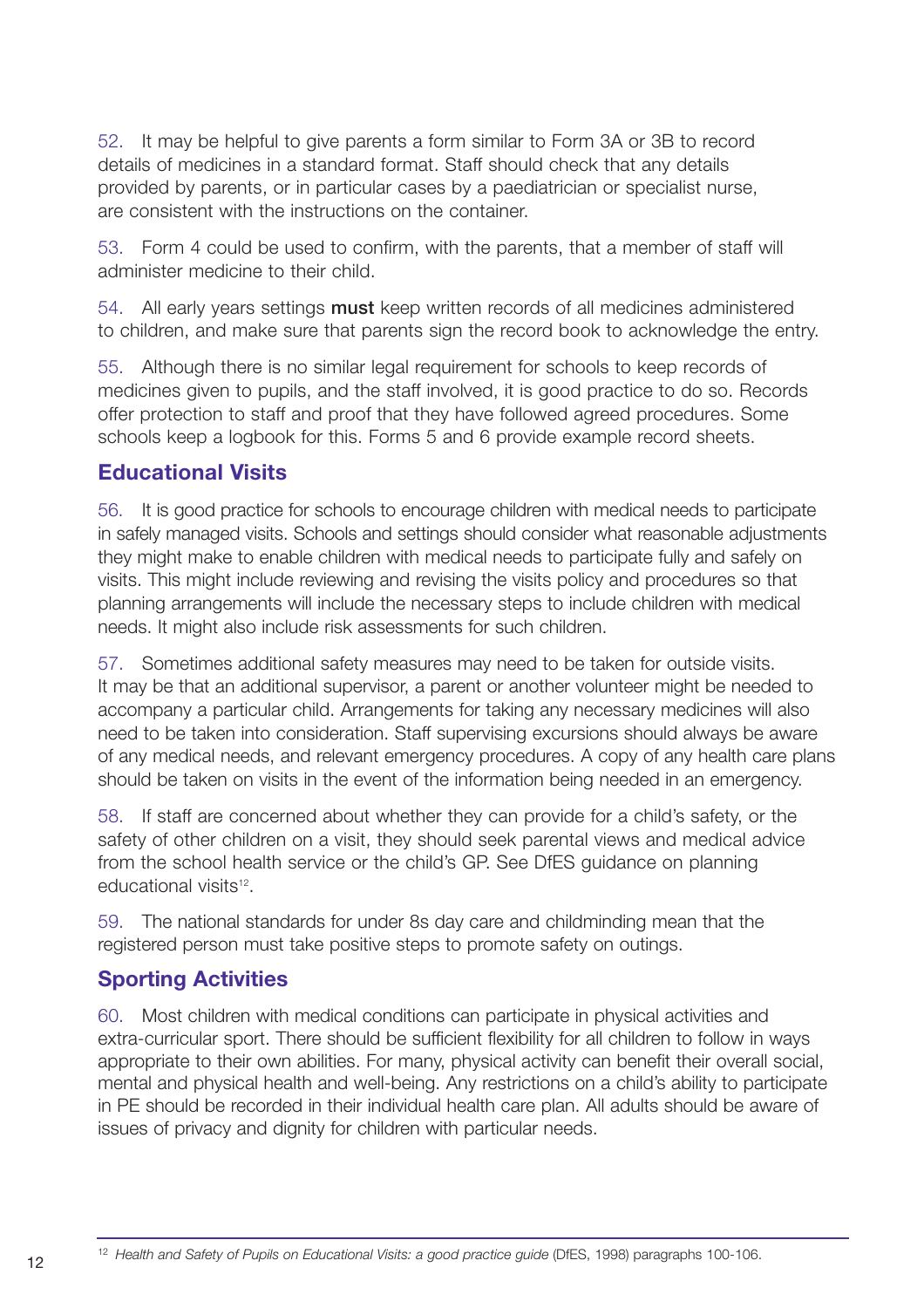61. Some children may need to take precautionary measures before or during exercise, and may also need to be allowed immediate access to their medicines such as asthma inhalers. More details about specific health conditions can be found in Chapter 5. Staff supervising sporting activities should consider whether risk assessments are necessary for some children, be aware of relevant medical conditions and any preventative medicine that may need to be taken and emergency procedures.

#### **Home to School Transport**

62. Local Authorities arrange home to school transport where legally required to do so. They **must** make sure that pupils are safe during the journey. Most pupils with medical needs do not require supervision on school transport, but Local Authorities should provide appropriate trained escorts if they consider them necessary<sup>13</sup>. Guidance should be sought from the child's GP or paediatrician.

63. Drivers and escorts should know what to do in the case of a medical emergency. They should not generally administer medicines but where it is agreed that a driver or escort will administer medicines (i.e. in an emergency) they **must** receive training and support and fully understand what procedures and protocols to follow. They should be clear about roles, responsibilities and liabilities.

64. Where pupils have life threatening conditions, specific health care plans should be carried on vehicles. Schools will be well placed to advise the Local Authority and its transport contractors of particular issues for individual children. Individual transport health care plans will need input from parents and the responsible medical practitioner for the pupil concerned. The care plans should specify the steps to be taken to support the normal care of the pupil as well as the appropriate responses to emergency situations. All drivers and escorts should have basic first aid training. Additionally trained escorts may be required to support some pupils with complex medical needs. These can be healthcare professionals or escorts trained by them.

65. Some pupils are at risk of severe allergic reactions (see Chapter 5). Risks can be minimised by not allowing anyone to eat on vehicles. As noted above, all escorts should have basic first aid training and should be trained in the use of an adrenaline pen for emergencies where appropriate.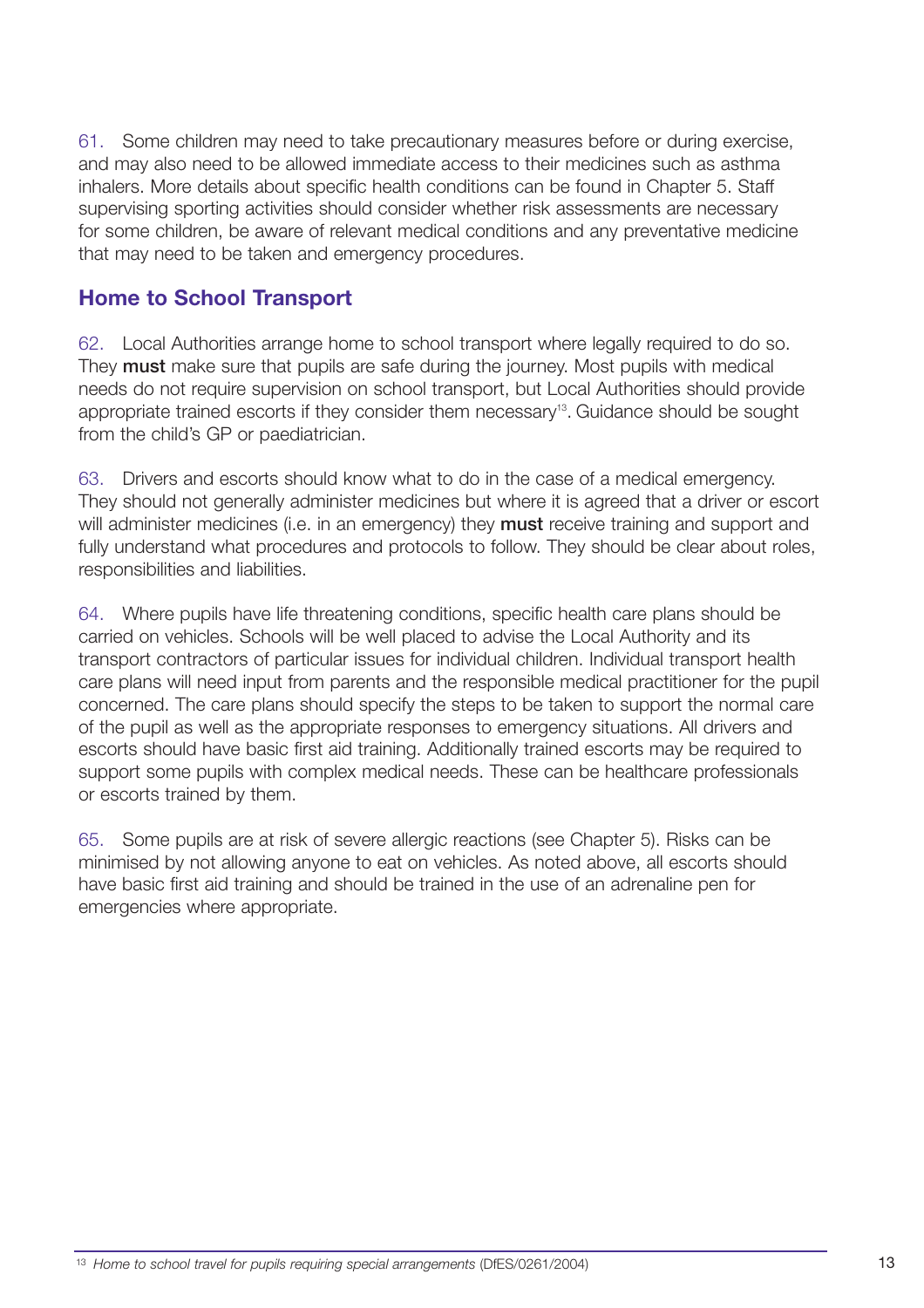# Chapter 2: Roles and Responsibilities

# **INTRODUCTION**

66. It is important that responsibility for child safety is clearly defined and that each person involved with children with medical needs is aware of what is expected of them. Close co-operation between schools, settings, parents, health professionals and other agencies will help provide a suitably supportive environment for children with medical needs. An overview of the relevant legislation can be found in Annex A.

## **Parents and Carers**

67. Parents, as defined in section 576 of the Education Act 1996, include any person who is not a parent of a child but has parental responsibility for or care of a child. In this context, the phrase 'care of the child' includes any person who is involved in the full-time care of a child on a settled basis, such as a foster parent, but excludes baby sitters, child minders, nannies and school staff.

68. It only requires one parent to agree to or request that medicines are administered. As a matter of practicality, it is likely that this will be the parent with whom the school or setting has day-to-day contact. Where parents disagree over medical support, the disagreement must be resolved by the Courts. The school or setting should continue to administer the medicine in line with the consent given and in accordance with the prescriber's instructions, unless and until a Court decides otherwise.

69. It is important that professionals understand who has parental responsibility for a child. The Children Act 1989 introduced the concept of parental responsibility. The Act uses the phrase "parental responsibility" to sum up the collection of rights, duties, powers, responsibilities and authority that a parent has by law in respect of a child. In the event of family breakdown, such as separation or divorce, both parents will normally retain parental responsibility for the child and the duty on both parents to continue to play a full part in the child's upbringing will not diminish. In relation to unmarried parents, only the mother will have parental responsibility unless the father has acquired it in accordance with the Children Act 1989. Where a court makes a residence order in favour of a person who is not a parent of the child, for example a grandparent, that person will have parental responsibility for the child for the duration of the Order.

70. If a child is 'looked after' by a Local Authority, the child may either be on a care order or be voluntarily accommodated. A Care Order places a child in the care of a Local Authority and gives the Local Authority parental responsibility for the child. The Local Authority will have the power to determine the extent to which this responsibility will continue to be shared with the parents. A Local Authority may also accommodate a child under voluntary arrangements with the child's parents. In these circumstances the parents will retain parental responsibility acting so far as possible as partners of the Local Authority. Where a child is looked after by a Local Authority day-to-day responsibility may be with foster parents, residential care workers or guardians.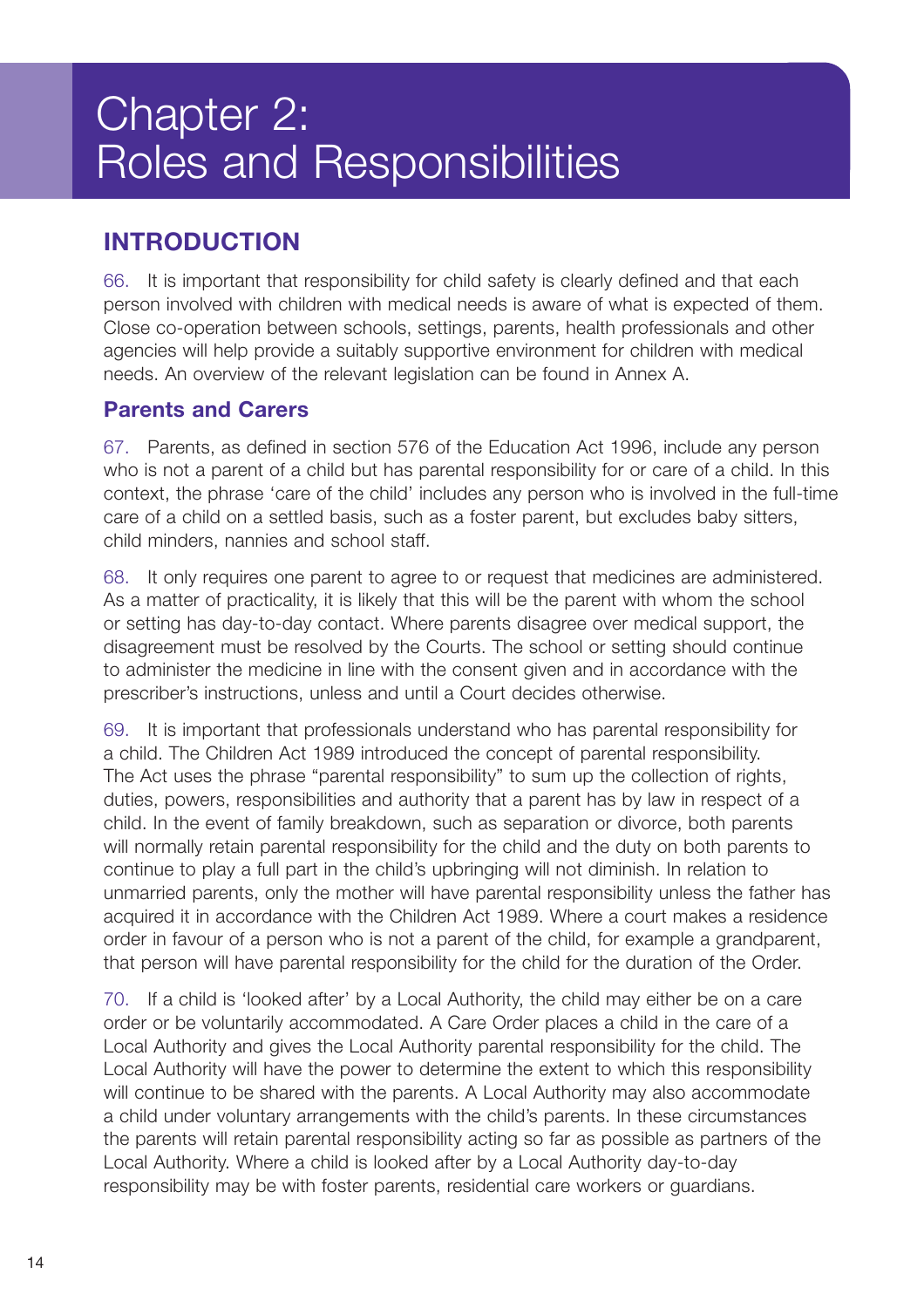71. Parents should be given the opportunity to provide the head with sufficient information about their child's medical needs if treatment or special care needed. They should, jointly with the head, reach agreement on the school's role in supporting their child's medical needs, in accordance with the employer's policy. Ideally, the head should always seek parental agreement before passing on information about their child's health to other staff. Sharing information is important if staff and parents are to ensure the best care for a child.

72. Some parents may have difficulty understanding or supporting their child's medical condition themselves. Local health services can often provide additional assistance in these circumstances.

## **The Employer**

73. Under the Health and Safety at Work etc Act 1974, employers, including Local Authorities and school governing bodies, **must** have a health and safety policy<sup>14</sup>. This should incorporate managing the administration of medicines and supporting children with complex health needs, which will support schools and settings in developing their own operational policies and procedures.

74. With the exception of Local Authorities, employers **must** take out Employers Liability Insurance<sup>15</sup> to provide cover for injury to staff acting within the scope of their employment. Local Authorities may choose instead to 'self-insure' although in practice most take out Employers Liability Insurance.

75. Employers should make sure that their insurance arrangements provide full cover in respect of actions which could be taken by staff in the course of their employment. It is the employer's responsibility to make sure that proper procedures are in place; and that staff are aware of the procedures and fully trained. Keeping accurate records is helpful in such cases. Employers should support staff to use their best endeavours at all times, particularly in emergencies. In general, the consequences of taking no action are likely to be more serious than those of trying to assist in an emergency.

76. In most instances, the Local Authority, a school or an early years setting will directly employ staff. However, some care or health staff may be employed by a local health trust or Social Services department, or possibly through the voluntary sector. In such circumstances, appropriate shared governance arrangements should be agreed between the relevant agencies.

77. The employer is responsible for making sure that staff have appropriate training to support children with medical needs. Employers should also ensure that there are appropriate systems for sharing information about children's medical needs in each school or setting for which they are responsible. Employers should satisfy themselves that training has given staff sufficient understanding, confidence and expertise and that arrangements are in place to up-date training on a regular basis. A health care professional should provide written confirmation of proficiency in any medical procedure.

<sup>14</sup> *Health and Safety: Responsibilities and Powers* (DfES/0803/2001) includes information on responsibilities for health and safety in schools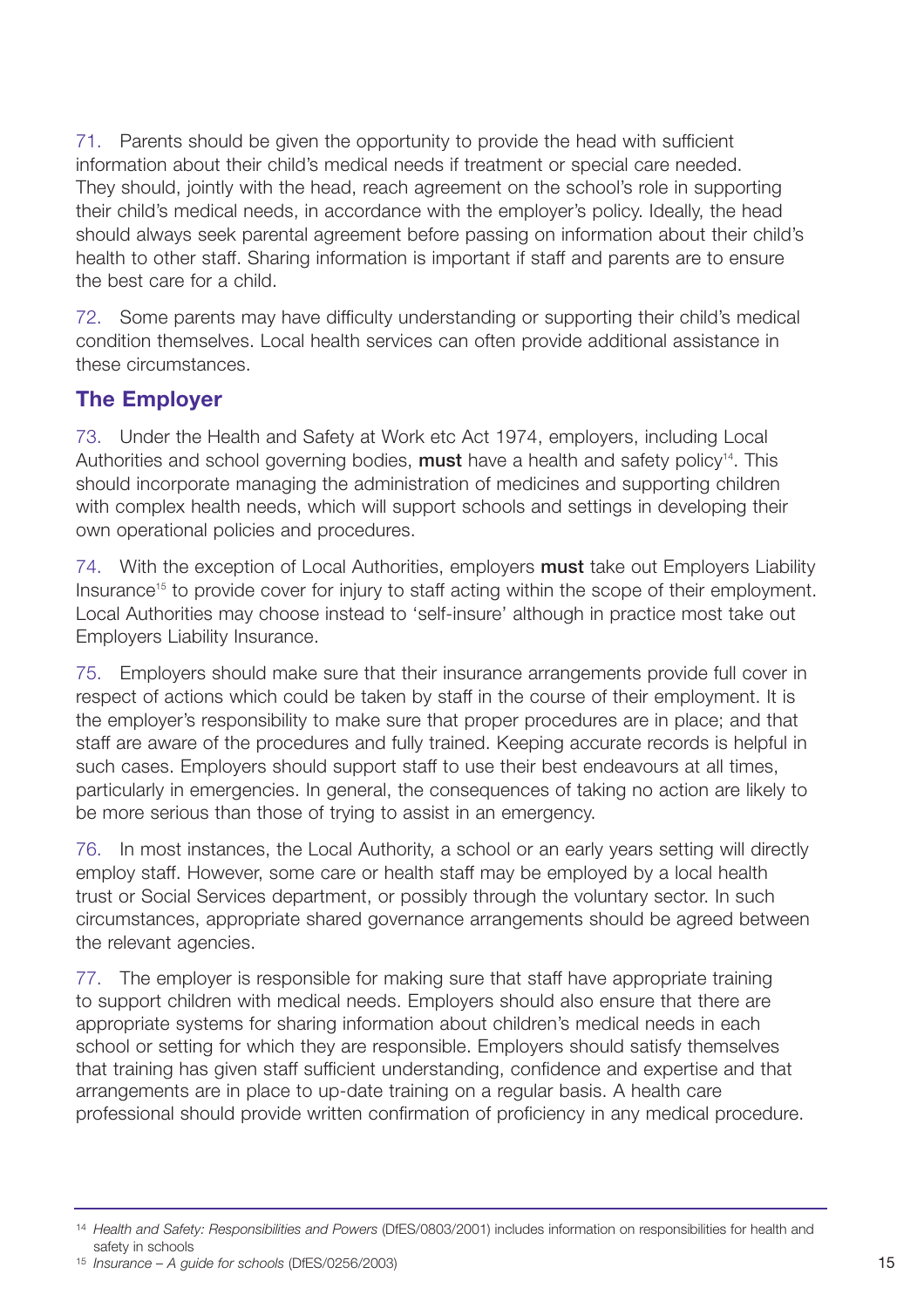78. NHS Primary Care Trusts (PCTs) have the discretion to make resources available for any necessary training. Employers should also consider arranging training for staff in the management of medicines and policies about administration of medicines. This should be arranged in conjunction with local health services or other health professionals. Managing medicines training could be provided by Local Authorities, regional consortia, pharmacists and other training providers.

# **The Governing Body**

79. Individual schools should develop policies to cover the needs of their own school. The policies should reflect those of their employer. The governing body has general responsibility for all of the school's policies even when it is not the employer. The governing body will generally want to take account of the views of the head teacher, staff and parents in developing a policy on assisting pupils with medical needs. Where the Local Authority is the employer, the school's governing body should follow the health and safety policies and procedures produced by the Local Authority.

80. Criteria under the national standards for under 8s day care make it clear that day care providers should have a clearly understood policy on the administration of medicines. If the administration of prescription medicines requires technical or medical knowledge then individual training should be provided to staff from a qualified health professional. Training is specific to the individual child concerned. Ofsted's guidance on this standard sets out the issues that providers need to think through in determining the policy.

# **The Head Teacher or Head of Setting**

81. The head is responsible for putting the employer's policy into practice and for developing detailed procedures. Day to day decisions will normally fall to the head or to whosoever they delegate this to, as set out in their policy.

82. The employer **must** ensure that staff receive proper support and training where necessary. Equally, there is a contractual duty on head teachers to ensure that their staff receive the training. As the manager of staff it is likely to be the head teacher who will agree when and how such training takes place.

83. The head should make sure that all parents and all staff are aware of the policy and procedures for dealing with medical needs. The head should also make sure that the appropriate systems for information sharing are followed. The policy should make it clear that parents should keep children at home when they are acutely unwell. The policy should also cover the approach to taking medicines at school or in a setting. Head teachers and governors of schools may want to ensure that the policy and procedures are compatible and consistent with any registered day care operated either by them or an external provider on school premises.

84. For a child with medical needs, the head will need to agree with the parents exactly what support can be provided. Where parents' expectations appear unreasonable, the head should seek advice from the school nurse or doctor, the child's GP or other medical advisers and, if appropriate, the employer. In early years settings advice is more likely to be provided by a health visitor.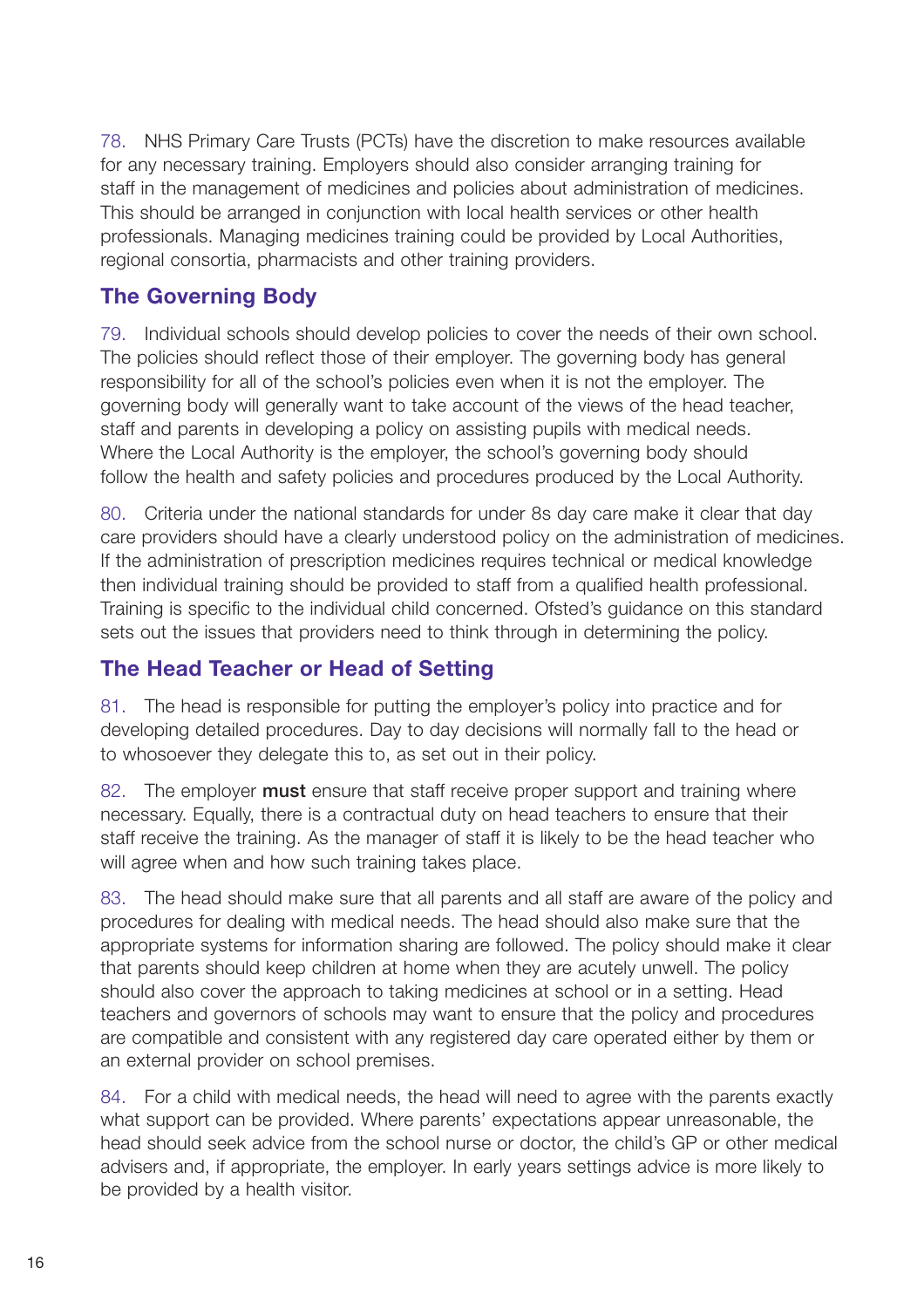85. If staff follow documented procedures, they should be fully covered by their employer's public liability insurance should a parent make a complaint. The head should ask the employer to provide written confirmation of the insurance cover for staff who provide specific medical support. Registered persons are required to carry public liability insurance for day care provision.

## **Teachers and Other Staff**

86. Some staff may be naturally concerned for the health and safety of a child with a medical condition, particularly if it is potentially life threatening. Staff with children with medical needs in their class or group should be informed about the nature of the condition, and when and where the children may need extra attention. The child's parents and health professionals should provide this information.

87. All staff should be aware of the likelihood of an emergency arising and what action to take if one occurs. Back up cover should be arranged for when the member of staff responsible is absent or unavailable. At different times of the day other staff may be responsible for children, such as lunchtime supervisors. It is important that they are also provided with training and advice. Form 8 provides an example of confirmation that any necessary training has been completed.

88. Many voluntary organisations specialising in particular medical conditions provide advice or produce packs advising staff on how to support children. Annex D lists contact details.

#### *School Staff Giving Medicines*

89. Teachers' conditions of employment do not include giving or supervising a pupil taking medicines. Schools should ensure that they have sufficient members of support staff who are employed and appropriately trained to manage medicines as part of their duties.

90. Any member of staff who agrees to accept responsibility for administering prescribed medicines to a child should have appropriate training and guidance. They should also be aware of possible side affects of the medicines and what to do if they occur. The type of training necessary will depend on the individual case.

## *Early Years Staff Giving Medicines*

91. For registered day care the conditions of employment are individual to each setting. It is therefore for the registered person to arrange who should administer medicines within a setting, either on a voluntary basis or as part of a contract of employment.

## **The Local Authority**

92. In community, community special and voluntary controlled schools and community nursery schools, the Local Authority, as the employer, is responsible for all health and safety matters. For local authority day nurseries, out of school clubs (including open access schemes), holiday clubs and play schemes the registered person, which may be the authority itself, is responsible for all health and safety matters.

93. The Local Authority should provide a general policy framework to guide schools in developing their own policies on supporting pupils with medical needs. Many Local Authorities find it useful to work closely with their Primary Care Trusts (PCTs) when drawing up a policy. The Local Authority may also arrange training for staff in conjunction with health professionals.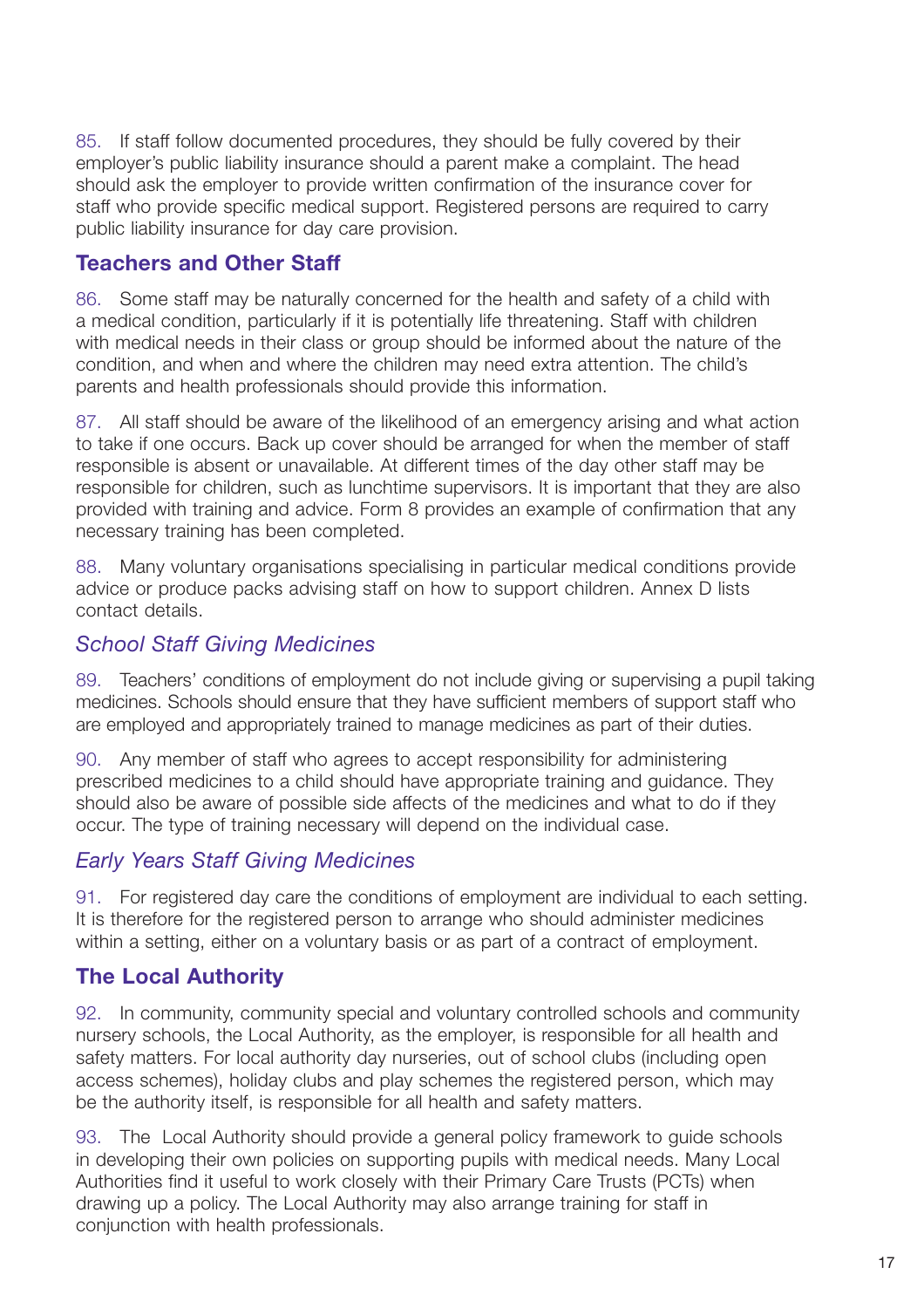94. Local Authorities have a duty under the Children Act 1989 to provide advice and training for day care providers. However providers should seek appropriate training from qualified professionals to deal with the needs of specific children.

# **Primary Care and NHS Trusts**

95. PCTs have a statutory duty to purchase services to meet local needs. PCTs and National Health Service (NHS) Trusts may provide these services. PCTs, Local Authorities and school governing bodies should work in co-operation to determine need, plan and co-ordinate effective local provision within the resources available.

96. PCTs **must** ensure that there is a medical officer with specific responsibility for children with special educational needs (SEN) 16. Some of these children may have medical needs. PCTs and NHS Trusts, usually through the school health service, may provide advice and training for staff in providing for a child's medical needs.

# **Health Services**

97. The nature and scope of local health services to schools and settings varies between Health Trusts. They can provide advice on health issues to children, parents, teachers, education welfare officers and Local Authorities. The main health contact for schools is likely to be a school nurse, whilst early years settings usually link with a health visitor. The school health service may also provide guidance on medical conditions and, in some cases, specialist support for a child with medical needs.

98. Most schools will have contact with the health service through a school nurse or doctor. The school nurse or doctor should help schools draw up individual health care plans for pupils with medical needs, and may be able to supplement information already provided by parents and the child's GP. The nurse or doctor may also be able to advise on training for school staff on administering medicines, or take responsibility for other aspects of support. In early years settings, including nursery schools, a health visitor usually provides the support and advice.

99. Every child should be registered with a GP. GPs work as part of a primary health care team. Parents usually register their child with a local GP practice. A GP owes a duty of confidentiality to patients, and so any exchange of information between a GP and a school or setting should normally be with the consent of the child if appropriate or the parent. Usually consent will be given, as it is in the best interests of children for their medical needs to be understood by school staff. The GP may share this information directly or via the school health service.

100. Many other health professionals may take part in the care of children with medical needs. Often a community paediatrician will be involved. These doctors are specialists in children's health, with special expertise in childhood disability, chronic illness and its impact in the school setting. They may be directly involved in the care of the child, or provide advice to schools and settings in liaison with the other health professionals looking after the child.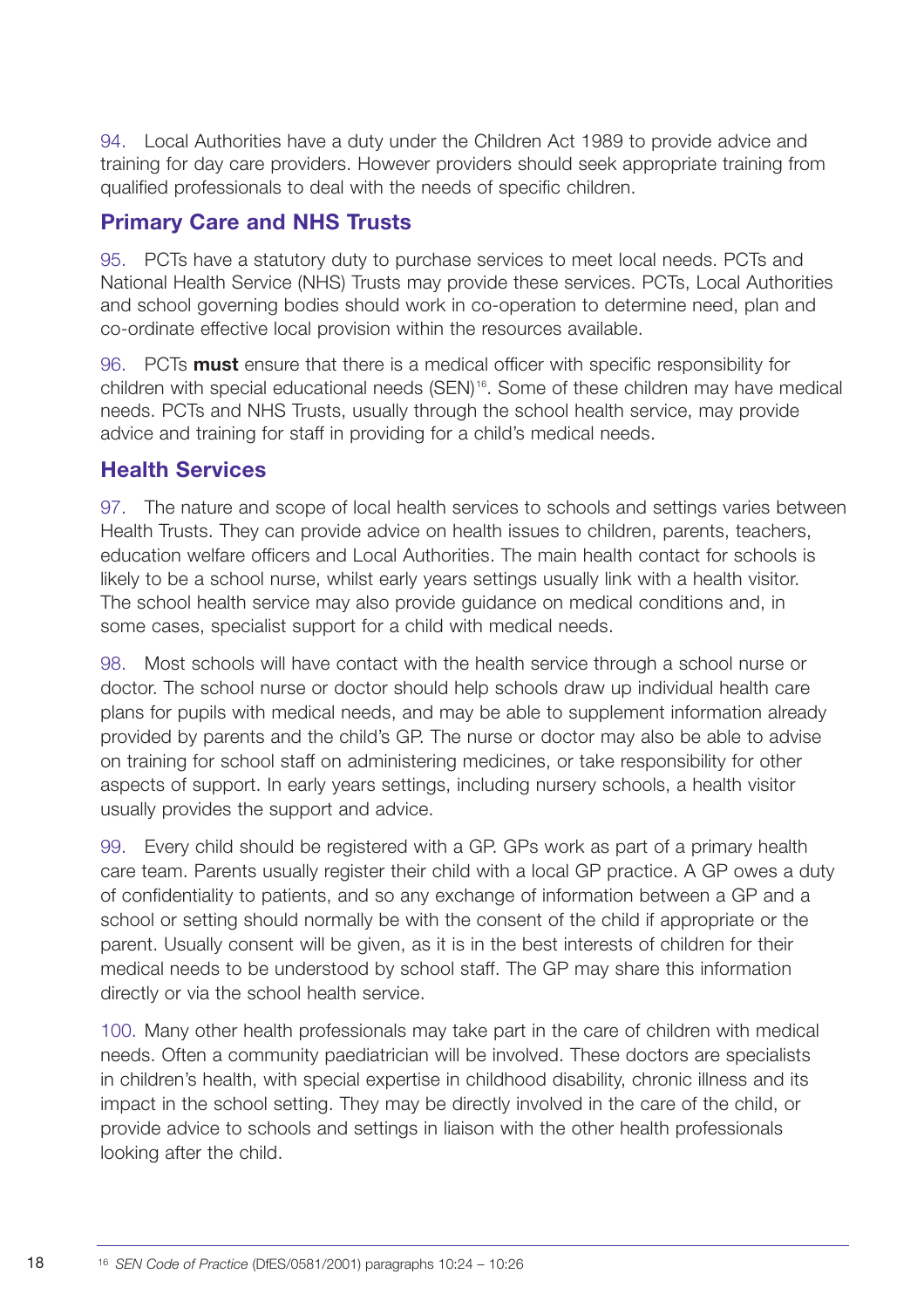101. Most NHS Trusts with school health services have pharmacists. They can provide pharmaceutical advice to school health services. Some work closely with local authority education departments and give advice on the management of medicines within schools and settings. This could involve helping to prepare policies related to medicines in schools and training school staff. In particular, they can advise on the storage, handling and disposal of medicines.

102. Some children with medical needs receive dedicated support from specialist nurses or community children's nurses, for instance a children's oncology nurse. These nurses often work as part of a NHS Trust or PCT and work closely with the primary health care team. They can provide advice on the medical needs of an individual child, particularly when a medical condition has just been diagnosed and the child is adjusting to new routines.

## **Ofsted**

103. During an inspection Ofsted will check that day care providers have adequate policies and procedures in place regarding the administration and storage of medicines. Regulations require that parents give their consent to medicines being given to their child and that the provider keeps written records.

104. During school inspections Ofsted inspectors must evaluate and report on how well schools ensure pupils' care, welfare, health and safety. Ofsted will look to see whether 'administration of medicines follows clear procedures'17. The Commission for Social Care Inspection (CSCI) already has a regular programme of inspections for care homes and other types of residential establishment such as special residential and boarding schools. Specialist pharmacy inspectors are available for follow-up visits if the generic inspection reveals any cause for concern.

105. During LEA inspections Ofsted will look at support for health and safety, welfare and child protection. Ofsted will look to see that 'Schools are well supported in developing their health and safety policies and receive comprehensive guidance on dealing with medical needs'18. From September 2005, LEAs' services will be inspected within multiinspectorate joint area reviews of children's services. Inspectors propose to assess that steps are taken to provide children and young people with a safe environment, including that the safe storage and use of medicines is promoted.

<sup>17</sup> Ofsted *Inspecting schools* – *Handbook for inspecting nursery and primary schools; – Inspecting schools* – *Handbook for inspecting secondary schools, Inspecting schools – Handbook for inspecting special schools and pupil referral units* (all Ofsted 2003). These include judgements about the care, welfare, health and safety of pupils

<sup>18</sup> Ofsted Inspection Guidance Document – *LEA Framework 2004* – *Support for health and safety, welfare and child* **protection** (Ofsted, 2004) 19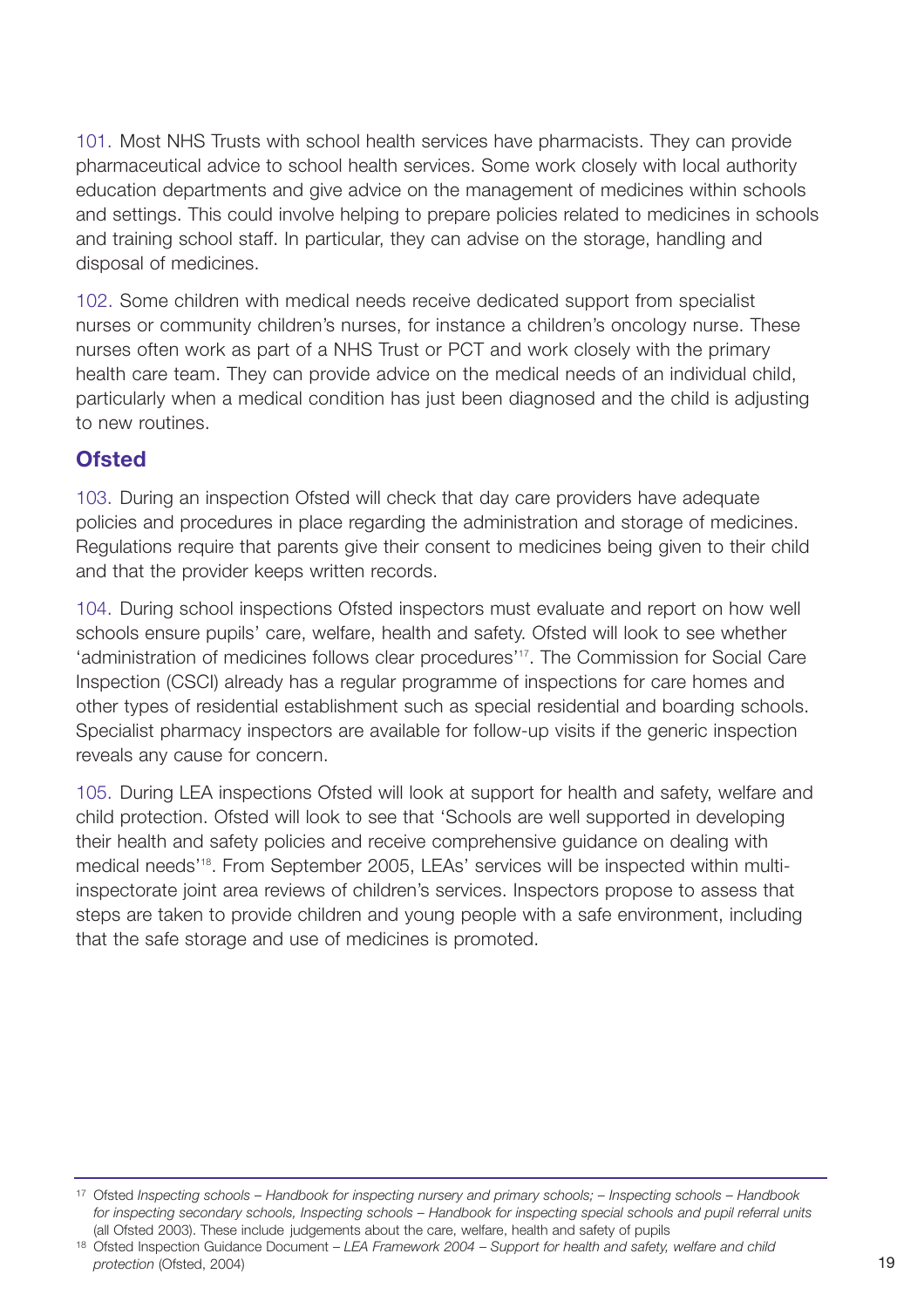# Chapter 3: Dealing with Medicines Safely

# **Safety Management**

106. All medicines may be harmful to anyone for whom they are not appropriate. Where a school or setting agrees to administer any medicines the employer **must** ensure that the risks to the health of others are properly controlled. This duty is set out in the Control of Substances Hazardous to Health Regulations 2002 (COSHH).

# **Storing Medicines**

107. Large volumes of medicines should not be stored. Staff should only store, supervise and administer medicine that has been prescribed for an individual child. Medicines should be stored strictly in accordance with product instructions (paying particular note to temperature) and in the original container in which dispensed. Staff should ensure that the supplied container is clearly labelled with the name of the child, the name and dose of the medicine and the frequency of administration. This should be easy if medicines are only accepted in the original container as dispensed by a pharmacist in accordance with the prescriber's instructions. Where a child needs two or more prescribed medicines, each should be in a separate container. Non-healthcare staff should never transfer medicines from their original containers.

108. Children should know where their own medicines are stored and who holds the key. The head is responsible for making sure that medicines are stored safely. All emergency medicines, such as asthma inhalers and adrenaline pens, should be readily available to children and should not be locked away. Many schools and settings allow children to carry their own inhalers. Other non-emergency medicines should generally be kept in a secure place not accessible to children. Criteria under the national standards for under 8s day care require medicines to be stored in their original containers, clearly labelled and inaccessible to children.

109. A few medicines need to be refrigerated. They can be kept in a refrigerator containing food but should be in an airtight container and clearly labelled. There should be restricted access to a refrigerator holding medicines.

110. Local pharmacists can give advice about storing medicines.

## **Access to Medicines**

111. Children need to have immediate access to their medicines when required. The school or setting may want to make special access arrangements for emergency medicines that it keeps. However, it is also important to make sure that medicines are only accessible to those for whom they are prescribed. This should be considered as part of the policy about children carrying their own medicines.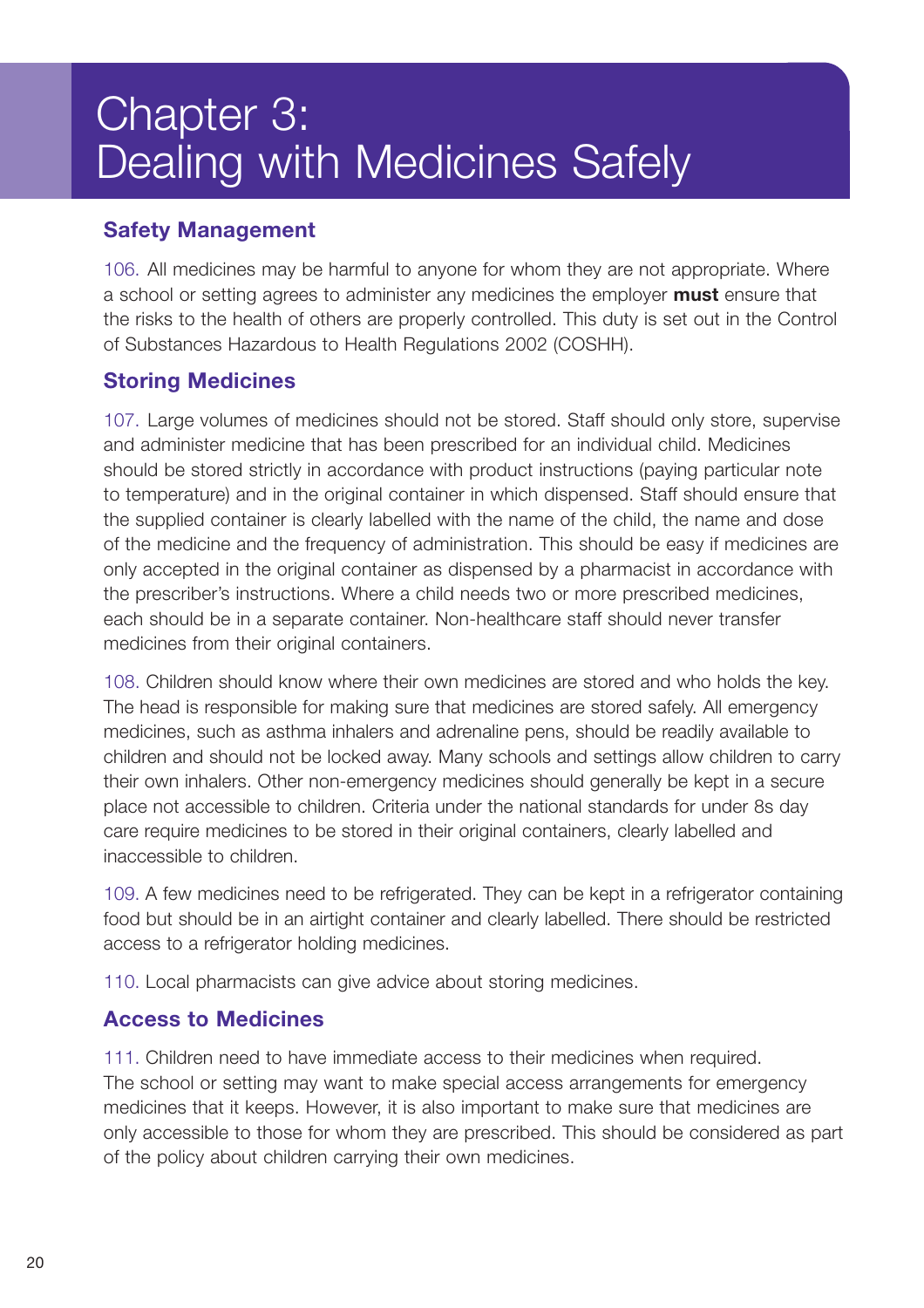# **Disposal of Medicines**

112. Staff should not dispose of medicines. Parents are responsible for ensuring that date-expired medicines are returned to a pharmacy for safe disposal. They should also collect medicines held at the end of each term. If parents do not collect all medicines, they should be taken to a local pharmacy for safe disposal.

113. Sharps boxes should always be used for the disposal of needles. Sharps boxes can be obtained by parents on prescription from the child's GP or paediatrician. Collection and disposal of the boxes should be arranged with the Local Authority's environmental services.

# **Hygiene and Infection Control**

114. All staff should be familiar with normal precautions for avoiding infection and follow basic hygiene procedures<sup>19</sup>. Staff should have access to protective disposable gloves and take care when dealing with spillages of blood or other body fluids and disposing of dressings or equipment. Ofsted guidance provides an extensive list of issues that early years providers should consider in making sure settings are hygienic.

## **Emergency Procedures**

115. As part of general risk management processes all schools and settings should have arrangements in place for dealing with emergency situations. This could be part of the school's first aid policy and provision<sup>20</sup>. Other children should know what to do in the event of an emergency, such as telling a member of staff. All staff should know how to call the emergency services. Guidance on calling an ambulance is provided in Form 1. All staff should also know who is responsible for carrying out emergency procedures in the event of need. A member of staff should always accompany a child taken to hospital by ambulance, and should stay until the parent arrives. Health professionals are responsible for any decisions on medical treatment when parents are not available.

116. Staff should never take children to hospital in their own car; it is safer to call an ambulance. In remote areas a school might wish to make arrangements with a local health professional for emergency cover. The national standards require early years settings to ensure that contingency arrangements are in place to cover such emergencies.

117. Individual health care plans should include instructions as to how to manage a child in an emergency, and identify who has the responsibility in an emergency, for example if there is an incident in the playground a lunchtime supervisor would need to be very clear of their role.

<sup>19</sup> *Guidance on infection control in schools and nurseries* (Department of Health/Department for Education and Employment/Public Health Laboratory Service, 1999) <sup>20</sup> *Guidance on First Aid for Schools: a good practice guide* (DfES, 1998) <sup>21</sup>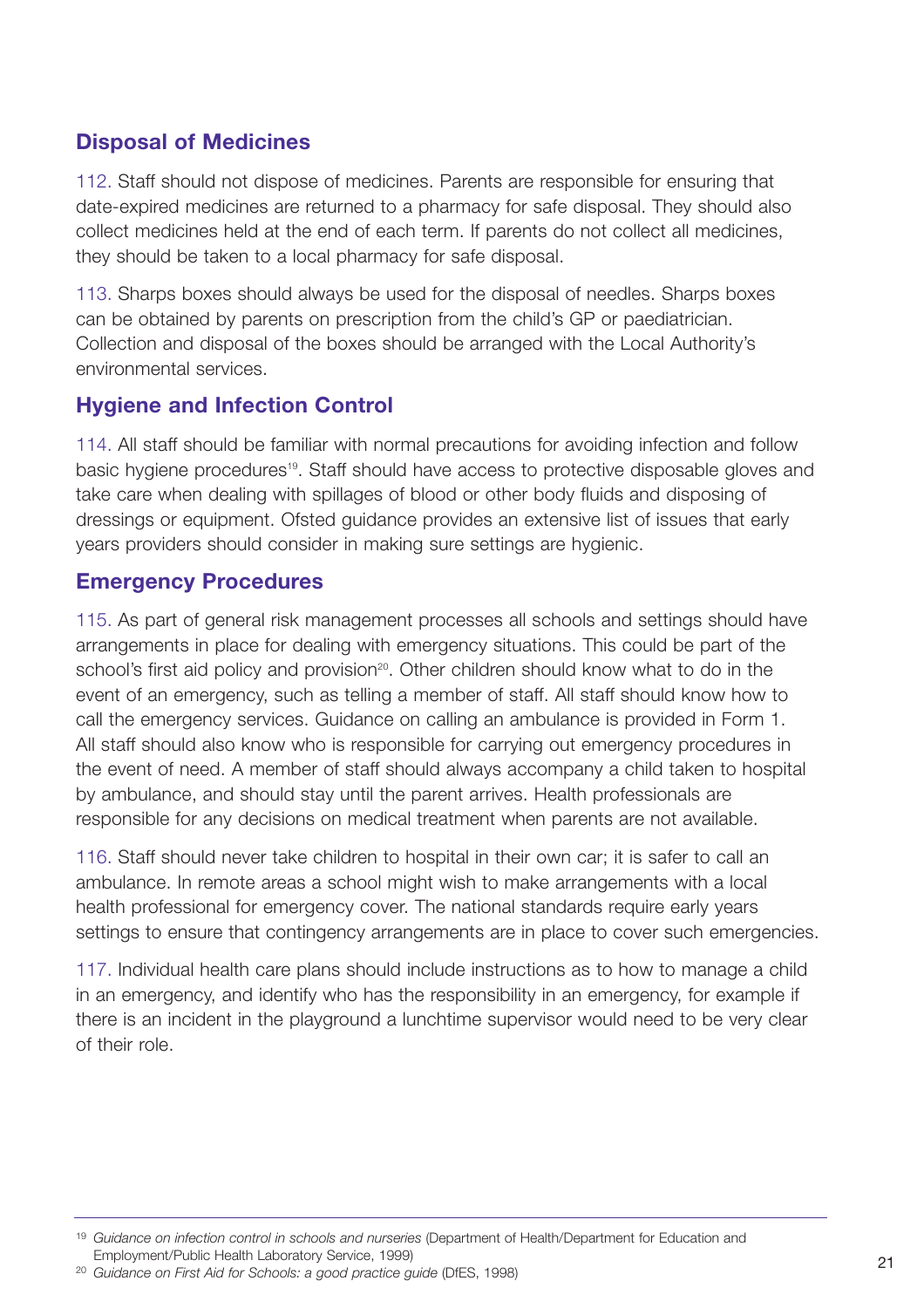# Chapter 4: Drawing Up a Health Care Plan

## **Purpose of a Health Care Plan**

118. The main purpose of an individual health care plan for a child with medical needs is to identify the level of support that is needed. Not all children who have medical needs will require an individual plan. A short written agreement with parents may be all that is necessary such as Forms 3A or 3B and Form 4.

119. An individual health care plan clarifies for staff, parents and the child the help that can be provided. It is important for staff to be guided by the child's GP or paediatrician. Staff should agree with parents how often they should jointly review the health care plan. It is sensible to do this at least once a year, but much depends on the nature of the child's particular needs; some would need reviewing more frequently.

120. Staff should judge each child's needs individually as children and young people vary in their ability to cope with poor health or a particular medical condition.

121. Developing a health care plan should not be onerous, although each plan will contain different levels of detail according to the need of the individual child. Form 2 can be used or adapted.

122. In addition to input from the school health service, the child's GP or other health care professionals (depending on the level of support the child needs), those who may need to contribute to a health care plan include:

- $\blacksquare$  the head teacher or head of setting
- $\blacksquare$  the parent or carer
- $\blacksquare$  the child (if appropriate)
- early years practitioner/class teacher (primary schools)/form tutor/head of year (secondary schools)
- care assistant or support staff (if applicable)
- staff who are trained to administer medicines
- staff who are trained in emergency procedures

123. Early years settings should be aware that parents may provide them with a copy of their Family Service Plan, a feature of the Early Support Family Pack promoted through the government's Early Support Programme.<sup>21</sup> Whilst the plan will be extremely helpful in terms of understanding the wider picture of the child's needs and services provided, it should not take the place of an individual health care plan devised by the setting with input from a health professional, or indeed the record of a child's medicines (see Forms 2 and 3A and B in Annex B).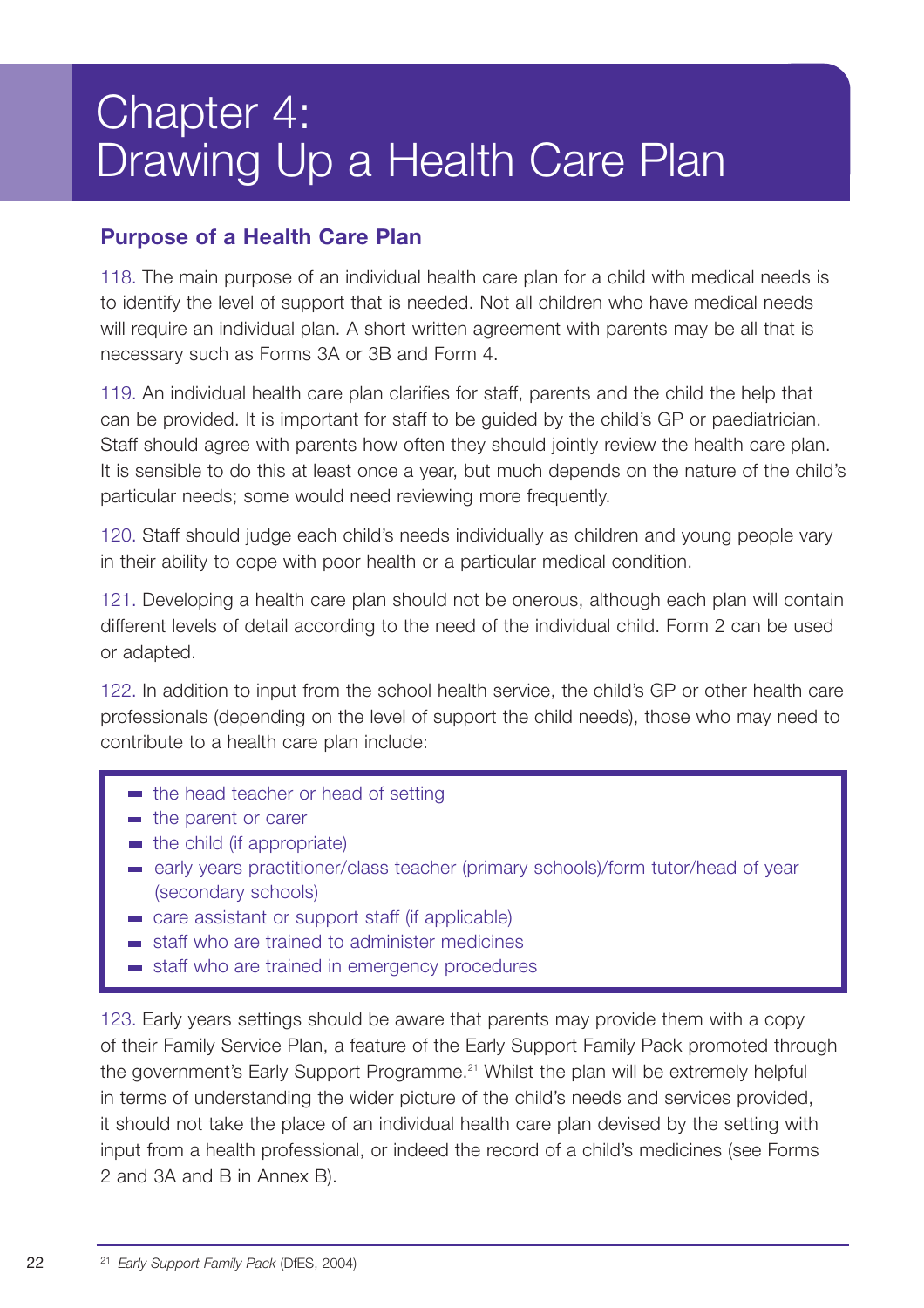# **Co-ordinating Information**

124. Co-ordinating and sharing information on an individual pupil with medical needs, particularly in secondary schools, can be difficult. The head teacher should decide which member of staff has specific responsibility for this role. This person can be a first contact for parents and staff, and liaise with external agencies. It would be helpful if members of staff with this role attended training on managing medicines and drawing up policies on medicines. Local Authorities, Regional Consortia and others provide such training.

#### **Information for Staff and Others**

125. Staff who may need to deal with an emergency will need to know about a child's medical needs. The head should make sure that supply staff know about any medical needs.

## *Off-site Education or Work Experience*

126. Schools are responsible for ensuring, under an employer's overall policy, that work experience placements are suitable for students with a particular medical condition. Schools are also responsible for pupils with medical needs who, as part of key stage 4 provision, are educated off-site through another provider such as the voluntary sector, E2E training provider or further education college. Schools should consider whether it is necessary to carry out a risk assessment before a young person is educated off-site or has work experience.

127. Schools have a primary duty of care for pupils and have a responsibility to assess the general suitability of all off-site provision including college and work placements. This includes responsibility for an overall risk assessment of the activity, including issues such as travel to and from the placement and supervision during non-teaching time or breaks and lunch hours. This does not conflict with the responsibility of the college or employer to undertake a risk assessment to identify significant risks and necessary control measures when pupils below the minimum school leaving age are on site.

128. Schools should refer to guidance from DfES<sup>22</sup>, the Health and Safety Executive and the Learning and Skills Council for programmes that they are funding (e.g. Increased Flexibility Programme). Generally schools should undertake an overall risk assessment of the whole activity and schools or placement organisers should visit the workplace to assess its general suitability. Responsibility for risk assessments remain with the employer or the college. Where students have special medical needs the school will need to ensure that such risk assessments take into account those needs. Parents and pupils must give their permission before relevant medical information is shared on a confidential basis with employers.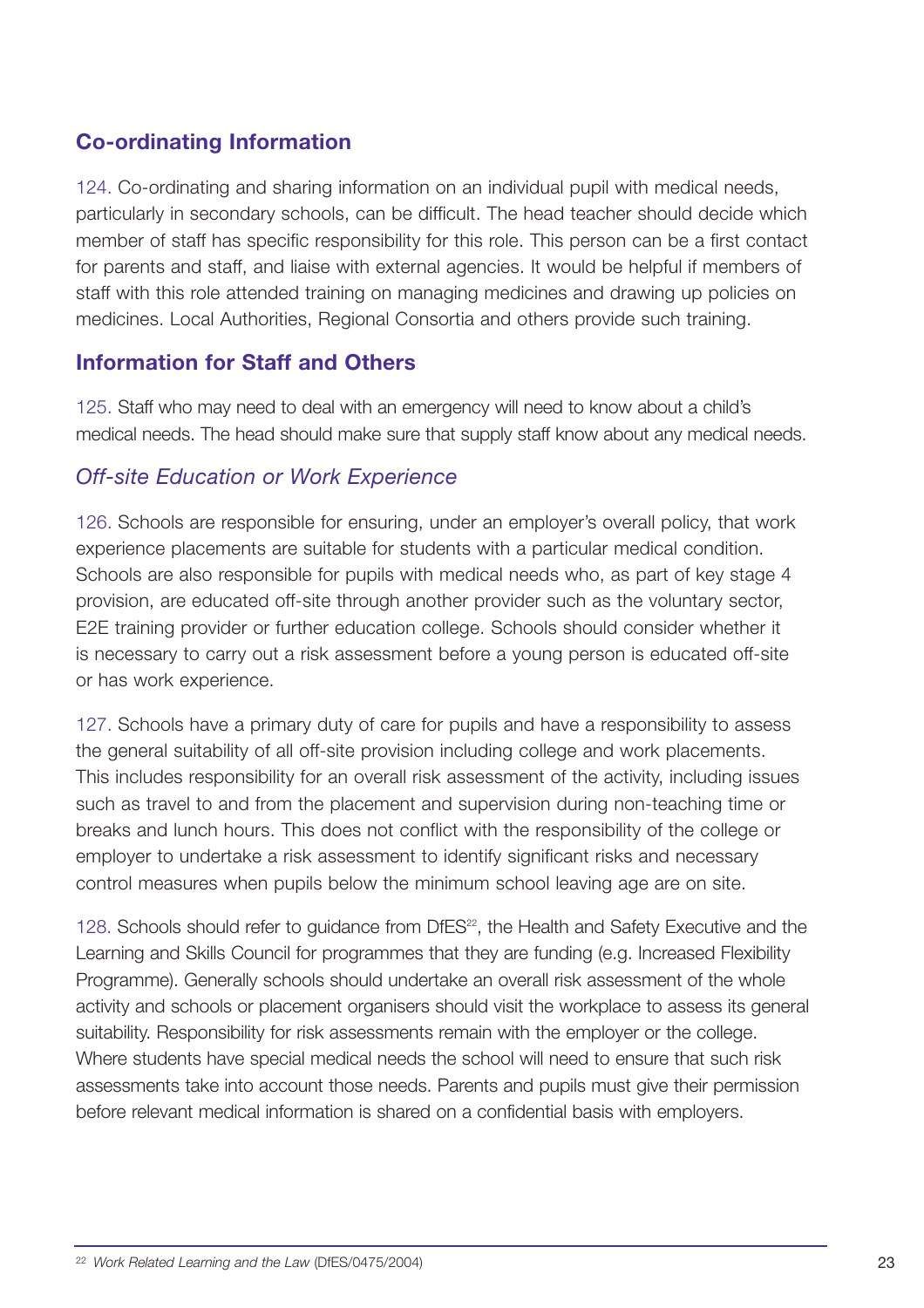# **Staff Training**

129. A health care plan may reveal the need for some staff to have further information about a medical condition or specific training in administering a particular type of medicine or in dealing with emergencies. Staff should not give medicines without appropriate training from health professionals. When staff agree to assist a child with medical needs, the employer should arrange appropriate training in collaboration with local health services. Local health services will also be able to advise on further training needs. In every area there will be access to training, in accordance with the provisions of the National Service Framework for Children, Young People and Maternity Services<sup>23</sup>, by health professionals for all conditions and to all schools and settings.

# **Confidentiality**

130. The head and staff should always treat medical information confidentially. The head should agree with the child where appropriate, or otherwise the parent, who else should have access to records and other information about a child. If information is withheld from staff they should not generally be held responsible if they act incorrectly in giving medical assistance but otherwise in good faith.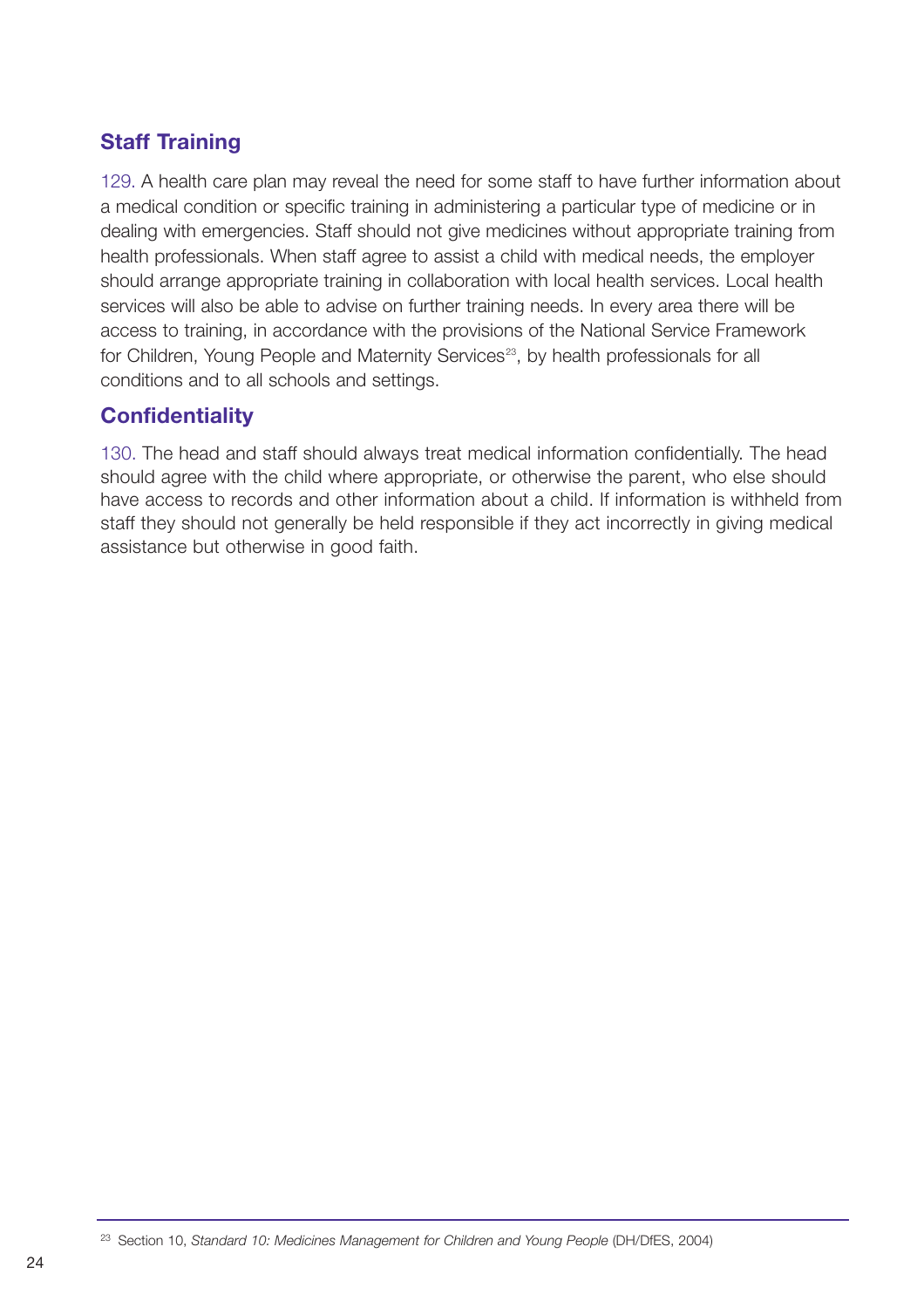# Chapter 5: Common Conditions – Practical Advice on Asthma, Epilepsy, Diabetes and Anaphylaxis

# **Introduction**

131. The medical conditions in children that most commonly cause concern in schools and settings are asthma, diabetes, epilepsy and severe allergic reaction (anaphylaxis). This chapter provides some basic information about these conditions but it is beyond its scope to provide more detailed medical advice and it is important that the needs of children are assessed on an individual basis.

132. Further information, including advice specifically for schools and settings, is available from leading charities listed in Annex D.

133. From April 2004 training for first-aiders in early years settings must include recognising and responding appropriately to the emergency needs of babies and children with chronic medical conditions.

# **ASTHMA**

## **What is Asthma?**

134. Asthma is common and appears to be increasingly prevalent in children and young people. One in ten children have asthma in the UK.

135. The most common symptoms of asthma are coughing, wheezing or whistling noise in the chest, tight feelings in the chest or getting short of breath. Younger children may verbalise this by saying that their tummy hurts or that it feels like someone is sitting on their chest. Not everyone will get all these symptoms, and some children may only get symptoms from time to time.

136. However in early years settings staff may not be able to rely on younger children being able to identify or verbalise when their symptoms are getting worse, or what medicines they should take and when. It is therefore imperative that early years and primary school staff, who have younger children in their classes, know how to identify when symptoms are getting worse and what to do for children with asthma when this happens. This should be supported by written asthma plans, asthma school cards provided by parents, and regular training and support for staff. Children with significant asthma should have an individual health care plan.

## **Medicine and Control**

137. There are two main types of medicines used to treat asthma, relievers and preventers. Usually a child will only need a reliever during the school day. **Relievers** (blue inhalers) are medicines taken immediately to relieve asthma symptoms and are taken during an asthma attack. They are sometimes taken before exercise. Whilst **Preventers** (brown, red, orange inhalers, sometimes tablets) are usually used out of school hours.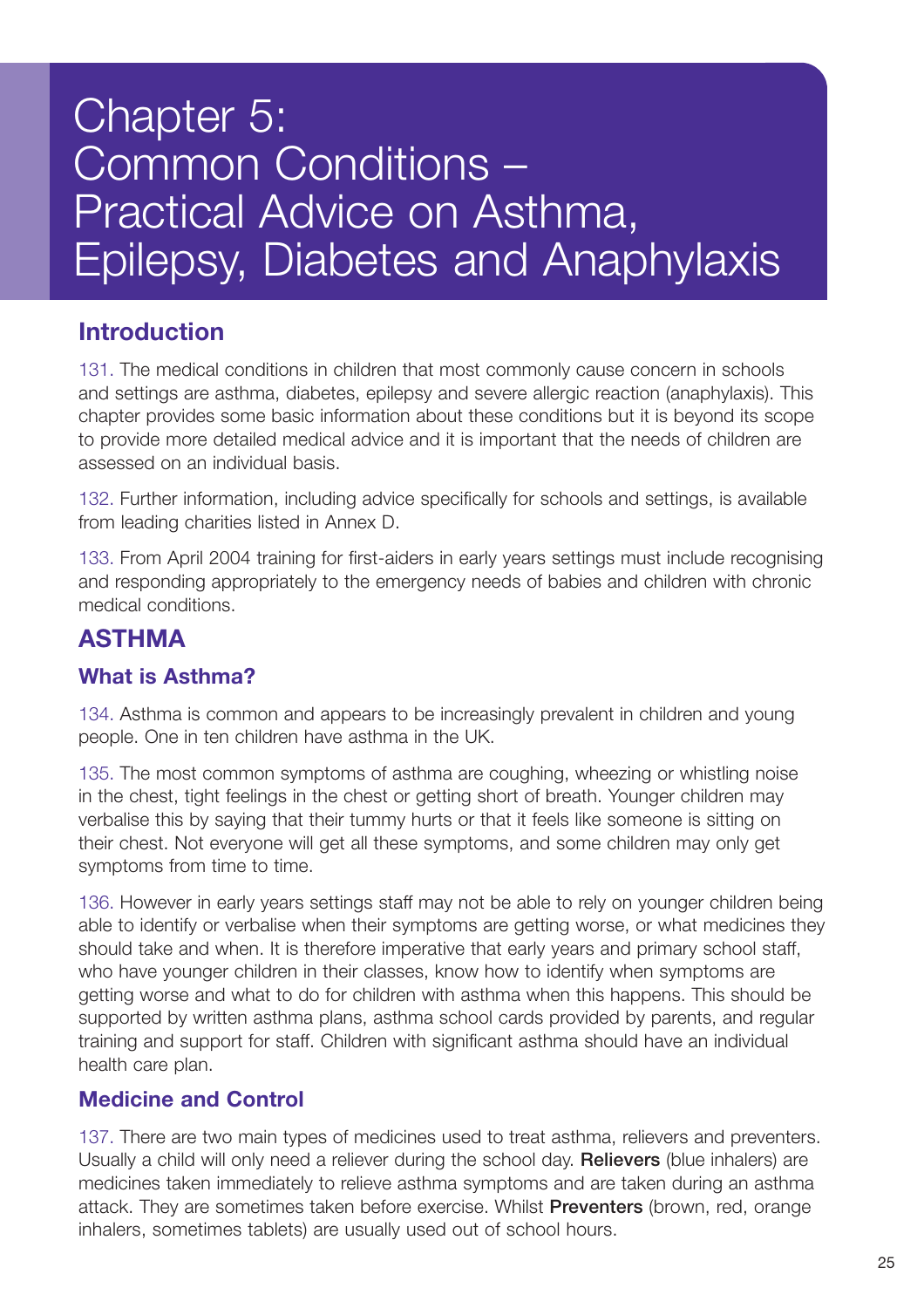#### 138. **Children with asthma need to have immediate access to their reliever**

**inhalers when they need them.** Inhaler devices usually deliver asthma medicines. A spacer device is used with most inhalers, and the child may need some help to do this. It is good practice to support children with asthma to take charge of and use their inhaler from an early age, and many do.

139. Children who are able to use their inhalers themselves should be allowed to carry them with them. If the child is too young or immature to take personal responsibility for their inhaler, staff should make sure that it is stored in a safe but readily accessible place, and clearly marked with the child's name. Inhalers should always be available during physical education, sports activities and educational visits.

140. For a child with severe asthma, the health care professional may prescribe a spare inhaler to be kept in the school or setting.

141. The signs of an asthma attack include:

- coughing
- **being short of breath**
- wheezy breathing
- **Example 1** feeling of tight chest
- **being unusually quiet**

142. When a child has an attack they should be treated according to their individual health care plan or asthma card as previously agreed. An ambulance should be called if:

- $\blacksquare$  the symptoms do not improve sufficiently in 5-10 minutes
- $\blacksquare$  the child is too breathless to speak
- the child is becoming exhausted
- the child looks blue

143. It is important to agree with parents of children with asthma how to recognise when their child's asthma gets worse and what action will be taken. An Asthma School Card (available from Asthma UK) is a useful way to store written information about the child's asthma and should include details about asthma medicines, triggers, individual symptoms and emergency contact numbers for the parent and the child's doctor.

144. A child should have a regular asthma review with their GP or other relevant healthcare professional. Parents should arrange the review and make sure that a copy of their child's management plan is available to the school or setting. Children should have a reliever inhaler with them when they are in school or in a setting.

145. Children with asthma should participate in all aspects of the school or setting 'day' including physical activities. They need to take their reliever inhaler with them on all off-site activities. Physical activity benefits children with asthma in the same way as other children. Swimming is particularly beneficial, although endurance work should be avoided. Some children may need to take their reliever asthma medicines before any physical exertion. Warm-up activities are essential before any sudden activity especially in cold weather. Particular care may be necessary in cold or wet weather.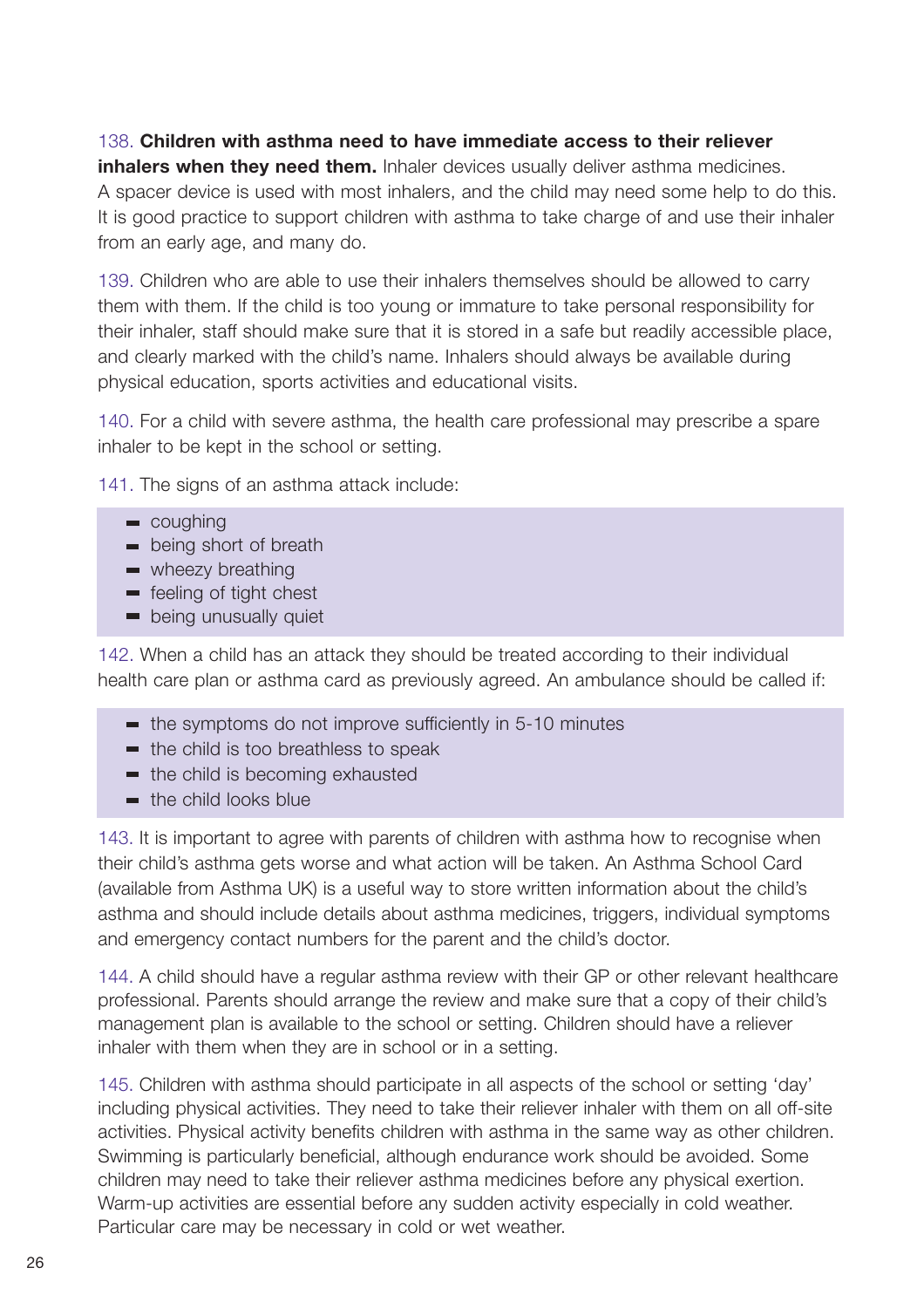146. Reluctance to participate in physical activities should be discussed with parents, staff and the child. However children with asthma should not be forced to take part if they feel unwell. Children should be encouraged to recognise when their symptoms inhibit their ability to participate.

147. Children with asthma may not attend on some days due to their condition, and may also at times have some sleep disturbances due to night symptoms. This may affect their concentration. Such issues should be discussed with the child's parents or attendance officers as appropriate.

148. All schools and settings should have an asthma policy that is an integral part of the whole school or setting policy on medicines and medical needs. The asthma section should include key information and set out specific actions to be taken (a model policy is available from Asthma UK). The school environment should be asthma friendly, by removing as many potential triggers for children with asthma as possible.

149. All staff, particularly PE teachers, should have training or be provided with information about asthma once a year. This should support them to feel confident about recognising worsening symptoms of asthma, knowing about asthma medicines and their delivery and what to do if a child has an asthma attack.

# **EPILEPSY**

# **What is Epilepsy?**

150. Children with epilepsy have repeated seizures that start in the brain. An epileptic seizure, sometimes called a fit, turn or blackout can happen to anyone at any time. Seizures can happen for many reasons. At least one in 200 children have epilepsy and around 80 per cent of them attend mainstream school. Most children with diagnosed epilepsy never have a seizure during the school day. Epilepsy is a very individual condition.

151. Seizures can take many different forms and a wide range of terms may be used to describe the particular seizure pattern that individual children experience. Parents and health care professionals should provide information to schools, to be incorporated into the individual health care plan, setting out the particular pattern of an individual child's epilepsy. If a child does experience a seizure in a school or setting, details should be recorded and communicated to parents including:

- any factors which might possibly have acted as a trigger to the seizure  $-$  e.g. visual/auditory stimulation, emotion (anxiety, upset)
- any unusual 'feelings' reported by the child prior to the seizure
- parts of the body demonstrating seizure activity e.g. limbs or facial muscles
- the timing of the seizure when it happened and how long it lasted
- whether the child lost consciousness
- whether the child was incontinent

This will help parents to give more accurate information on seizures and seizure frequency to the child's specialist.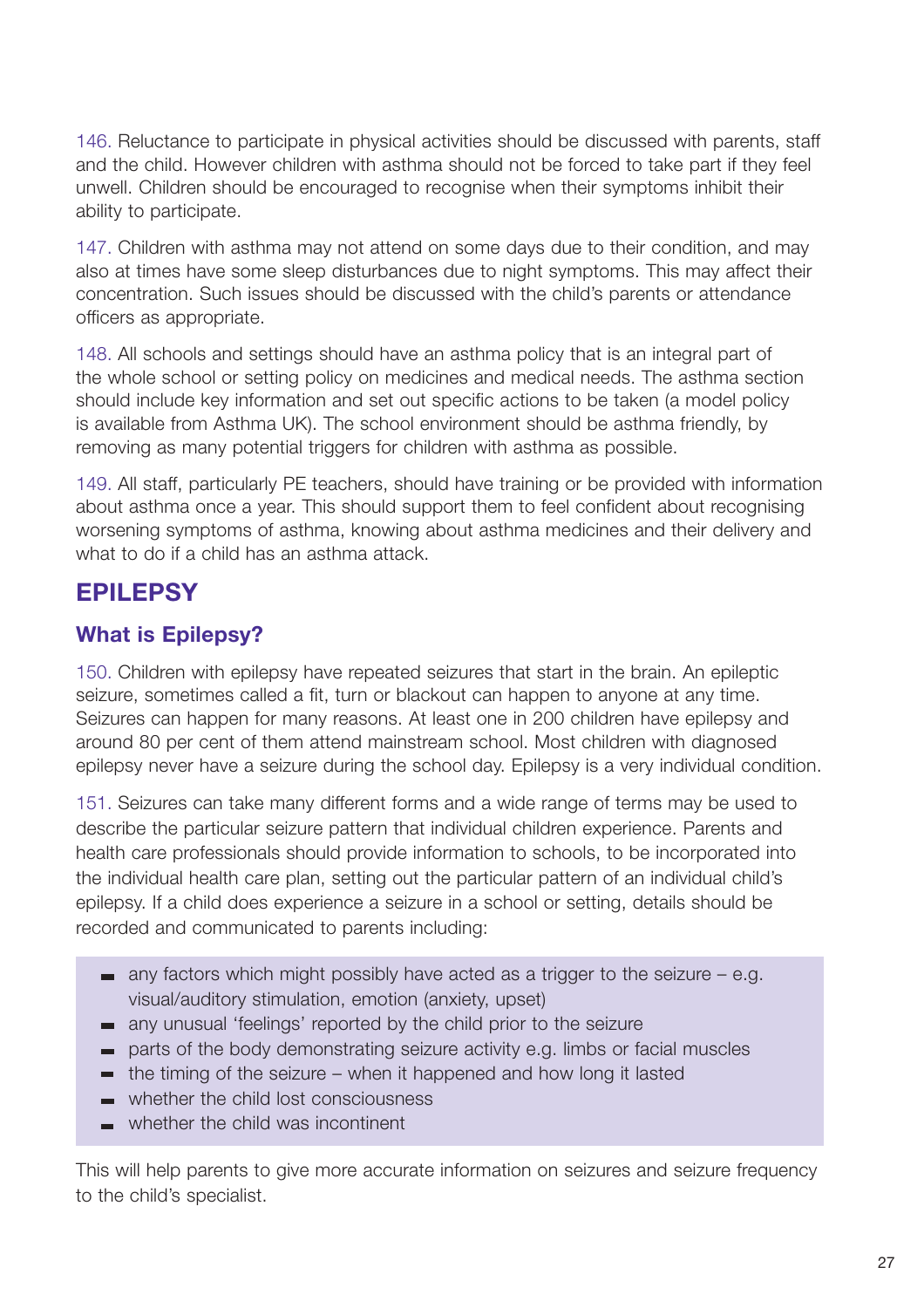152. What the child experiences depends whether all or which part of the brain is affected. Not all seizures involve loss of consciousness. When only a part of the brain is affected, a child will remain conscious with symptoms ranging from the twitching or jerking of a limb to experiencing strange tastes or sensations such as pins and needles. Where consciousness is affected; a child may appear confused, wander around and be unaware of their surroundings. They could also behave in unusual ways such as plucking at clothes, fiddling with objects or making mumbling sounds and chewing movements. They may not respond if spoken to. Afterwards, they may have little or no memory of the seizure.

153. In some cases, such seizures go on to affect all of the brain and the child loses consciousness. Such seizures might start with the child crying out, then the muscles becoming stiff and rigid. The child may fall down. Then there are jerking movements as muscles relax and tighten rhythmically. During a seizure breathing may become difficult and the child's colour may change to a pale blue or grey colour around the mouth. Some children may bite their tongue or cheek and may wet themselves.

154. After a seizure a child may feel tired, be confused, have a headache and need time to rest or sleep. Recovery times vary. Some children feel better after a few minutes while others may need to sleep for several hours.

155. Another type of seizure affecting all of the brain involves a loss of consciousness for a few seconds. A child may appear 'blank' or 'staring', sometimes with fluttering of the eyelids. Such absence seizures can be so subtle that they may go unnoticed. They might be mistaken for daydreaming or not paying attention in class. If such seizures happen frequently they could be a cause of deteriorating academic performance.

## **Medicine and Control**

156. Most children with epilepsy take anti-epileptic medicines to stop or reduce their seizures. Regular medicine should not need to be given during school hours.

157. Triggers such as anxiety, stress, tiredness or being unwell may increase a child's chance of having a seizure. Flashing or flickering lights and some geometric shapes or patterns can also trigger seizures. This is called photosensitivity. It is very rare. Most children with epilepsy can use computers and watch television without any problem.

158. Children with epilepsy should be included in all activities. Extra care may be needed in some areas such as swimming or working in science laboratories. Concerns about safety should be discussed with the child and parents as part of the health care plan. During a seizure it is important to make sure the child is in a safe position, not to restrict a child's movements and to allow the seizure to take its course. In a convulsive seizure putting something soft under the child's head will help to protect it. Nothing should be placed in their mouth. After a convulsive seizure has stopped, the child should be placed in the recovery position and stayed with, until they are fully recovered.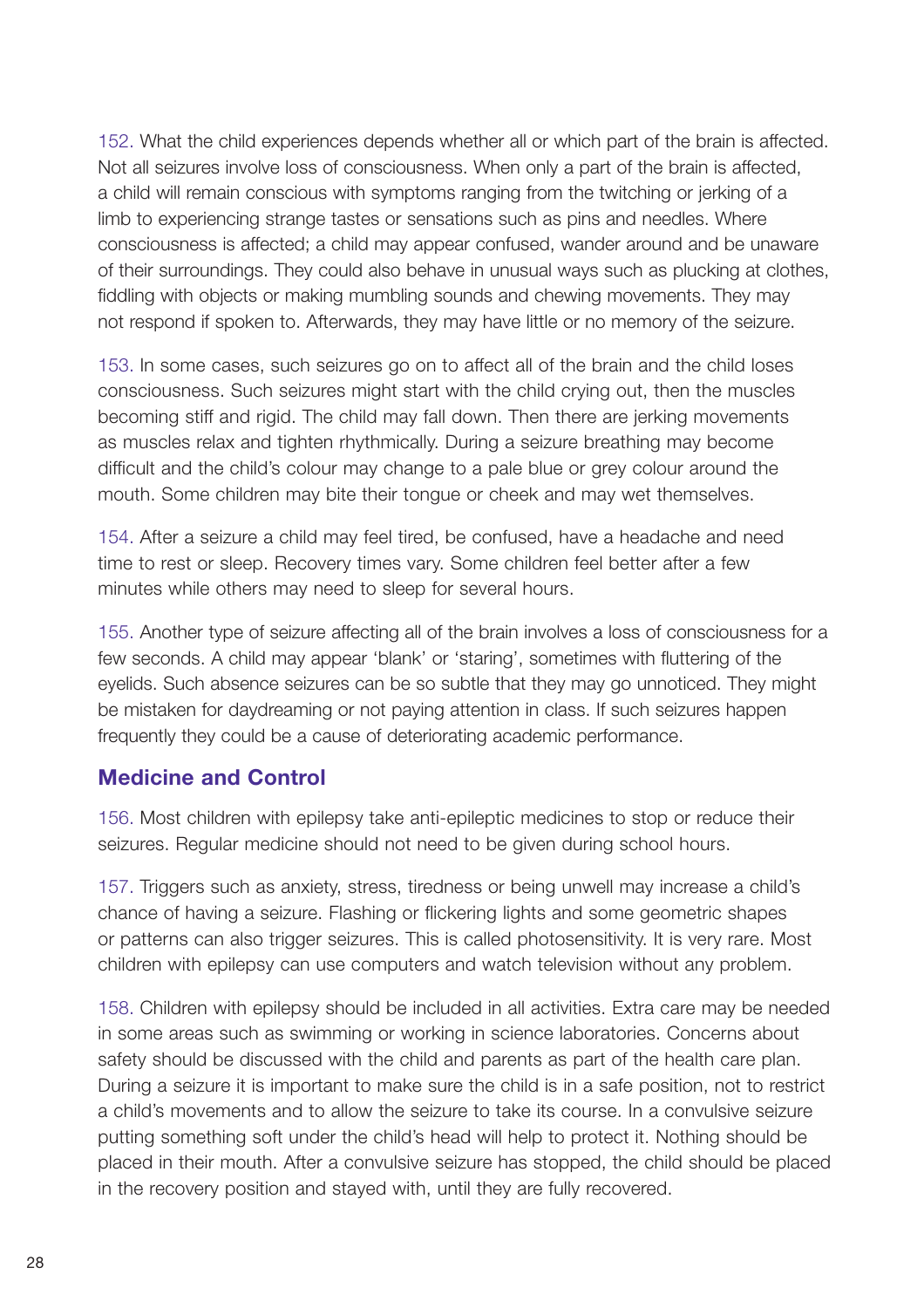159. An ambulance should be called during a convulsive seizure if:

- **it is the child's first seizure**
- **the child has injured themselves badly**
- **they have problems breathing after a seizure**
- a seizure lasts longer than the period set out in the child's health care plan
- a seizure lasts for five minutes if you do not know how long they usually last for that child
- there are repeated seizures, unless this is usual for the child as set out in the child's health care plan

160. Such information should be an integral part of the school or setting's emergency procedures as discussed at paragraphs 115-117 but also relate specifically to the child's individual health care plan. The health care plan should clearly identify the type or types of seizures, including seizure descriptions, possible triggers and whether emergency intervention may be required.

161. Most seizures last for a few seconds or minutes, and stop of their own accord. Some children who have longer seizures may be prescribed diazepam for rectal administration. This is an effective emergency treatment for prolonged seizures. The epilepsy nurse or a paediatrician should provide guidance as to when to administer it and why.

162. Training in the administration of rectal diazepam is needed and will be available from local health services. Staying with the child afterwards is important as diazepam may cause drowsiness. Where it is considered clinically appropriate, a liquid solution midazolam, given into the mouth or intra-nasally, may be prescribed as an alternative to rectal diazepam. Instructions for use **must** come from the prescribing doctor. For more information on administration of rectal diazepam, see Form 9.

163. Children and young people requiring rectal diazepam will vary in age, background and ethnicity, and will have differing levels of need, ability and communication skills. If arrangements can be made for two adults, at least one of the same gender as the child, to be present for such treatment, this minimises the potential for accusations of abuse. Two adults can also often ease practical administration of treatment. Staff should protect the dignity of the child as far as possible, even in emergencies. The criteria under the national standards for under 8s day care requires the registered person to ensure the privacy of children when intimate care is being provided.

# **DIABETES**

# **What is Diabetes?**

164. Diabetes is a condition where the level of glucose in the blood rises. This is either due to the lack of insulin (Type 1 diabetes) or because there is insufficient insulin for the child's needs or the insulin is not working properly (Type 2 diabetes).

165. About one in 550 school-age children have diabetes. The majority of children have Type 1 diabetes. They normally need to have daily insulin injections, to monitor their blood glucose level and to eat regularly according to their personal dietary plan. Children with Type 2 diabetes are usually treated by diet and exercise alone.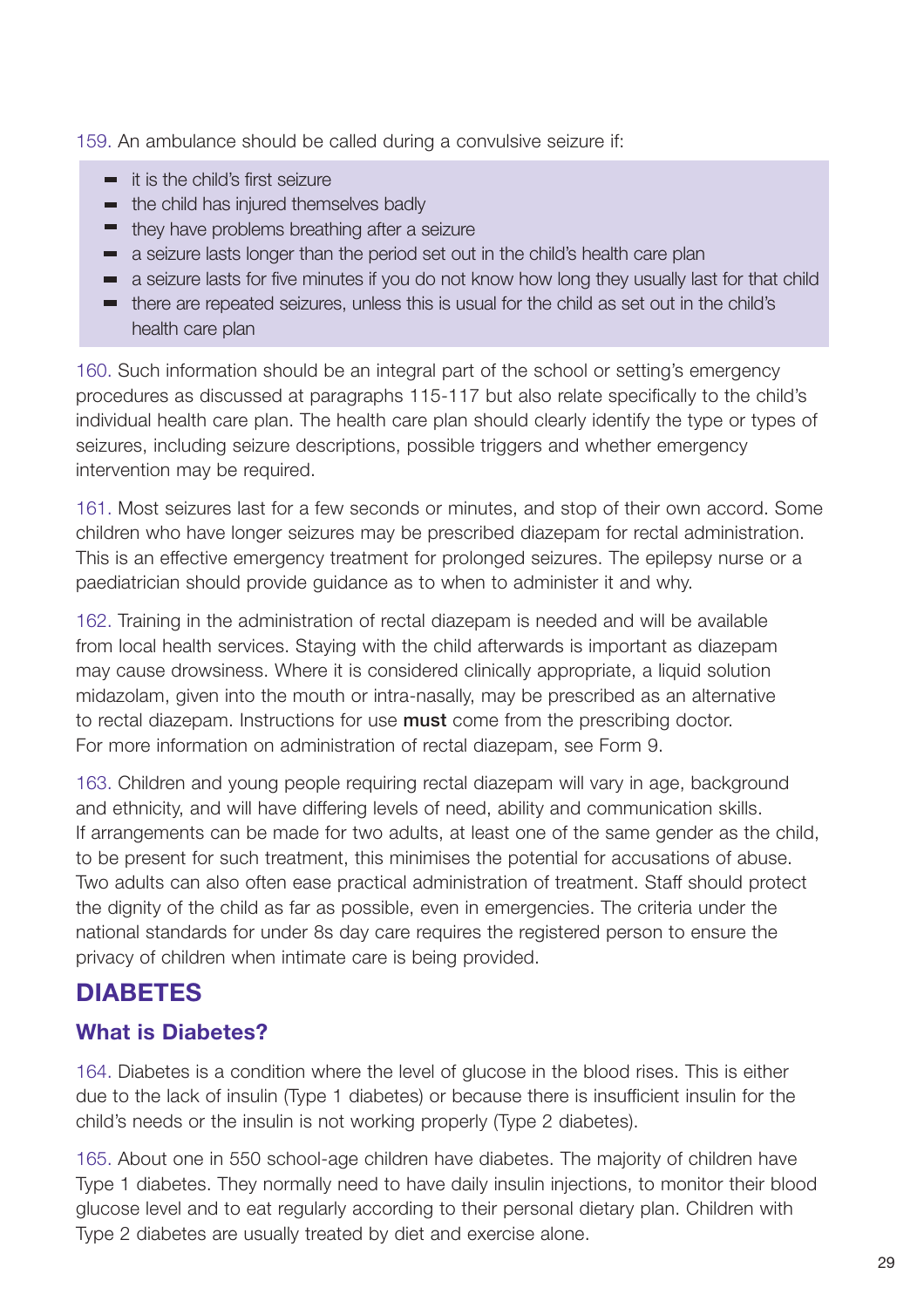166. Each child may experience different symptoms and this should be discussed when drawing up the health care plan. Greater than usual need to go to the toilet or to drink, tiredness and weight loss may indicate poor diabetic control, and staff will naturally wish to draw any such signs to the parents' attention.

## **Medicine and Control**

167. The diabetes of the majority of children is controlled by injections of insulin each day. Most younger children will be on a twice a day insulin regime of a longer acting insulin and it is unlikely that these will need to be given during school hours, although for those who do it may be necessary for an adult to administer the injection. Older children may be on multiple injections and others may be controlled on an insulin pump. Most children can manage their own injections, but if doses are required at school supervision may be required, and also a suitable, private place to carry it out.

168. Increasingly, older children are taught to count their carbohydrate intake and adjust their insulin accordingly. This means that they have a daily dose of long-acting insulin at home, usually at bedtime; and then insulin with breakfast, lunch and the evening meal, and before substantial snacks. The child is taught how much insulin to give with each meal, depending on the amount of carbohydrate eaten. They may or may not need to test blood sugar prior to the meal and to decide how much insulin to give. Diabetic specialists would only implement this type of regime when they were confident that the child was competent. The child is then responsible for the injections and the regime would be set out in the individual health care plan.

169. Children with diabetes need to ensure that their blood glucose levels remain stable and may check their levels by taking a small sample of blood and using a small monitor at regular intervals. They may need to do this during the school lunch break, before PE or more regularly if their insulin needs adjusting. Most older children will be able to do this themselves and will simply need a suitable place to do so. However younger children may need adult supervision to carry out the test and/or interpret test results.

170. When staff agree to administer blood glucose tests or insulin injections, they should be trained by an appropriate health professional.

171. Children with diabetes need to be allowed to eat regularly during the day. This may include eating snacks during class-time or prior to exercise. Schools may need to make special arrangements for pupils with diabetes if the school has staggered lunchtimes. If a meal or snack is missed, or after strenuous activity, the child may experience a hypoglycaemic episode (a hypo) during which blood glucose level fall too low. Staff in charge of physical education or other physical activity sessions should be aware of the need for children with diabetes to have glucose tablets or a sugary drink to hand.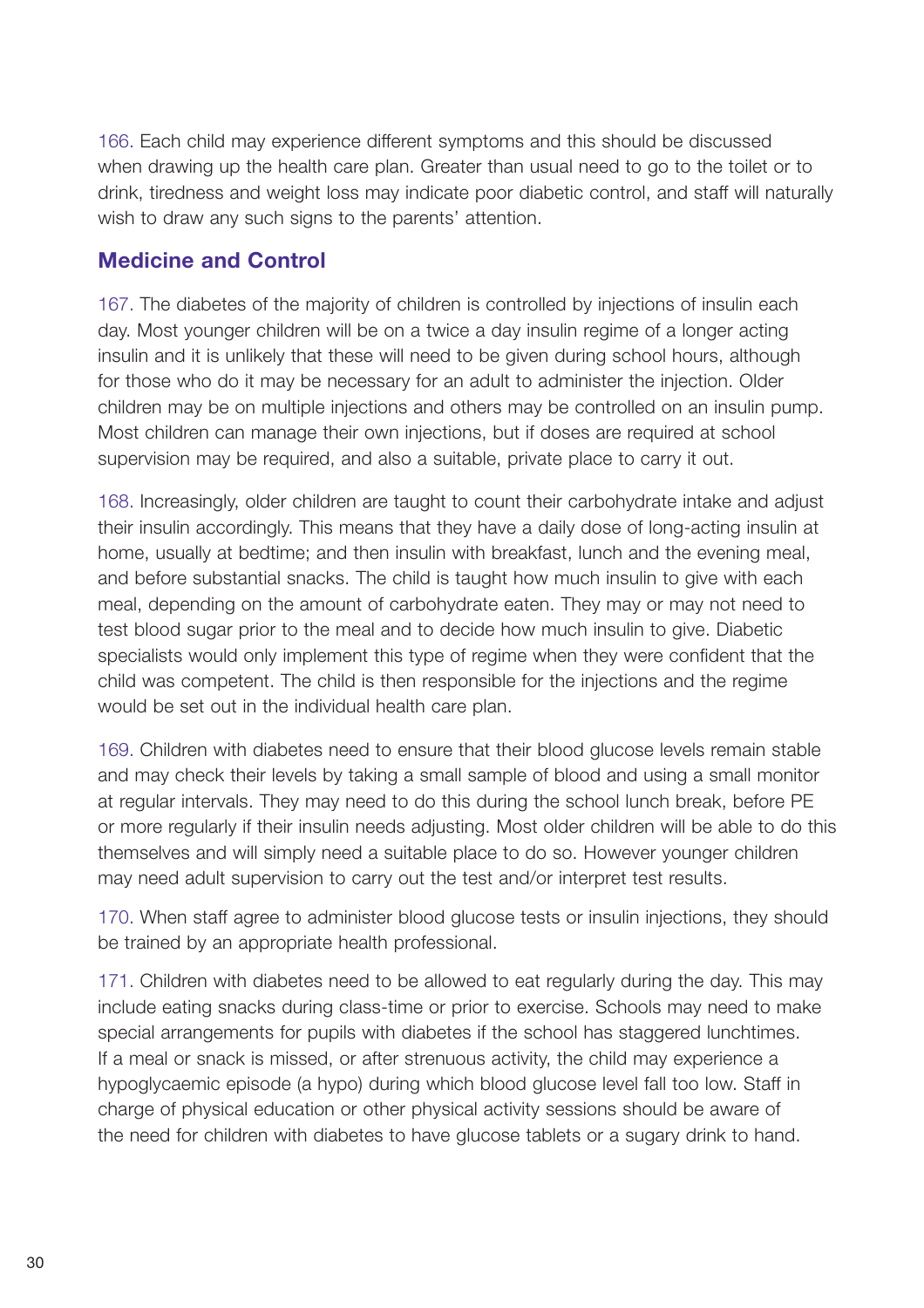172. Staff should be aware that the following symptoms, either individually or combined, may be indicators of low blood sugar – a **hypoglycaemic reaction** (hypo) in a child with diabetes:

- **hunger**
- sweating
- **drowsiness**
- **pallor**
- signal glazed eyes
- **shaking or trembling**
- **lack of concentration**
- **Tability**
- **headache**
- $\blacksquare$  mood changes, especially angry or aggressive behaviour

173. Each child may experience different symptoms and this should be discussed when drawing up a health care plan.

174. If a child has a hypo, it is very important that the child is not left alone and that a fast acting sugar, such as glucose tablets, a glucose rich gel, or a sugary drink is brought to the child and given immediately. Slower acting starchy food, such as a sandwich or two biscuits and a glass of milk, should be given once the child has recovered, some 10-15 minutes later.

175. An ambulance should be called if:

- $\blacksquare$  the child's recovery takes longer than 10-15 minutes
- $\blacksquare$  the child becomes unconscious

176. Some children may experience **hyperglycaemia** (high glucose level) and have a greater than usual need to go to the toilet or to drink. Tiredness and weight loss may indicate poor diabetic control, and staff will naturally wish to draw any such signs to the parents' attention. If the child is unwell, vomiting or has diarrhoea this can lead to dehydration. If the child is giving off a smell of pear drops or acetone this may be a sign of ketosis and dehydration and the child will need urgent medical attention.

177. Such information should be an integral part of the school or setting's emergency procedures as discussed at paragraphs 115-117 but also relate specifically to the child's individual health care plan.

# **ANAPHYLAXIS**

# **What is anaphylaxis?**

178. Anaphylaxis is an acute, severe allergic reaction requiring immediate medical attention. It usually occurs within seconds or minutes of exposure to a certain food or substance, but on rare occasions may happen after a few hours.

179. Common triggers include peanuts, tree nuts, sesame, eggs, cow's milk, fish, certain fruits such as kiwifruit, and also penicillin, latex and the venom of stinging insects (such as bees, wasps or hornets).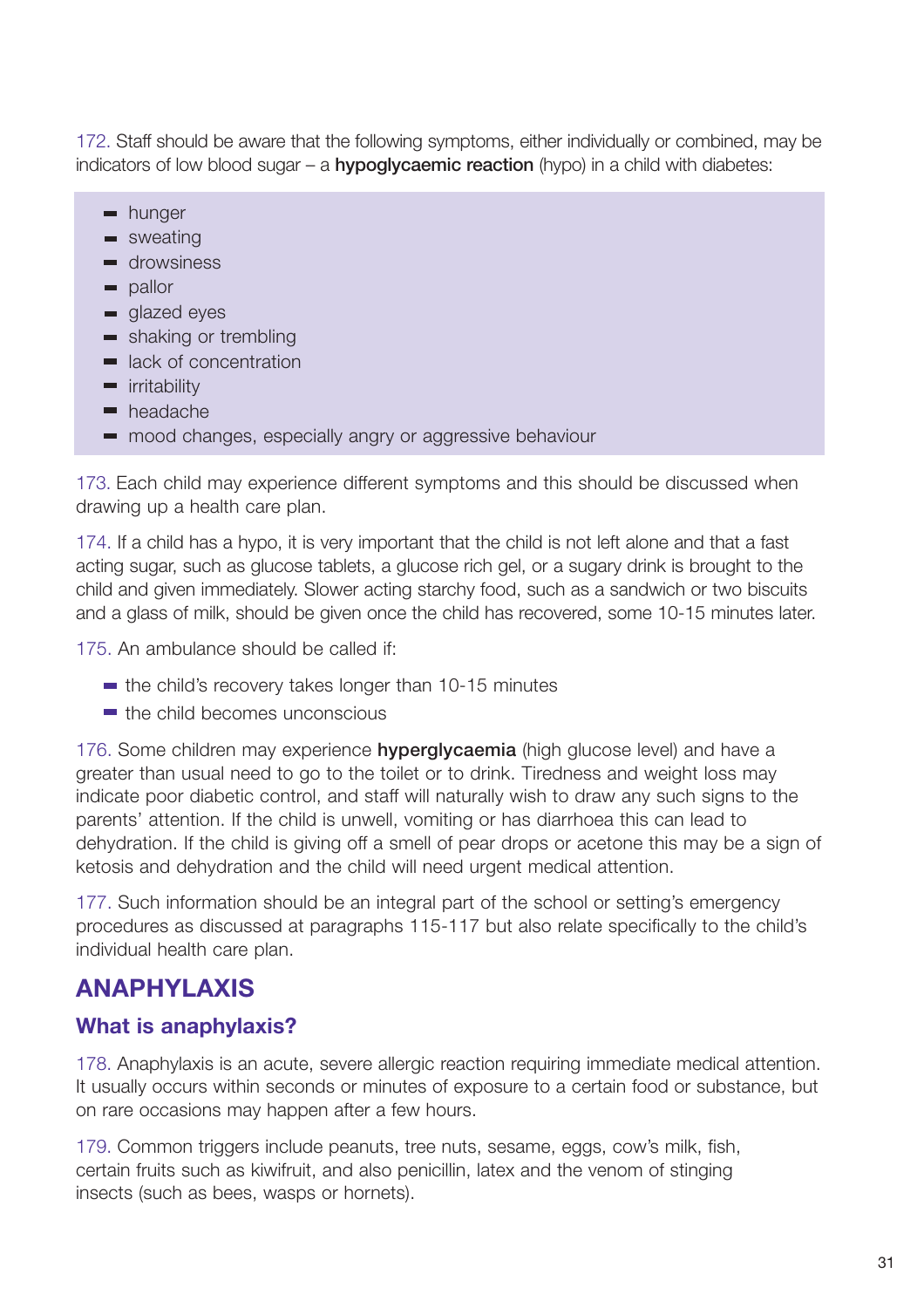180. The most severe form of allergic reaction is anaphylactic shock, when the blood pressure falls dramatically and the patient loses consciousness. Fortunately this is rare among young children below teenage years. More commonly among children there may be swelling in the throat, which can restrict the air supply, or severe asthma. Any symptoms affecting the breathing are serious.

181. Less severe symptoms may include tingling or itching in the mouth, hives anywhere on the body, generalised flushing of the skin or abdominal cramps, nausea and vomiting. Even where mild symptoms are present, the child should be watched carefully. They may be heralding the start of a more serious reaction.

## **Medicine and Control**

182. The treatment for a severe allergic reaction is an injection of adrenaline (also known as epinephrine). Pre-loaded injection devices containing one measured dose of adrenaline are available on prescription. The devices are available in two strengths – adult and junior.

183. Should a severe allergic reaction occur, the adrenaline injection should be administered into the muscle of the upper outer thigh. **An ambulance should always be called.**

184. Staff that volunteer to be trained in the use of these devices can be reassured that they are simple to administer. Adrenaline injectors, given in accordance with the manufacturer's instructions, are a well-understood and safe delivery mechanism. It is not possible to give too large a dose using this device. The needle is not seen until after it has been withdrawn from the child's leg. In cases of doubt it is better to give the injection than to hold back.

185. The decision on how many adrenaline devices the school or setting should hold, and where to store them, has to be decided on an individual basis between the head, the child's parents and medical staff involved.

186. Where children are considered to be sufficiently responsible to carry their emergency treatment on their person<sup>24</sup>, there should always be a spare set kept safely which is not locked away and is accessible to all staff. In large schools or split sites, it is often quicker for staff to use an injector that is with the child rather than taking time to collect one from a central location.

187. Studies have shown that the risks for allergic children are reduced where an individual health care plan is in place. Reactions become rarer and when they occur they are mostly mild. The plan will need to be agreed by the child's parents, the school and the treating doctor.

188. Important issues specific to anaphylaxis to be covered include:

- $\blacksquare$  anaphylaxis what may trigger it
- what to do in an emergency
- **prescribed medicine**
- food management
- **Paragele Final Precautionary measures**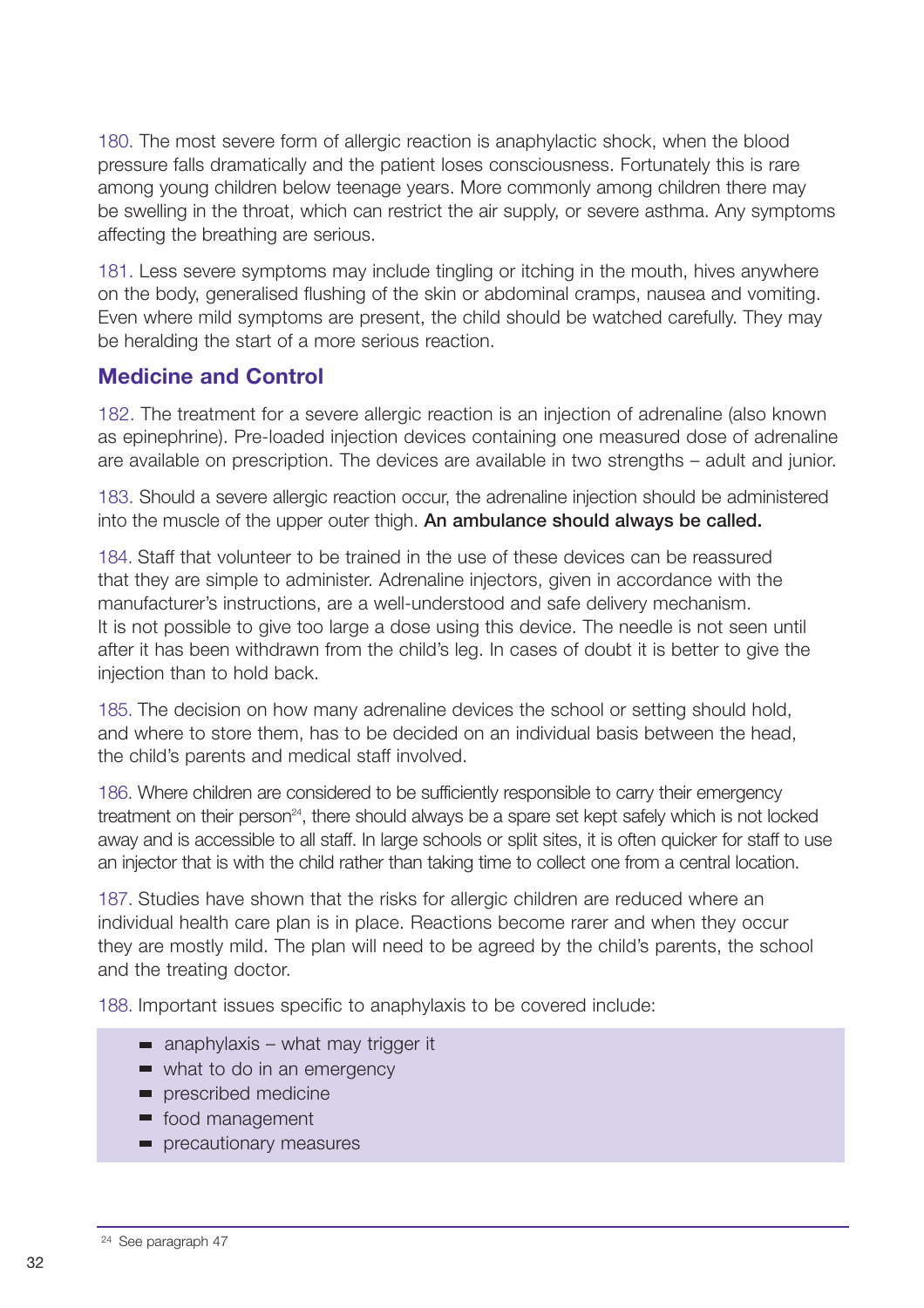189. Once staff have agreed to administer medicine to an allergic child in an emergency, a training session will need to be provided by local health services. Staff should have the opportunity to practice with trainer injection devices.

190. Day to day policy measures are needed for food management, awareness of the child's needs in relation to the menu, individual meal requirements and snacks in school. When kitchen staff are employed by a separate organisation, it is important to ensure that the catering supervisor is fully aware of the child's particular requirements. A 'kitchen code of practice' could be put in place.

191. Parents often ask for the head to exclude from the premises the food to which their child is allergic. This is not always feasible, although appropriate steps to minimise any risks to allergic children should be taken.

192. Children who are at risk of severe allergic reactions are not ill in the usual sense. They are normal children in every respect – except that if they come into contact with a certain food or substance, they may become very unwell. It is important that these children are not stigmatised or made to feel different. It is important, too, to allay parents' fears by reassuring them that prompt and efficient action will be taken in accordance with medical advice and guidance.

193. Anaphylaxis is manageable. With sound precautionary measures and support from the staff, school life may continue as normal for all concerned.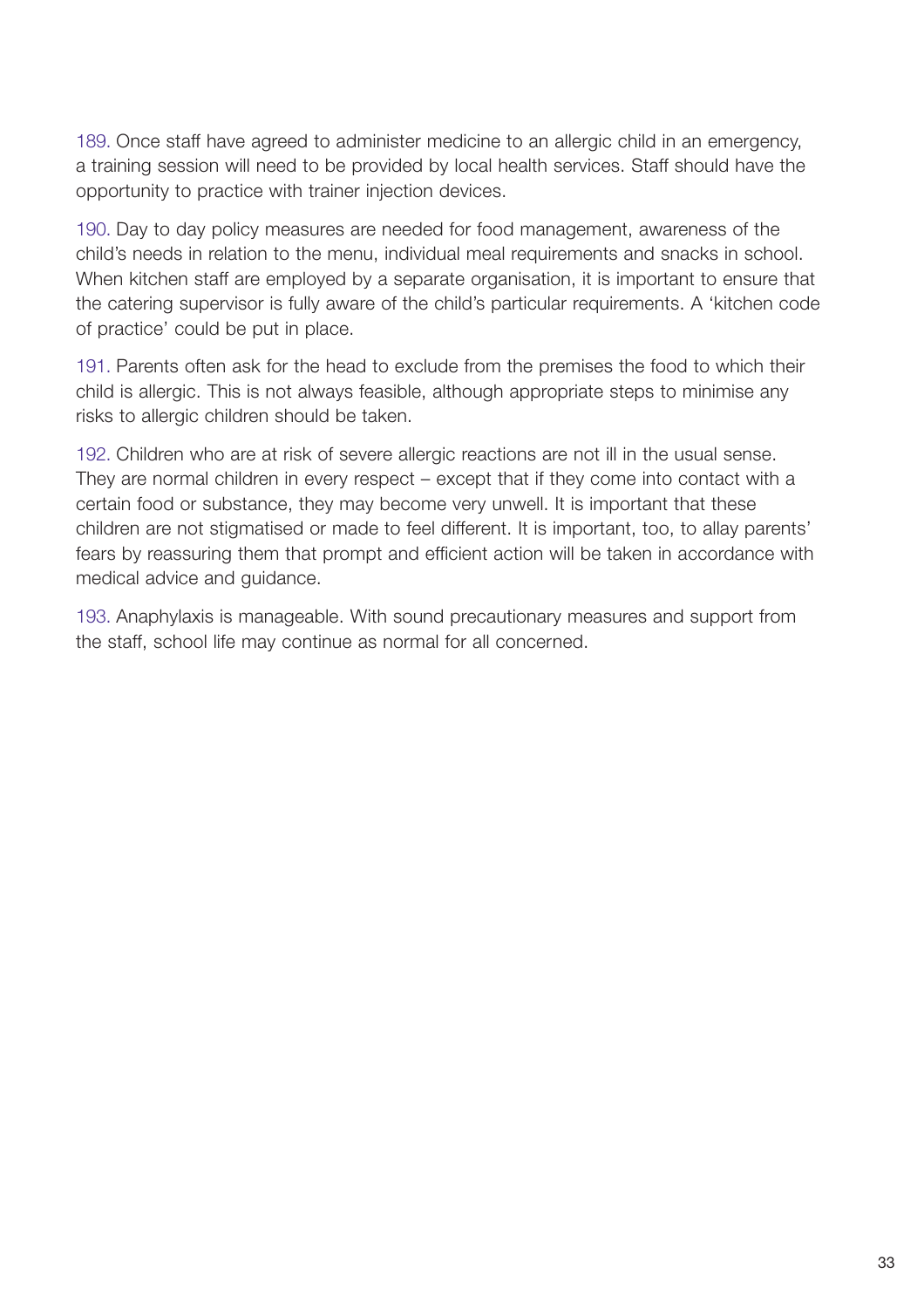# Annex A: Legal Framework

# **Contents**

# **INTRODUCTION**

# **GENERAL BACKGROUND**

Staff administering medicine Staff 'duty of care' Admissions

# **THE LAW25**

SEN and Disability Act 2001 Health and Safety at Work etc Act 1974 The Management of Health and Safety at Work Regulations 1999 Control of Substances Hazardous to Health Regulations 2002 Misuse of Drugs Act 1971 and associated regulations Medicines Act 1968 The Education (School Premises) Regulations 1999 The Education (Independent Schools Standards) (England) Regulations 2003 National Standards for under 8s day care and childminding – Premises Special Educational Needs – Education Act 1996 Care Standards Act 2000

# **INTRODUCTION**

- 1. This part sets out the legal framework for schools and Local Authorities in the management of medicines in schools and early years settings.
- 2. It summarises:
	- the main legal provisions that affect Local Authorities' and schools' responsibilities for managing a pupil's medical needs
	- the main legal provisions that affect early years settings' responsibilities for managing a child's medical needs
- 3. It is to be noted that this annex does not constitute an authoritative legal interpretation of the provisions of any enactments, regulations or common law – that is exclusively a matter for the courts. It remains for Local Authorities, schools and settings to develop their policies in the light of their statutory responsibilities and their own assessment of local needs and resources.

<sup>&</sup>lt;sup>25</sup> Acts of the UK Parliament since 1988 can be viewed at Her Majesty's Stationery Office (HMSO) website 34 www.hmso.gov.uk/acts.htm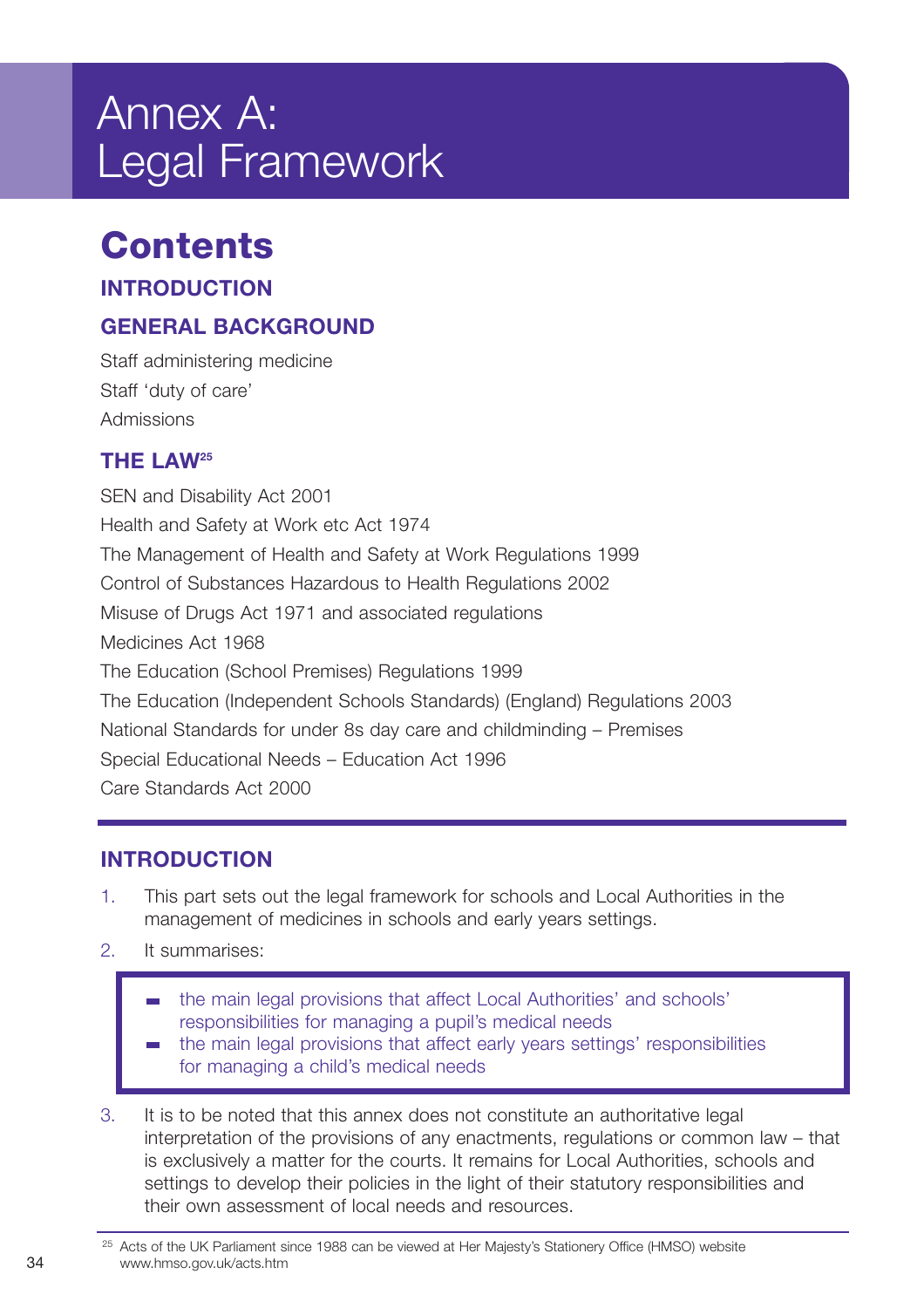# **GENERAL BACKGROUND**

- 4. Local Authorities, schools and governing bodies are responsible for the health and safety of pupils in their care. The legal framework dealing with the health and safety of **all** pupils in schools derives from health and safety legislation. The law imposes duties on employers. Primary Care Trusts (PCTs) and NHS Trusts have legal responsibilities for the health of residents in their area.
- 5. The registered person in early years settings, which can legally be a management group rather than an individual, is responsible for the health and safety of the children in their care. The legal framework for registered early years settings is derived from both health and safety legislation and the national standards for under 8s day care.

#### **Staff administering medicine**

6. There is no legal or contractual duty on staff to administer medicine or supervise a child taking it. The only exceptions are set out in the paragraph below. Support staff may have specific duties to provide medical assistance as part of their contract. Of course, swift action needs to be taken by any member of staff to assist any child in an emergency. Employers should ensure that their insurance policies provide appropriate cover.

#### **Staff 'duty of care'**

7. Anyone caring for children including teachers, other school staff and day care staff in charge of children have a common law duty of care to act like any reasonably prudent parent. Staff need to make sure that children are healthy and safe. In exceptional circumstances the duty of care could extend to administering medicine and/or taking action in an emergency. This duty also extends to staff leading activities taking place off site, such as visits, outings or field trips.

#### Admissions<sup>26</sup><sup>27</sup>

8. Children with medical needs have the same rights of admission to school as other children, and cannot generally be excluded from school for medical reasons. In certain circumstances, e.g. where there is a risk to health and safety of staff or other pupils, children can be removed from school for medical reasons. This, however, is not exclusion.

## **THE LAW**

9. Legislation, notably the Education Act 1996, the Disability Discrimination Act 1995, the Care Standards Act 2000 and the Medicines Act 1968 are also relevant to schools and settings in dealing with children's medical needs. The following paragraphs outline the provisions of these Acts that are relevant to the health and safety of children attending early years settings and schools.

#### **SEN and Disability Act (SENDA) 2001**

10. The SEN and Disability Act (SENDA) 2001 amended Part IV of the Education Act 1996 making changes to the existing legislation, in particular strengthening the right of children with SEN to be educated in mainstream schools.

<sup>26</sup> *School Admissions Code of Practice* (DfES/0031/2003)

<sup>&</sup>lt;sup>27</sup> Improving Attendance and Behaviour: Guidance on Exclusion from Schools and Pupil Referral Units (DfES/0354/2004) 35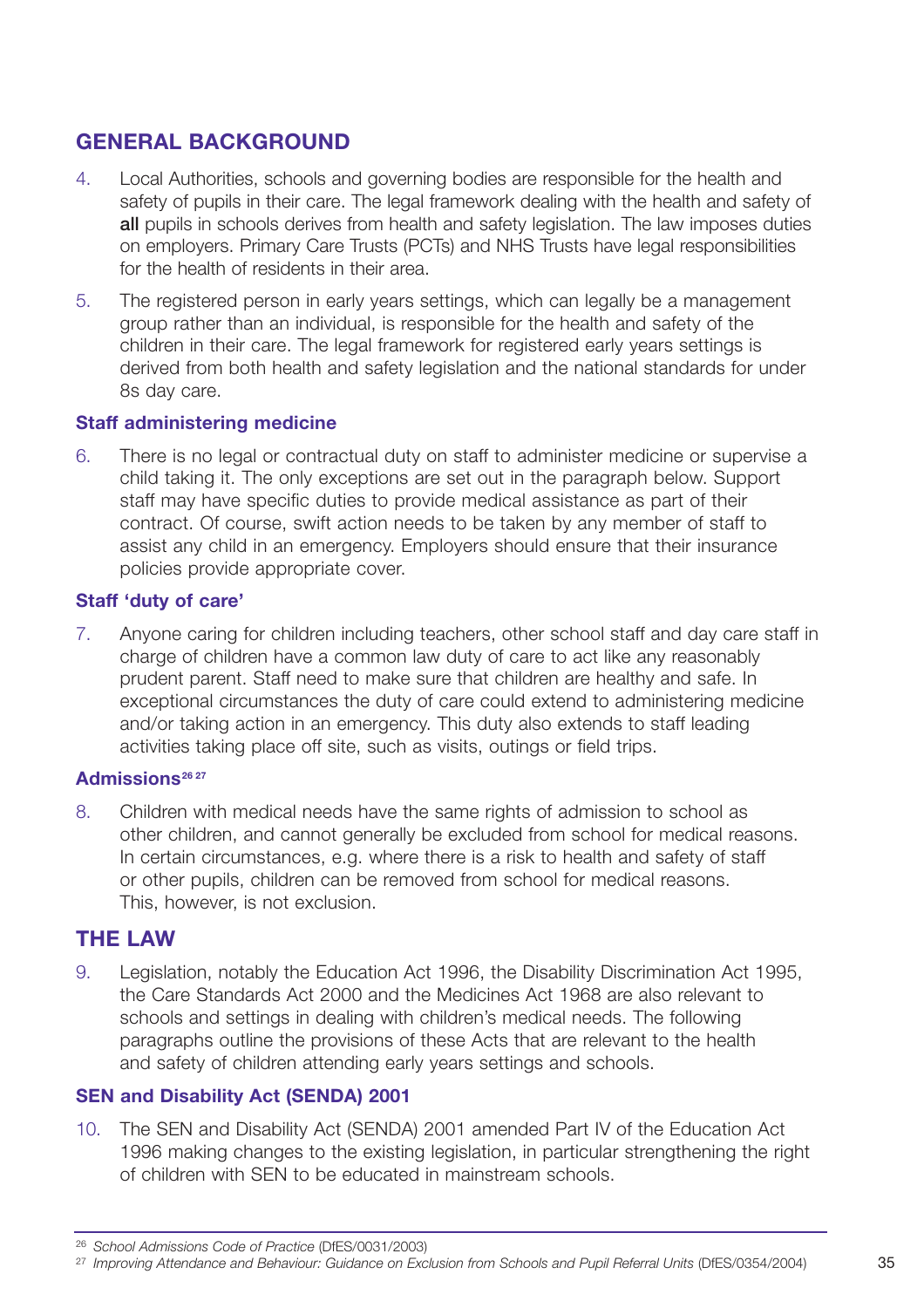11. Schools and early years settings are both required to take 'reasonable steps' to meet the needs of disabled children.

#### *LEAs and Schools*

- 12. SENDA also amended Part 4 of the Disability Discrimination Act (DDA) 1995 bringing access to education within the remit of the DDA, making it unlawful for schools and LEAs to discriminate against disabled pupils for a reason relating to their disability, without justification. This might include some children with medical needs.
- 13. Part 4 duties apply to all schools; private or state maintained, mainstream or special and those early years settings constituted as schools.
- 14. Some medical conditions may be classed as a disability. The responsible body of a school will need to consider what arrangements can reasonably be made to help support a pupil (or prospective pupil) who has a disability. The Disability Rights Commission has produced a Code of Practice for Schools. Advice and training from local health professionals will help schools when looking at what arrangements they can reasonably make to support a pupil with a disability.
- 15. Since September 2002 schools and LEAs have been under a duty:
	- not to treat less favourably disabled pupils or students, without justification, than pupils and students who are not disabled
	- to make reasonable adjustments to ensure that disabled pupils and students are not put at a substantial disadvantage in comparison to those who are not disabled
- 16. Schools are not, however, required to provide auxiliary aids or services or to make changes to physical features. Instead, schools and LEAs are under a duty to plan strategically to increase access, over time, to schools. This duty includes planning to increase access to the school premises, to the curriculum and providing written material in alternative formats to ensure accessibility.
- 17. Part 4 duties cover discrimination in admissions, the provision of education and associated services and exclusions.
- 18. The reasonable adjustments duty in Part 4 includes provision of:
	- auxiliary aids and services making physical alterations to buildings (from October 2004)

#### *Early Years Settings*

19. Early years settings, not constituted as schools, must comply with Part 3 of the DDA; this includes day nurseries, family centres, pre-schools, playgroups and childminders (including those in a childminding network). The duties cover the refusal to provide a service, offering a lower standard of service or offering a service on worse terms to a disabled child.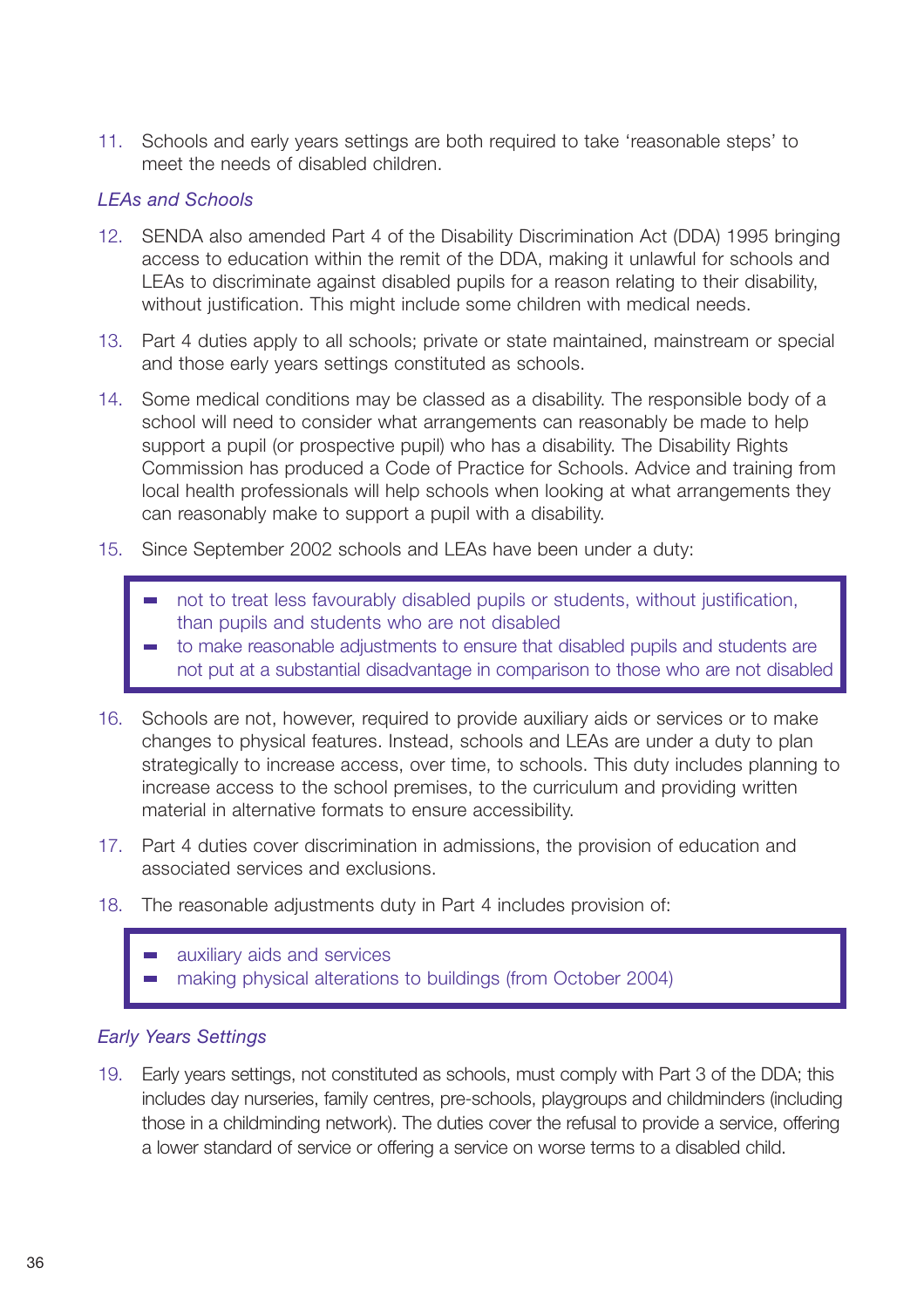20. Under Parts 3 and 4 of the DDA all settings are required not to treat a disabled child 'less favourably' than any other child for a reason relating to their disability. There may sometimes be justification for less favourable treatment, but it may not be possible to justify if there is a reasonable adjustment that might have been made but was not.

#### **Health and Safety at Work etc Act 1974**

- 21. The Health and Safety at Work etc Act (HSWA) 1974 places duties on employers for the health and safety of their employees and anyone else on the premises. This covers the head teacher and teachers, non-teaching staff, children and visitors.28
- 22. Who the employer is depends on the type of school:
	- $\blacksquare$  for community schools, community special schools, voluntary controlled schools, maintained nursery schools and pupil referral units the employer is the Local Education Authority (LEA)
	- for foundation schools, foundation special schools and voluntary-aided schools the employer is the governing body
	- for academies and city technology colleges the employer is the governing body
	- for non-maintained special schools the employer is the trustees
	- for other independent schools the employer is usually the governing body,  $\sim 100$ proprietor or trustees
- 23. The employer for registered day care will depend on the way it has been set up. Settings may be run by private individuals, charities, voluntary committees, Local Authorities, school governors, the proprietor or the trustees in some independent schools, and companies that provide day care as an additional service to customers (e.g. crèches in shops or sports clubs).
- 24. The employer of staff at a school or setting **must** do all that is reasonably practicable to ensure the health, safety and welfare of employees. The employer must also make sure that others, such as pupils and visitors, are not put at risk. The main actions employers must take under the Health and Safety at Work etc Act are to:
	- prepare a written Health and Safety policy
	- make sure that staff are aware of the policy and their responsibilities within that policy  $\mathcal{L}^{\text{max}}$
	- **EXECUTE:** make arrangements to implement the policy
	- make sure that appropriate safety measures are in place
	- make sure that staff are properly trained and receive guidance on their responsibilities as employees
- 25. Most schools and settings will at some time have children on roll with medical needs. The responsibility of the employer is to make sure that safety measures cover the needs of *all* children at the school or setting. This may mean making special arrangements for particular children.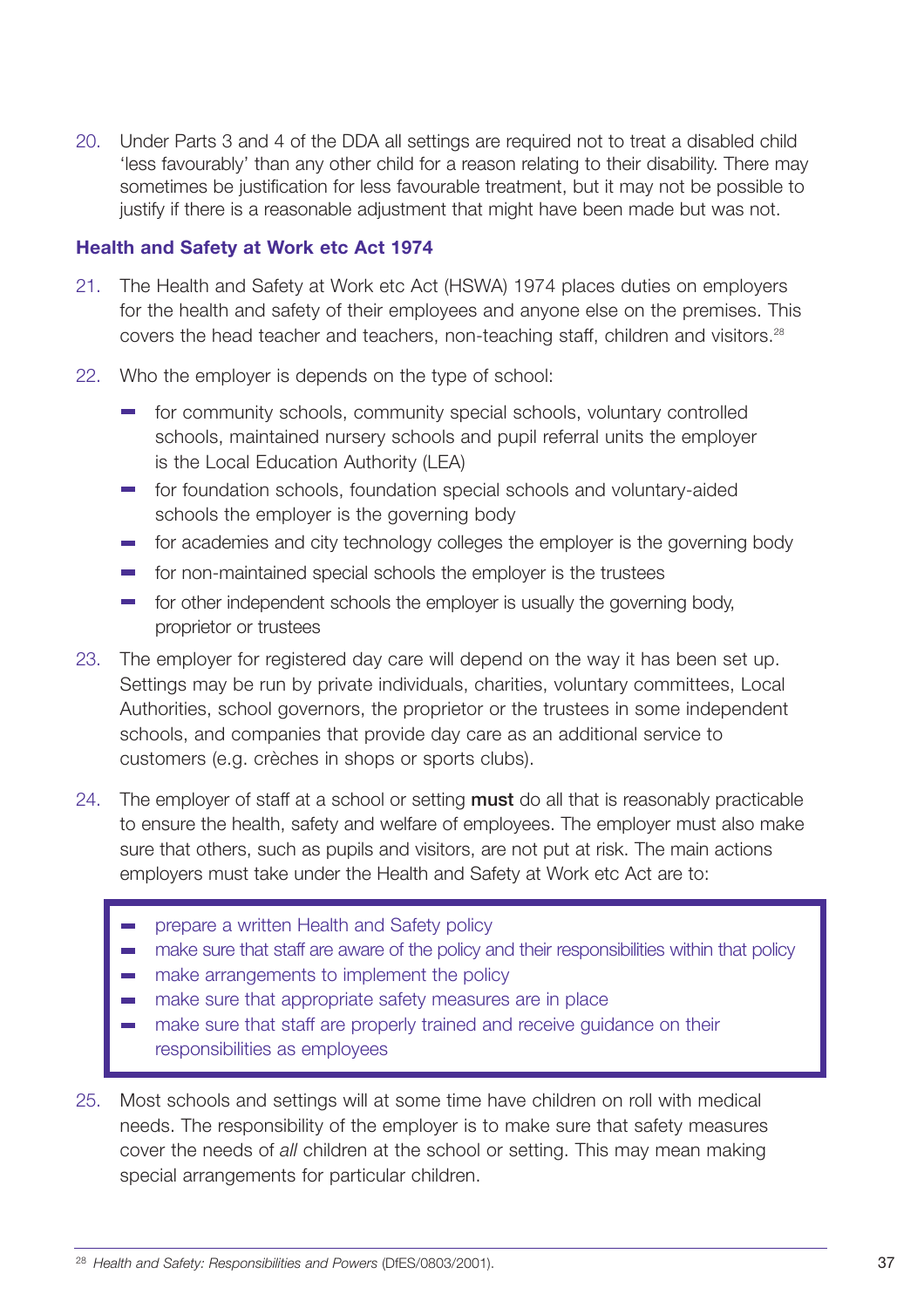#### **Management of Health and Safety at Work Regulations 1999**

- 26. The Management of Health and Safety at Work Regulations 1999, made under HSWA, require employers to:
	- make an assessment of the risks of activities
	- introduce measures to control these risks
	- tell their employees about these measures
- 27. The national standards for day care settings make it clear that the registered person **must** comply with all relevant health and safety legislation. Registered persons in early years settings are also required under the national standards to take positive steps to promote safety. Supporting criteria under the safety standard includes undertaking risk assessments.
- 28. HSWA and the Management of Health and Safety at Work Regulations 1999 also apply to employees. Employees **must**:
	- take reasonable care of their own and others health and safety
	- co-operate with their employers
	- carry out activities in accordance with training and instructions
	- inform the employer of any serious risk
- 29. In some cases children with medical needs may be more at risk than other children. Staff may need to take additional steps to safeguard the health and safety of such children. In a few cases individual procedures may be needed. The employer is responsible for making sure that all relevant staff know about and are, if necessary, trained to provide any additional support these children require.

#### **Control of Substances Hazardous to Health Regulations 2002**

30. The Control of Substances Hazardous to Health Regulations 2002 (COSHH) require employers to control exposures to hazardous substances to protect both employees and others. Some medicines may be harmful to anyone for whom they are not prescribed. Where a school or setting agrees to administer this type of medicine the employer **must** ensure that the risks to the health of staff and others are properly controlled.

#### **Misuse of Drugs Act 1971 and associated regulations**

31. The supply, administration, possession and storage of certain drugs are controlled by the Misuse of Drugs Act 1971 and associated regulations. This is of relevance to schools and settings because they may have a child that has been prescribed a controlled drug. The Misuse of Drugs Regulations 2001 allows 'any person' to administer the drugs listed in the Regulations.

#### **Medicines Act 1968**

32. The Medicines Act 1968 specifies the way that medicines are prescribed, supplied and administered within the UK and places restrictions on dealings with medicinal products, including their administration. Anyone may administer a prescribed medicine, with consent, to a third party, so long as it is in accordance with the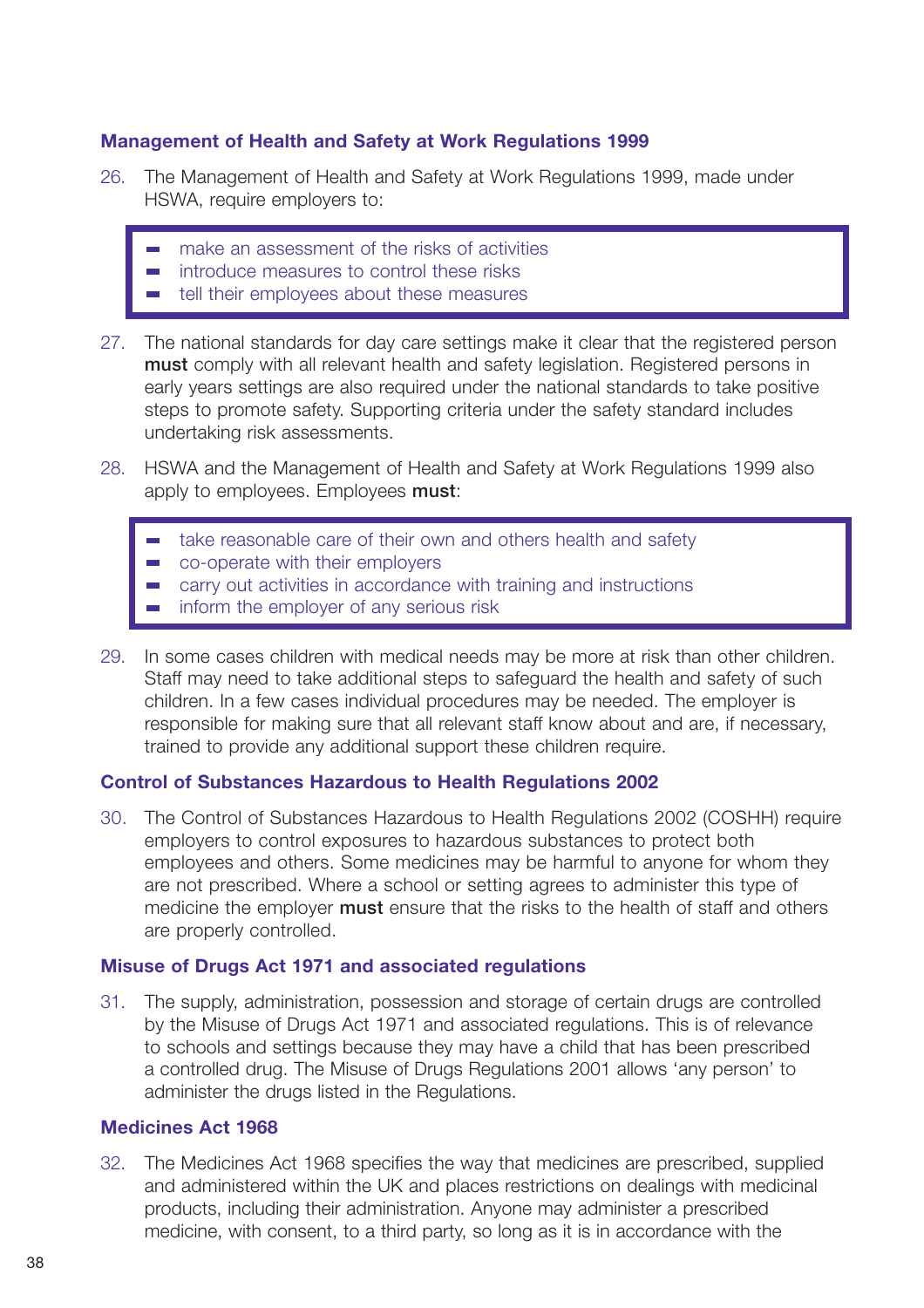prescriber's instructions. This indicates that a medicine may only be administered to the person for whom it has been prescribed, labelled and supplied; and that no-one other than the prescriber may vary the dose and directions for administration.

33. The administration of prescription-only medicine by injection may be done by any person but must be in accordance with directions made available by a doctor, dentist, nurse prescriber or pharmacist prescriber in respect of a named patient.

#### **The Education (School Premises) Regulations 1999<sup>29</sup>**

- 34. The Education (School Premises) Regulations 1999 require every school to have a room appropriate and readily available for use for medical or dental examination and treatment and for the caring of sick or injured pupils. It **must** contain a washbasin and be reasonably near a water closet. It **must not** be teaching accommodation. If this room is used for other purposes as well as for medical accommodation, the body responsible **must** consider whether dual use is satisfactory or has unreasonable implications for its main purpose. The responsibility for providing these facilities in all maintained schools rests with the Local Authority.
- 35. The 1999 Regulations specify the accommodation provisions that apply to boarding schools only, these state that a boarding school must have one or more sick rooms.

#### **The Education (Independent Schools Standards) (England) Regulations 2003**

36. The Education (Independent Schools Standards) (England) Regulations 2003 require that independent schools have and implement a satisfactory policy on First Aid and have appropriate facilities for pupils in accordance with the Education (School Premises) Regulations 1999.

#### **National Standards for under 8s day care and childminding – Premises**

- 37. The national standards do not require day care settings to have a separate first aid room but they do cover the promotion of good health and taking positive steps to prevent the spread of infection. Such settings should also have one washbasin for every ten children over two years of age.
- 38. The national standards also require premises to be safe, secure and suitable for their purpose. They must provide adequate space in an appropriate location, be welcoming to children and offer all the necessary facilities for a range of activities that promote their development. Supporting criteria under the standards includes space standards, outdoor play areas, toilets, staff facilities, kitchens and laundry facilities.

#### **Special Educational Needs – Education Act 1996**

39. Section 312 of the Education Act 1996 sets out that a child has special educational needs if he has a learning difficulty that calls for special educational provision to be made for him. Children with medical needs will not necessarily have special educational needs (SEN). For those who do, schools should refer to the DfES SEN quidance<sup>30</sup>.

<sup>29</sup> *Standards for School Premises* (DFEE/0029/2000)

<sup>30</sup> *SEN Code of Practice* (DfES/0581/2001) paragraphs 7:64 – 7:67. 39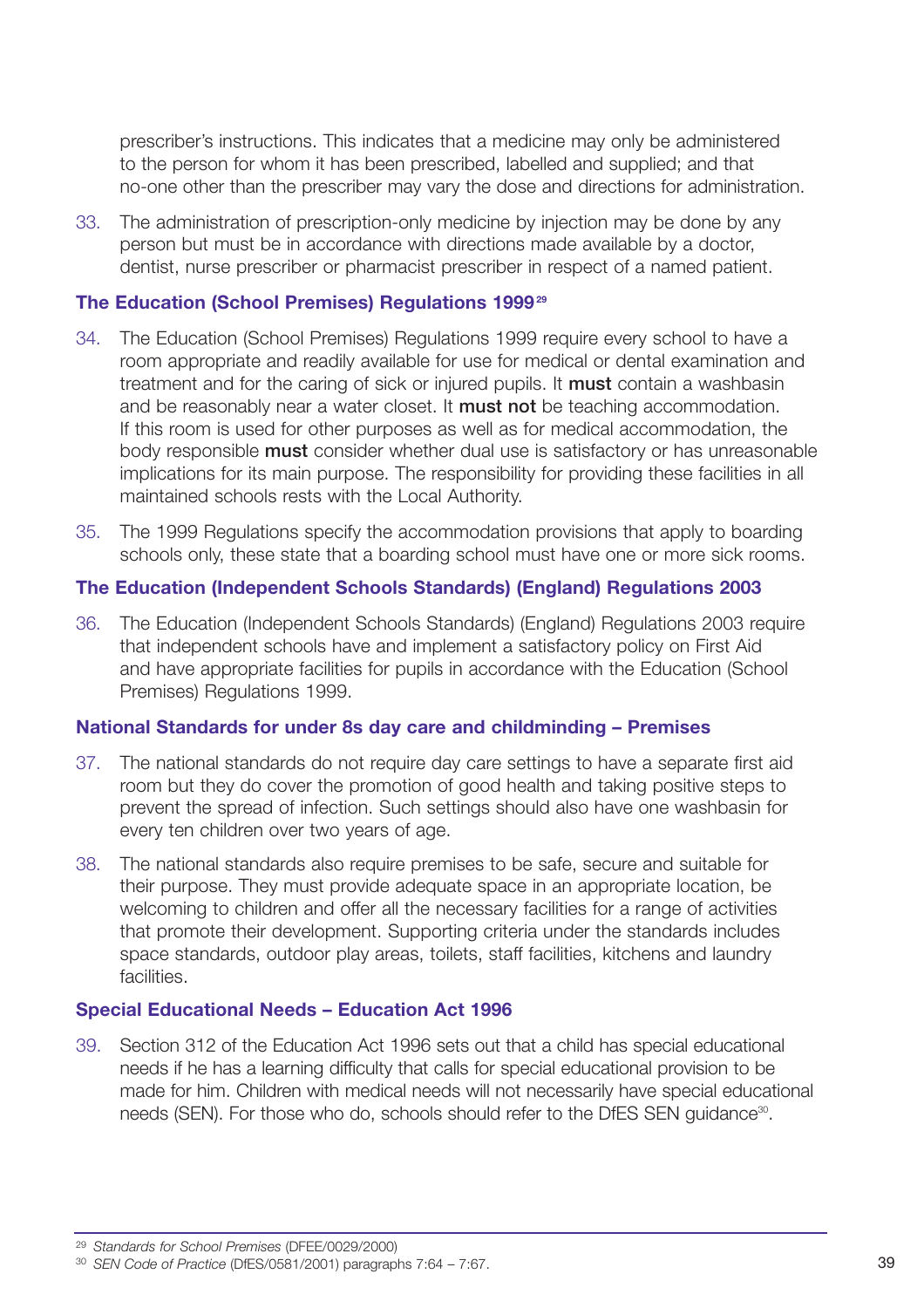40. Section 322 of the Education Act 1996 requires that local health services **must** provide help to an LEA for a child with SEN (which may include medical needs), unless the health services consider that the help is not necessary to enable the LEA to carry out its duties or that it would not be reasonable to give such help in the light of the resources available to the local health services to carry out their other statutory duties. This applies whether or not a child attends a special school. Help from local health services could include providing advice and training for staff in procedures to deal with a child's medical needs if that child would otherwise have limited access to education. Local Authorities, schools and early years settings should work together, in close partnership with parents, to ensure proper support for children with medical needs.

#### **Care Standards Act 2000**

#### *Schools*

- 41. Residential special schools are required to register with the Commission for Social Care Inspection (CSCI) and are subject to the requirements set out in the Children's Homes Regulations 2001. In respect of medicines, this is set out in Regulation 21 and places a duty on the registered person to make 'suitable arrangements for the recording, handling, safekeeping, safe administration and disposal of...medicines'. The Department of Health has also published National Minimum Standards (NMS) that set out guidance of how the Regulations may be met (Standard 13).
- 42. CSCI also works in conjunction with Ofsted to monitor health and social welfare in boarding schools. There are also NMS for boarding schools although such schools are not subject to Regulations under the Care Standards Act.

#### *Day Care Provision*

- 43. The Children Act 1989 was amended by the Care Standards Act 2000 by the introduction of Part XA. In accordance with 79B in Part XA of the Children Act, the Office for Standards in Education (Ofsted) registers day care provision (day nurseries, crèches, out of school clubs and pre-school provision) and childminders. As regulator, Ofsted ensures that those who provide day care or childminding services are suitable and that the requirements set out in the national standards for under 8s day care and childminding are met. The registered person in early years settings in the private and voluntary sectors **must** meet the requirements of the national standards for under 8s day care and childminding.
- 44. The national standards for under 8s day care and childminding require that the registered person in an early years setting promotes the good health of children and takes positive steps to prevent the spread of infection and appropriate measures when they are ill (Standard 7).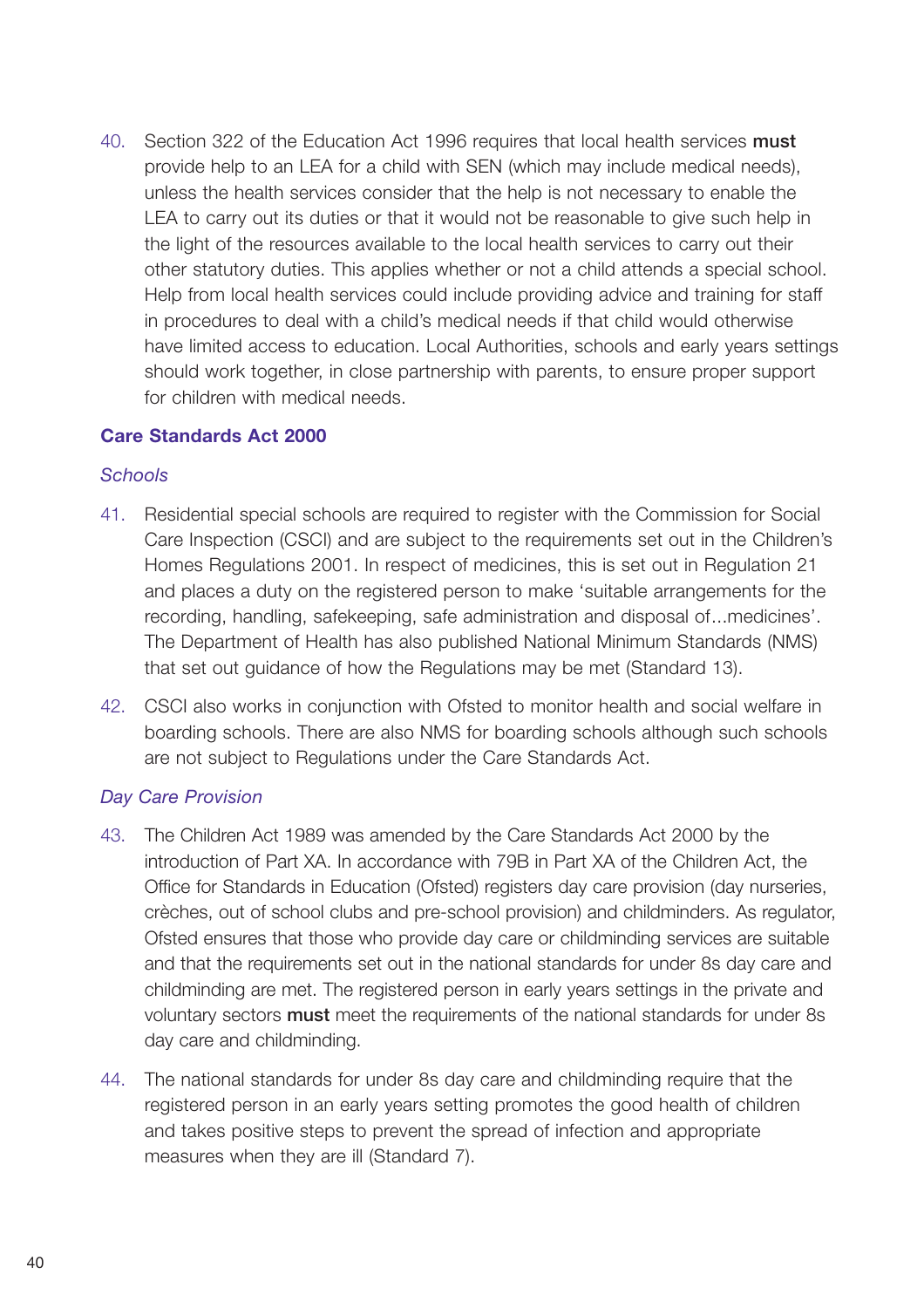- 45. The criteria for this standard sets out that the registered person has a clear policy, understood by all staff and discussed with parents, regarding the administration of medicines. If the administration of prescription medicine requires technical/medical knowledge then individual training **must** be provided for staff from a qualified health professional and that training **must** be specific to the individual child concerned.
- 46. There is a requirement in the national standards for under 8s day care and childminding that the registered person must take positive steps to promote safety within the setting and on outings and ensure proper precautions are taken to prevent accidents (Standard 6).
- 47. For day care settings, the criteria sets out that the registered person must take reasonable steps to ensure that hazards to children on the premises, both inside and outside, are minimised and is aware of, and complies with, health and safety regulations. Staff must be trained to have an understanding of health and safety requirements for the environment in which they work.
- 48. The national standards do not override the need for providers to comply with other legislation such as that covering health and safety, food hygiene and so on. The registered person would therefore need to be aware of all other legislative requirements as set out in this annex.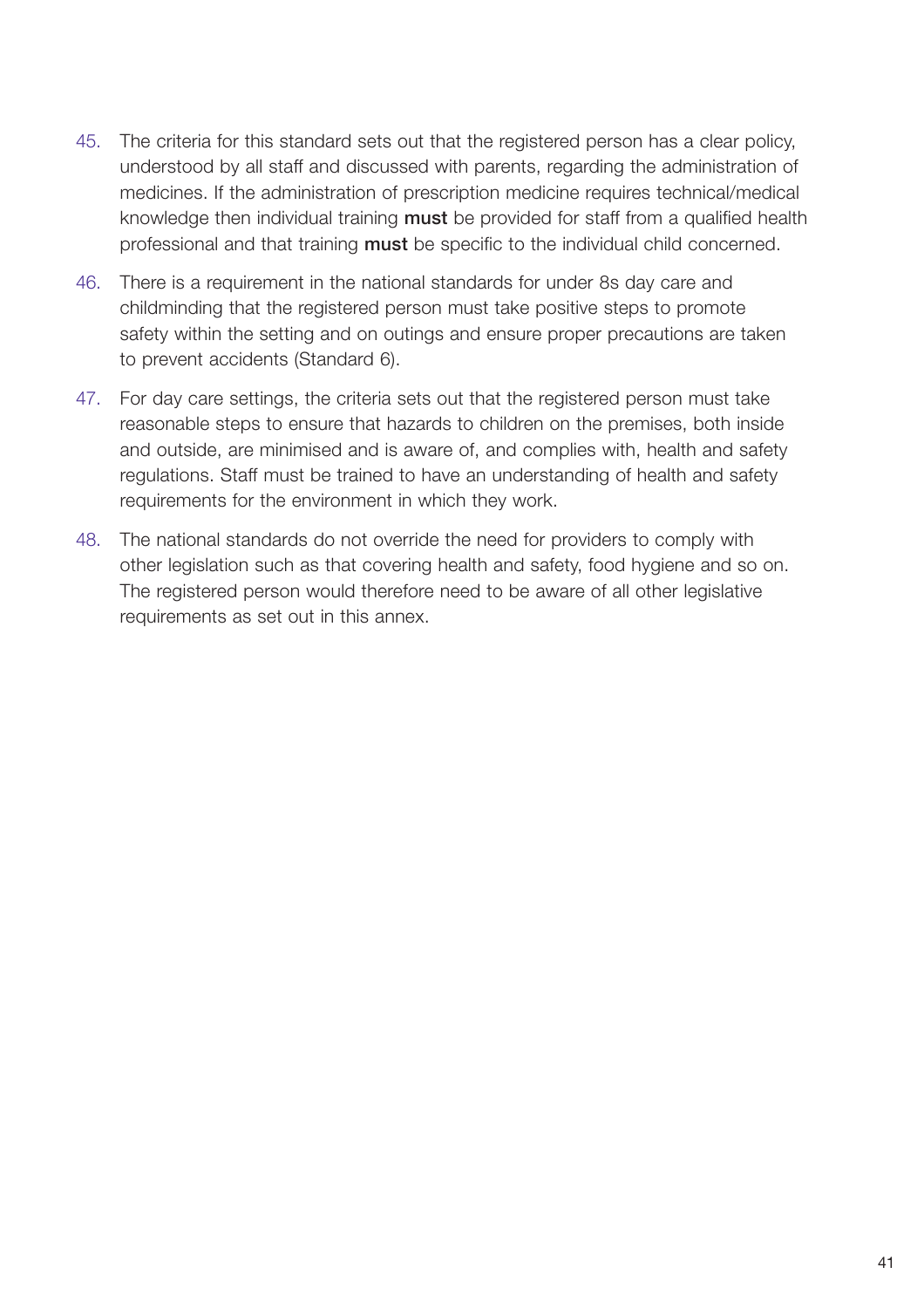# Annex B: Forms

| Form 1:  | <b>Contacting Emergency Services</b>                          |
|----------|---------------------------------------------------------------|
| Form 2:  | Health Care Plan                                              |
| Form 3A: | Parental agreement for school/setting to administer medicine  |
| Form 3B: | Parental agreement for school/setting to administer medicine  |
| Form 4:  | Head teacher/Head of setting agreement to administer medicine |
| Form 5:  | Record of medicine administered to an individual child        |
| Form 6:  | Record of medicines administered to all children              |
| Form 7:  | Request for child to carry his/her own medicine               |
| Form 8:  | Staff training record – administration of medicines           |
| Form 9:  | Authorisation for the administration of rectal diazepam       |

All forms set out below are examples that schools and settings may wish to use or adapt according to their particular policies on administering medicines.

*These forms are downloadable as WORD documents, so that it is possible to personalise for a particular school or setting, at www.teachernet.gov.uk/medical*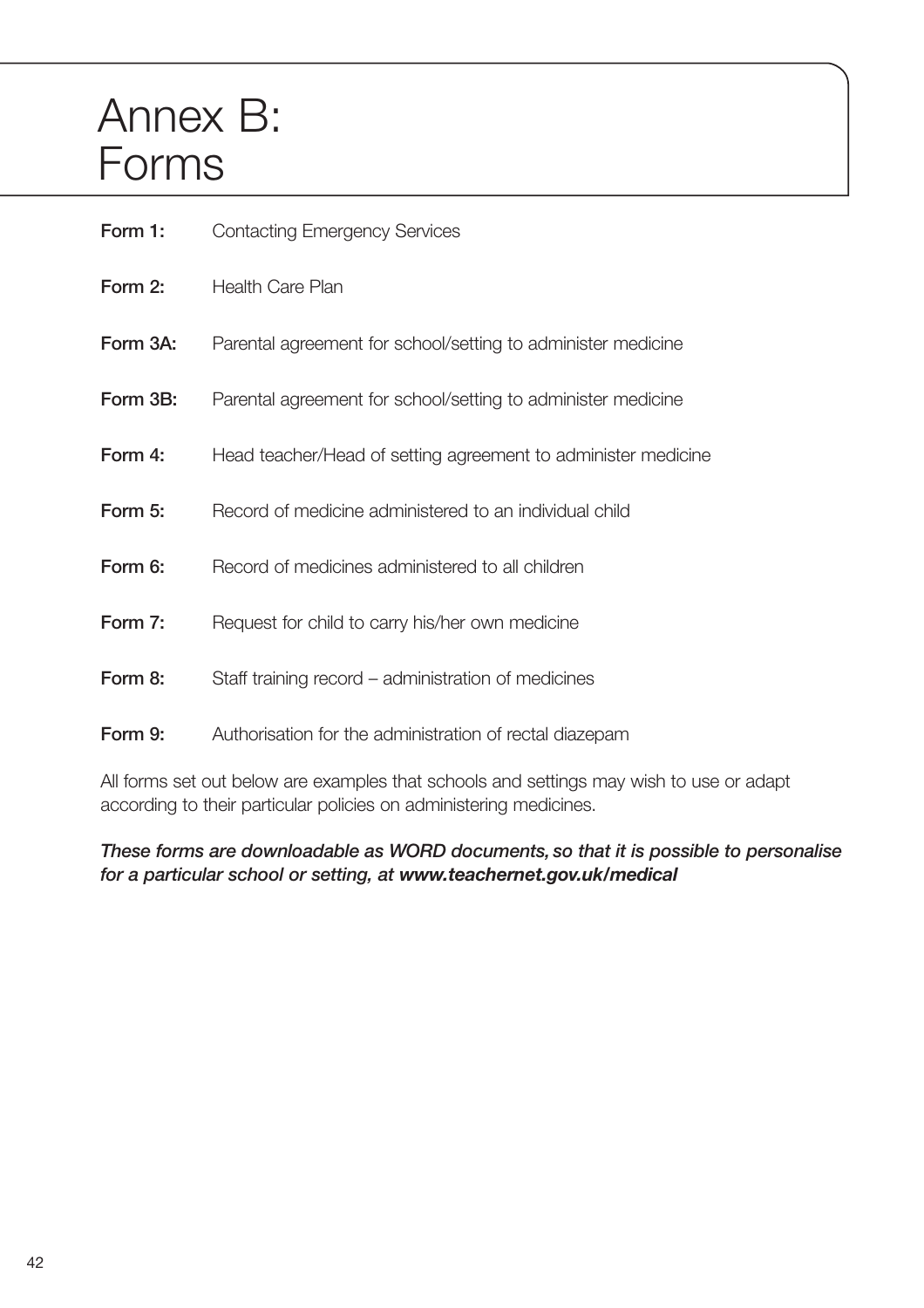#### **Contacting Emergency Services**

#### **Request for an Ambulance**

#### **Dial 999, ask for ambulance and be ready with the following information**

- 1. Your telephone number
- 2. Give your location as follows *(insert school/setting address)*
- 3. State that the postcode is
- 4. Give exact location in the school/setting *(insert brief description)*
- 5. Give your name
- 6. Give name of child and a brief description of child's symptoms
- 7. Inform Ambulance Control of the best entrance and state that the crew will be met and taken to

#### **Speak clearly and slowly and be ready to repeat information if asked**

Put a completed copy of this form by the telephone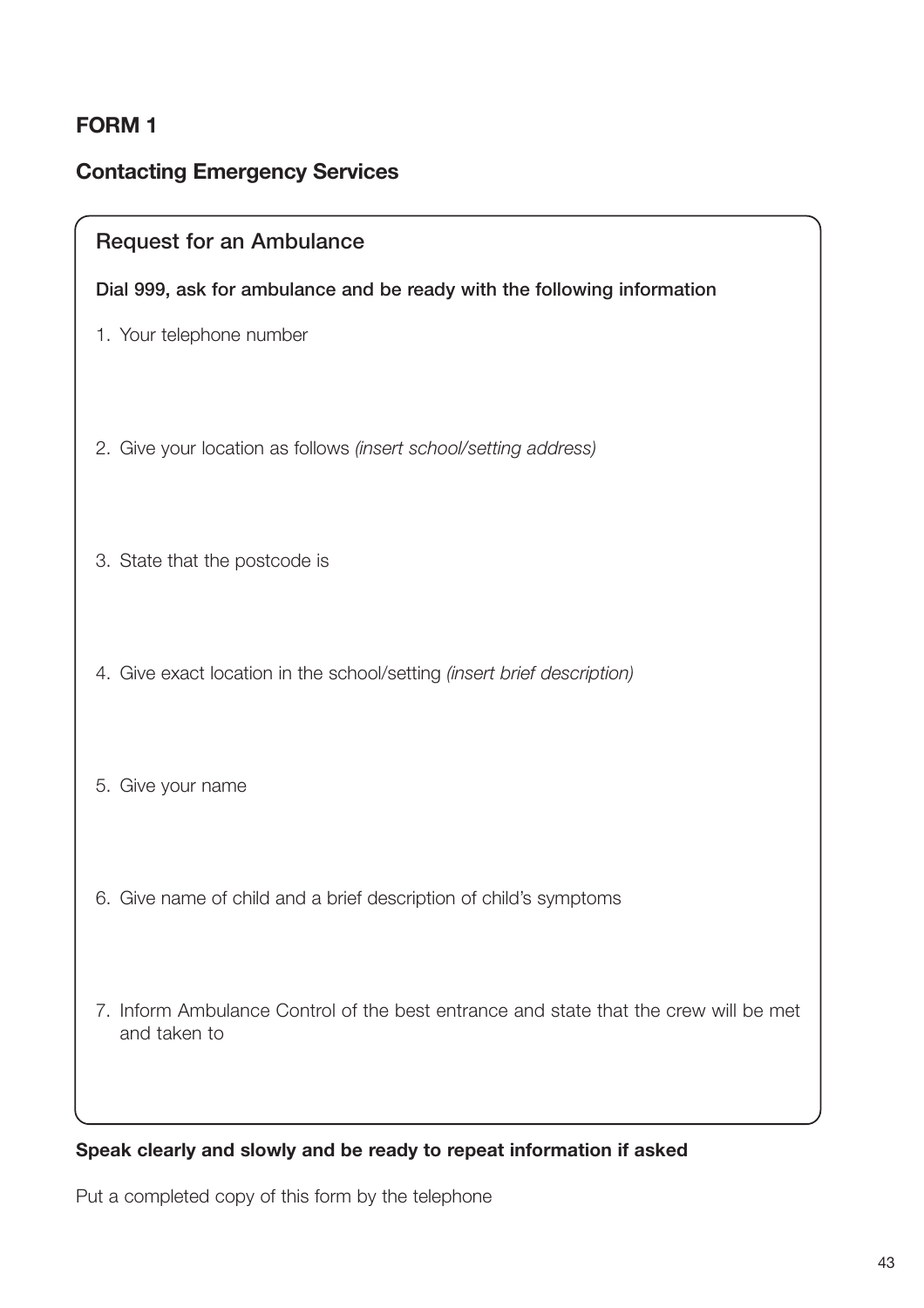# **Health Care Plan**

| Name of school/setting            |  |
|-----------------------------------|--|
| Child's name                      |  |
| Group/class/form                  |  |
| Date of birth                     |  |
| Child's address                   |  |
| Medical diagnosis or condition    |  |
| Date                              |  |
| Review date                       |  |
| <b>Family Contact Information</b> |  |
| Name                              |  |
| Phone no. (work)                  |  |
| (home)                            |  |
| (mobile)                          |  |
| Name                              |  |
| Phone no. (work)                  |  |
| (home)                            |  |
| (mobile)                          |  |
| <b>Clinic/Hospital Contact</b>    |  |
| Name                              |  |
| Phone no.                         |  |
| G.P.                              |  |
| Name                              |  |
| Phone no.                         |  |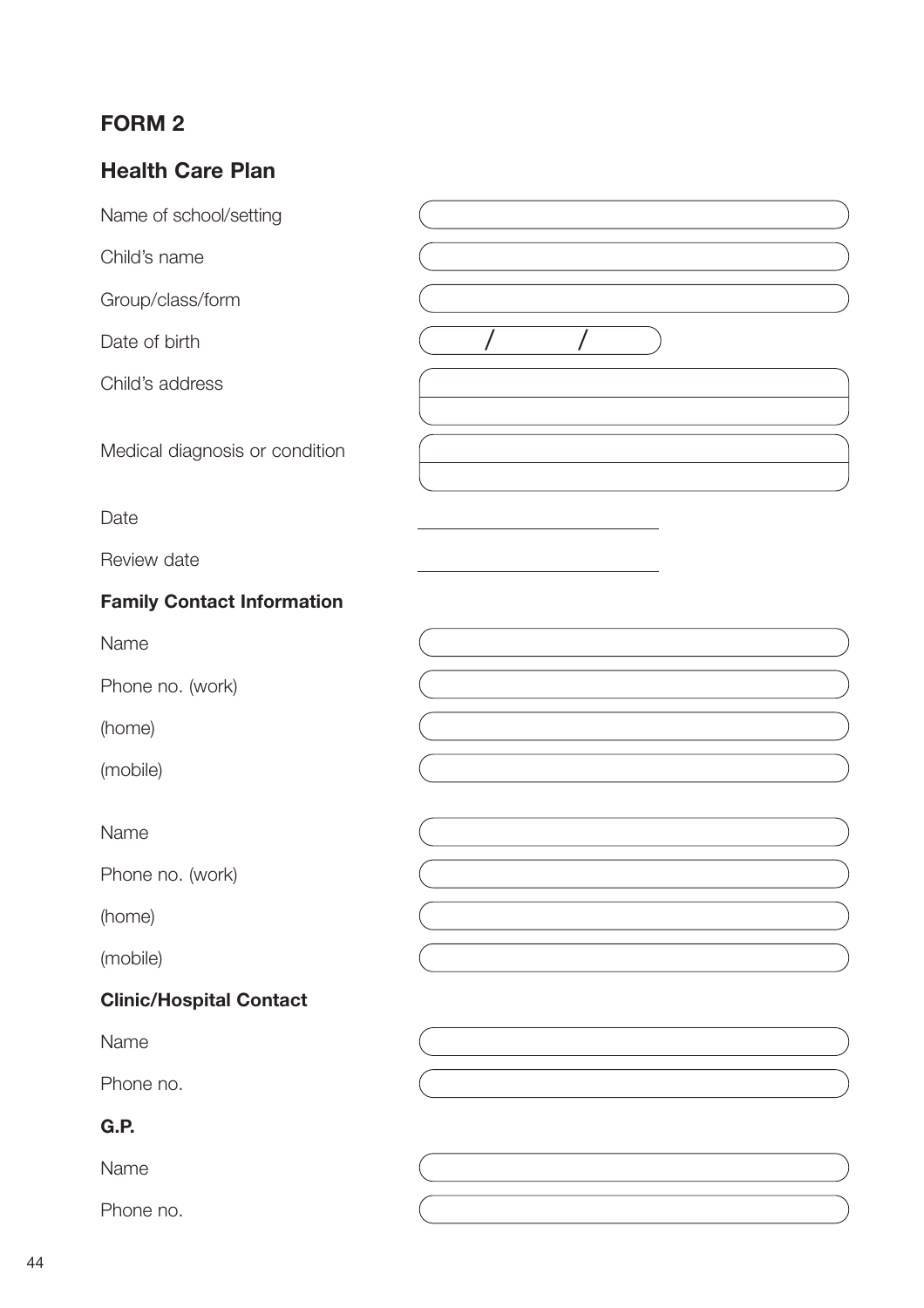Describe medical needs and give details of child's symptoms

Daily care requirements *(e.g. before sport/at lunchtime)*

Describe what constitutes an emergency for the child, and the action to take if this occurs

Follow up care

Who is responsible in an emergency *(state if different for off-site activities)*

Form copied to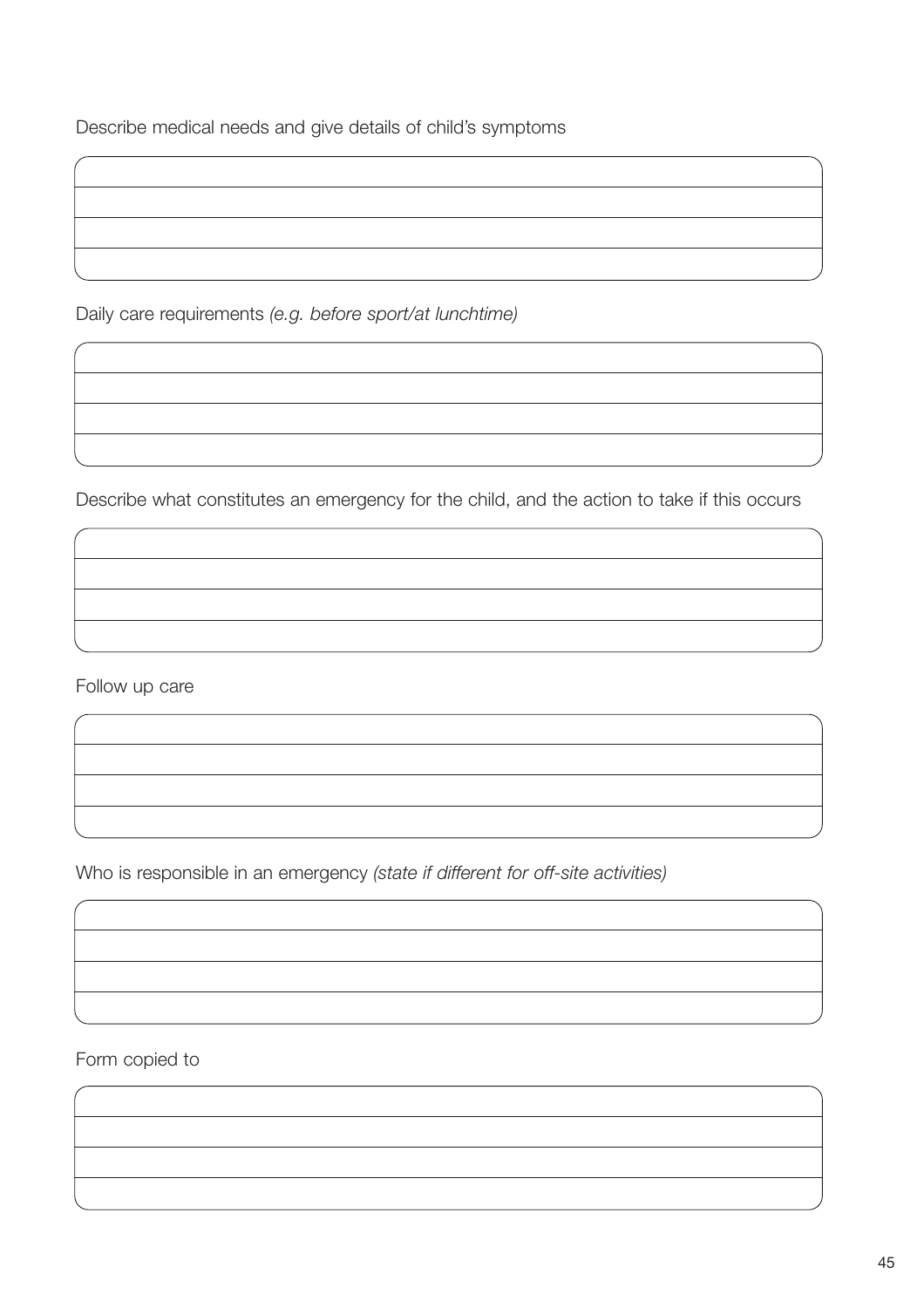# **FORM 3A**

## **Parental agreement for school/setting to administer medicine**

The school/setting will not give your child medicine unless you complete and sign this form, and the school or setting has a policy that staff can administer medicine.

| Name of school/setting                                                        |                                                                                             |
|-------------------------------------------------------------------------------|---------------------------------------------------------------------------------------------|
| Name of child                                                                 |                                                                                             |
| Date of birth                                                                 |                                                                                             |
| Group/class/form                                                              |                                                                                             |
| Medical condition or illness                                                  |                                                                                             |
| <b>Medicine</b>                                                               |                                                                                             |
| Name/type of medicine<br>(as described on the container)                      |                                                                                             |
| Date dispensed                                                                |                                                                                             |
| Expiry date                                                                   |                                                                                             |
| Agreed review date to be initiated by <i>[name of member of staff]</i>        |                                                                                             |
|                                                                               |                                                                                             |
| Dosage and method                                                             |                                                                                             |
| Timing                                                                        |                                                                                             |
| Special precautions                                                           |                                                                                             |
| Are there any side effects that the<br>school/setting needs to know about?    |                                                                                             |
| Self administration                                                           | Yes/No (delete as appropriate)                                                              |
| Procedures to take in an emergency                                            |                                                                                             |
| <b>Contact Details</b>                                                        |                                                                                             |
| Name                                                                          |                                                                                             |
| Daytime telephone no.                                                         |                                                                                             |
| Relationship to child                                                         |                                                                                             |
| <b>Address</b>                                                                |                                                                                             |
|                                                                               | I understand that I must deliver the medicine personally to <i>[agreed member of staff]</i> |
|                                                                               |                                                                                             |
| I understand that I must notify the school/setting of any changes in writing. | I accept that this is a service that the school/setting is not obliged to undertake.        |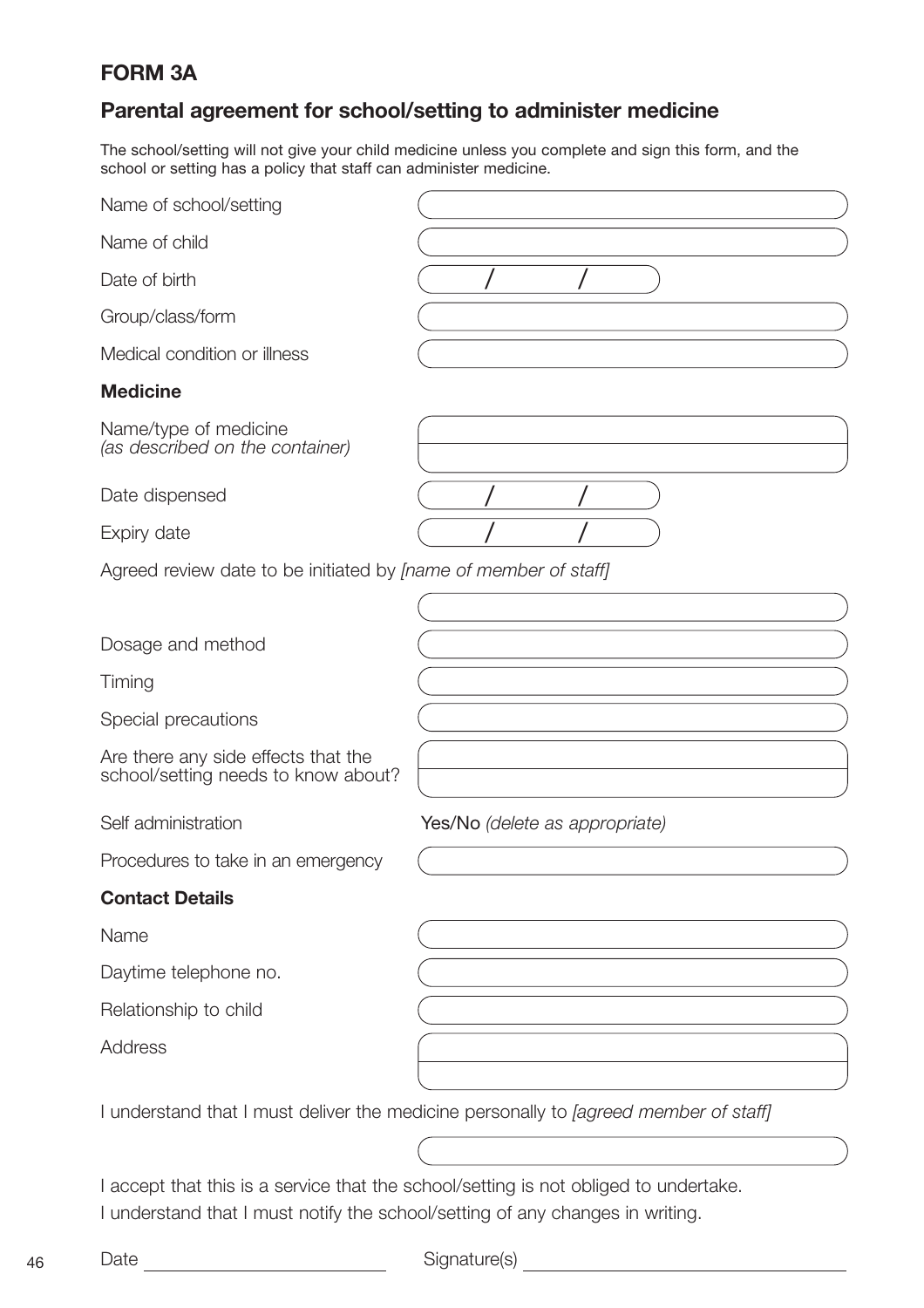## **FORM 3B**

## **Parental agreement for school/setting to administer medicine**

The school/setting will not give your child medicine unless you complete and sign this form, and the school or setting has a policy that staff can administer medicine.

| Name of school/setting                                      |  |  |  |
|-------------------------------------------------------------|--|--|--|
| Date                                                        |  |  |  |
| Child's name                                                |  |  |  |
| Group/class/form                                            |  |  |  |
| Name and strength of medicine                               |  |  |  |
| Expiry date                                                 |  |  |  |
| How much to give (i.e. dose to be given)                    |  |  |  |
| When to be given                                            |  |  |  |
| Any other instructions                                      |  |  |  |
| Number of tablets/quantity to be given<br>to school/setting |  |  |  |

#### *Note: Medicines must be in the original container as dispensed by the pharmacy*

| Daytime phone no. of parent or<br>adult contact |  |
|-------------------------------------------------|--|
| Name and phone no. of GP                        |  |

Agreed review date to be initiated by *[name of member of staff]*

The above information is, to the best of my knowledge, accurate at the time of writing and I give consent to school/setting staff administering medicine in accordance with the school/setting policy. I will inform the school/setting immediately, in writing, if there is any change in dosage or frequency of the medication or if the medicine is stopped.

| Parent's signature |  |
|--------------------|--|
| Print name         |  |
| Date               |  |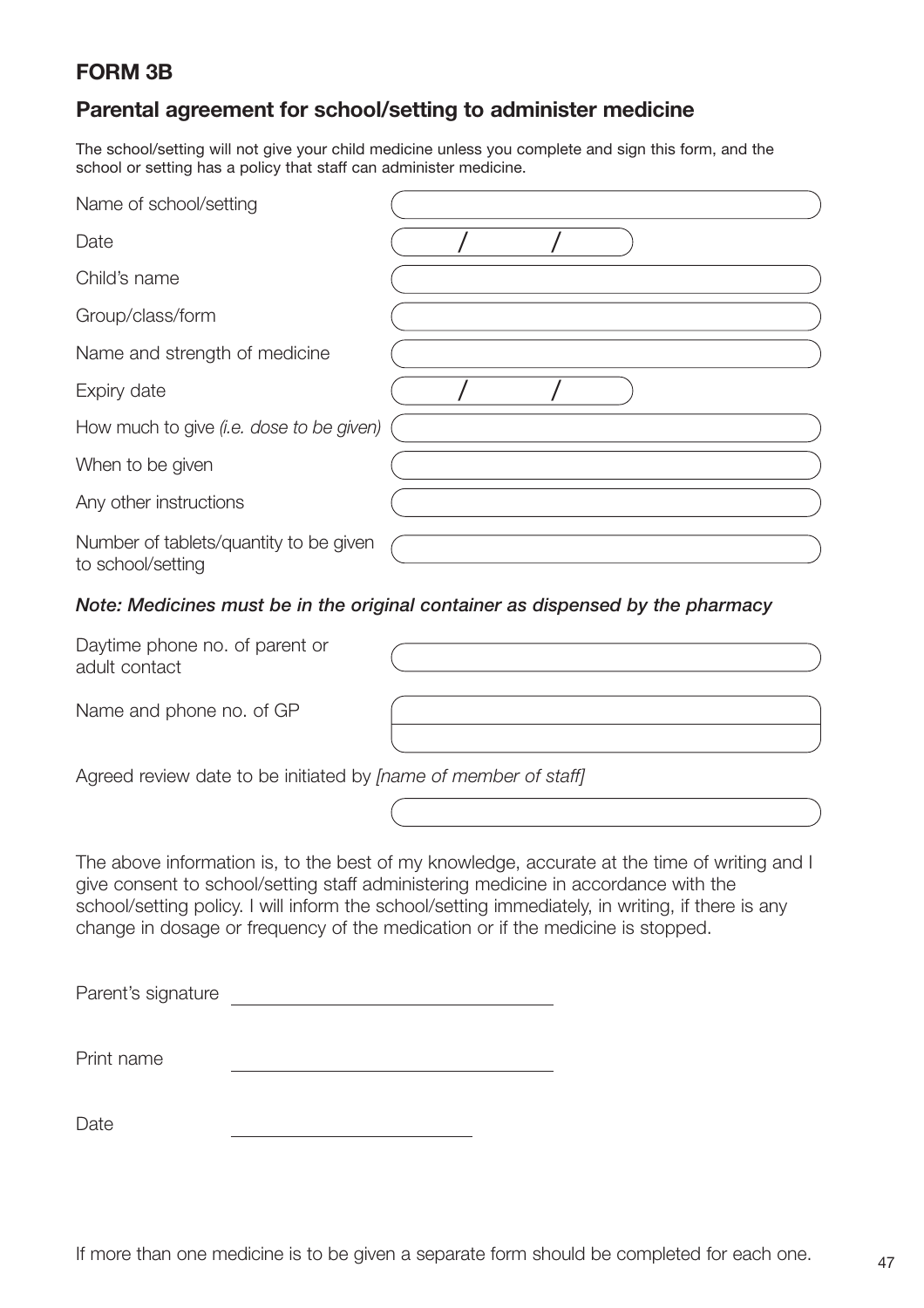# **Head teacher/Head of setting agreement to administer medicine**

| Name of school/setting | <u> 1989 - Johann Barbara, martxa alemaniar a</u>                                                              |
|------------------------|----------------------------------------------------------------------------------------------------------------|
|                        | will receive<br>[time medicine to be administered e.g. lunchtime or afternoon break] ________________________. |
|                        |                                                                                                                |
|                        | This arrangement will continue until <i>feither end date of course of medicine or until</i>                    |
| Date                   |                                                                                                                |

Signed *(The Head teacher/Head of setting/named member of staff)*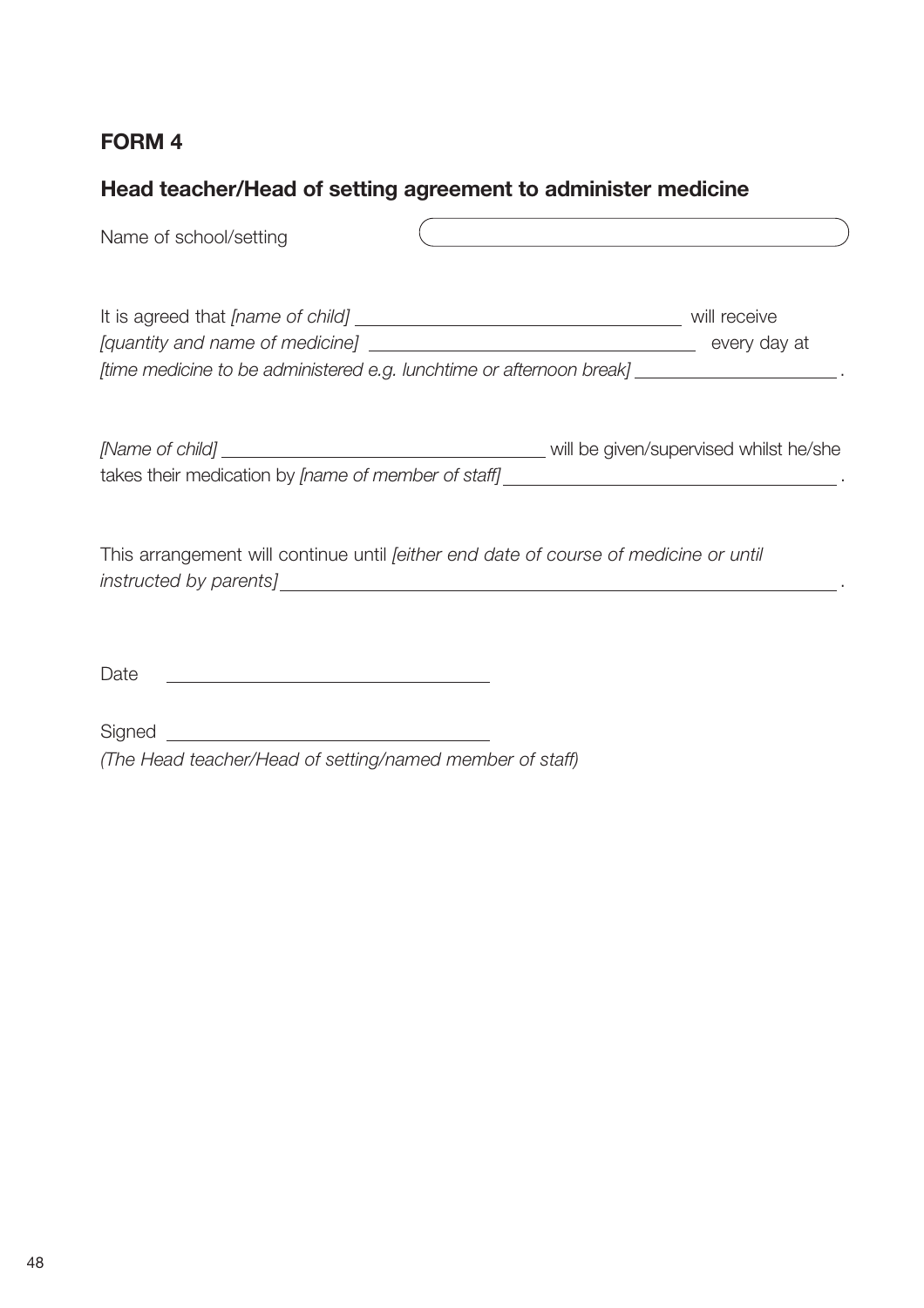# **Record of medicine administered to an individual child**

| Name of school/setting           |  |  |  |  |  |  |  |
|----------------------------------|--|--|--|--|--|--|--|
| Name of child                    |  |  |  |  |  |  |  |
| Date medicine provided by parent |  |  |  |  |  |  |  |
| Group/class/form                 |  |  |  |  |  |  |  |
| Quantity received                |  |  |  |  |  |  |  |
| Name and strength of medicine    |  |  |  |  |  |  |  |
| Expiry date                      |  |  |  |  |  |  |  |
| Quantity returned                |  |  |  |  |  |  |  |
| Dose and frequency of medicine   |  |  |  |  |  |  |  |
| Staff signature                  |  |  |  |  |  |  |  |
| Signature of parent              |  |  |  |  |  |  |  |
| Date                             |  |  |  |  |  |  |  |
| Time given                       |  |  |  |  |  |  |  |
| Dose given                       |  |  |  |  |  |  |  |
| Name of member of staff          |  |  |  |  |  |  |  |
| Staff initials                   |  |  |  |  |  |  |  |
|                                  |  |  |  |  |  |  |  |
| Date                             |  |  |  |  |  |  |  |
| Time given                       |  |  |  |  |  |  |  |
| Dose given                       |  |  |  |  |  |  |  |
| Name of member of staff          |  |  |  |  |  |  |  |
|                                  |  |  |  |  |  |  |  |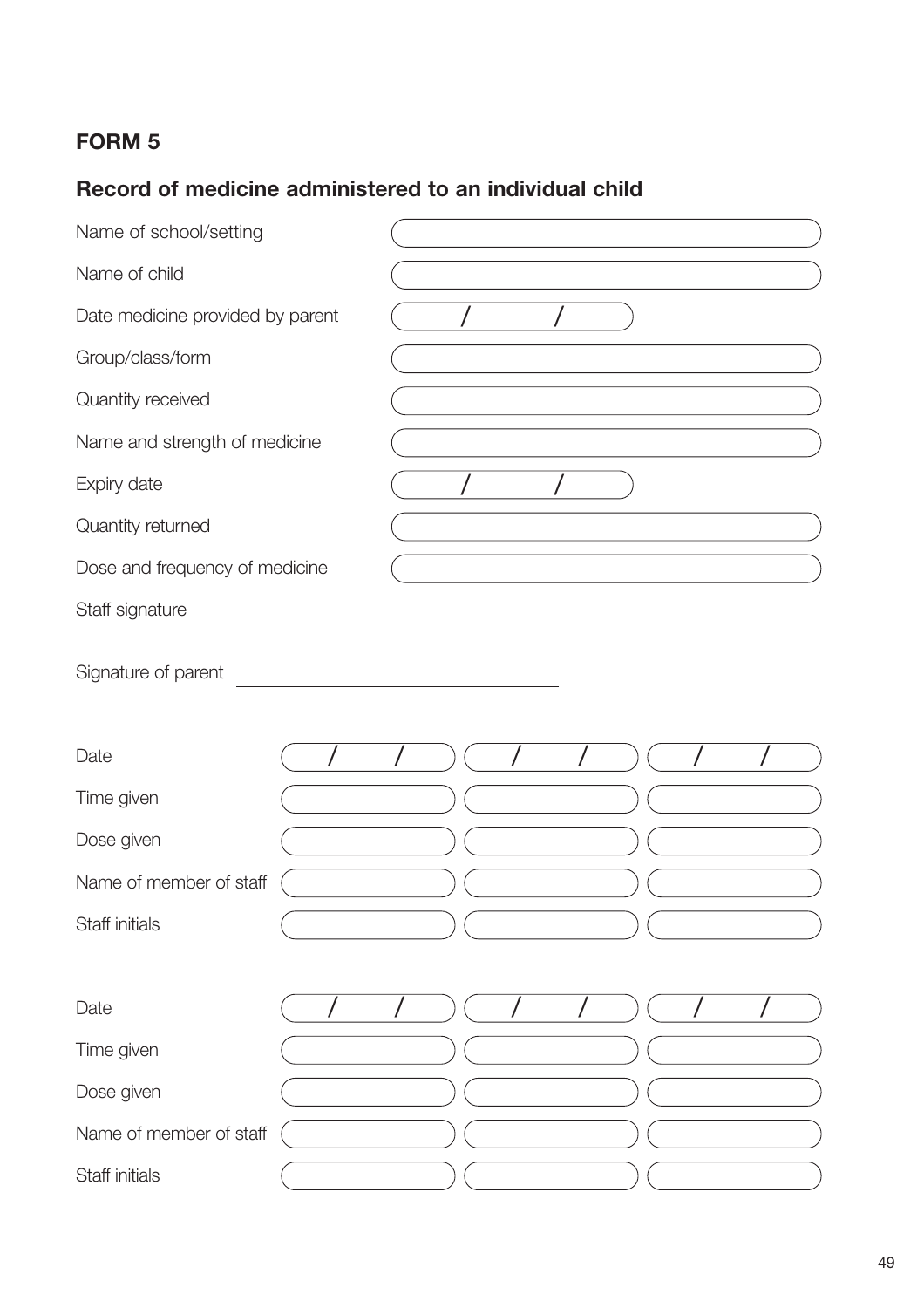# **FORM 5 (Continued)**

| Date                    |  |  |  |  |  |
|-------------------------|--|--|--|--|--|
| Time given              |  |  |  |  |  |
| Dose given              |  |  |  |  |  |
| Name of member of staff |  |  |  |  |  |
| Staff initials          |  |  |  |  |  |
| Date                    |  |  |  |  |  |
| Time given              |  |  |  |  |  |
| Dose given              |  |  |  |  |  |
| Name of member of staff |  |  |  |  |  |
| Staff initials          |  |  |  |  |  |
| Date                    |  |  |  |  |  |
| Time given              |  |  |  |  |  |
| Dose given              |  |  |  |  |  |
| Name of member of staff |  |  |  |  |  |
| Staff initials          |  |  |  |  |  |
| Date                    |  |  |  |  |  |
| Time given              |  |  |  |  |  |
| Dose given              |  |  |  |  |  |
| Name of member of staff |  |  |  |  |  |
| Staff initials          |  |  |  |  |  |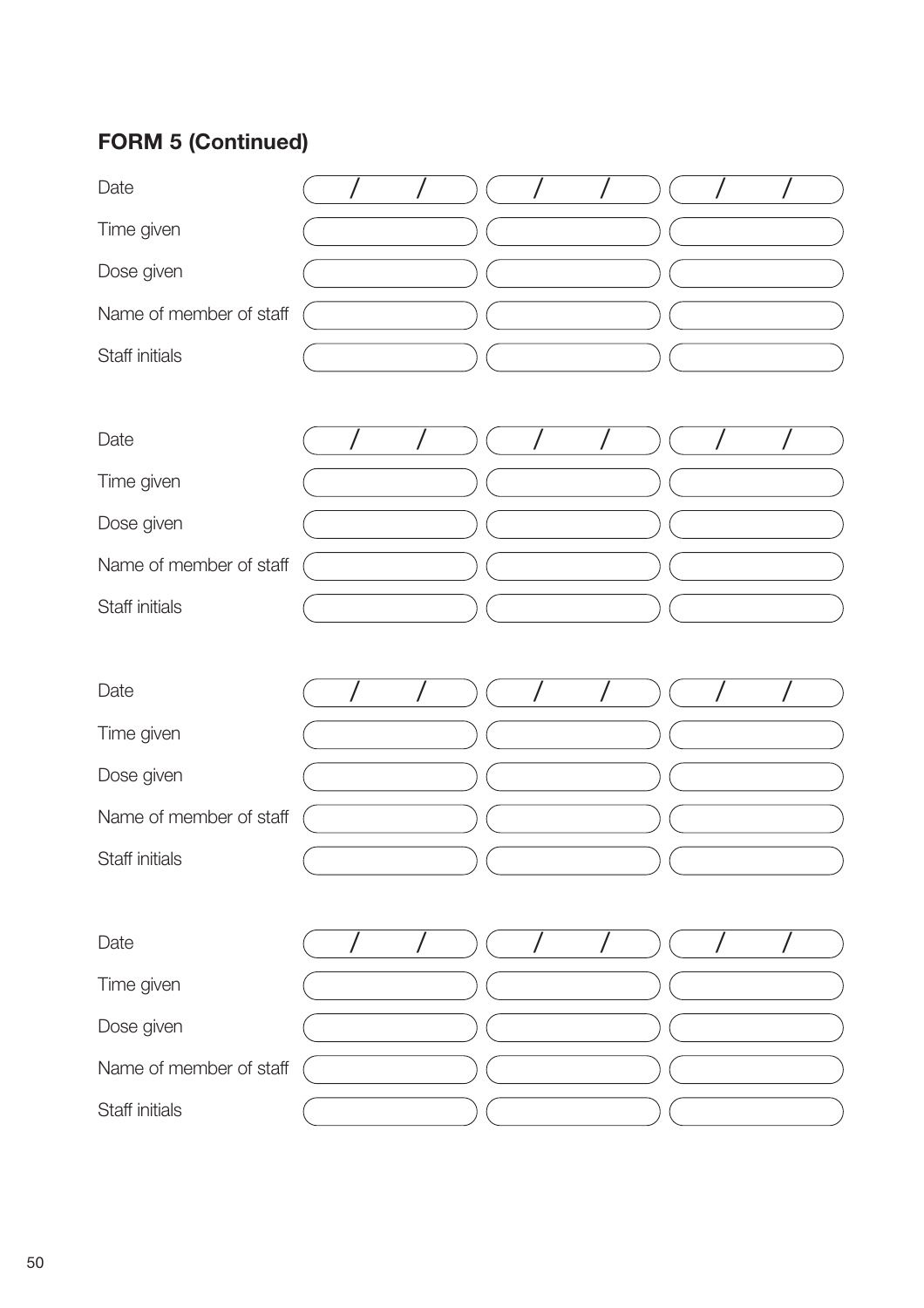# Record of medicines administered to all children **Record of medicines administered to all children**

|                        | Print name            |  |  |  |  |  |  |  |
|------------------------|-----------------------|--|--|--|--|--|--|--|
| Name of school/setting | Signature of<br>staff |  |  |  |  |  |  |  |
|                        | Any reactions         |  |  |  |  |  |  |  |
|                        | Dose given            |  |  |  |  |  |  |  |
|                        | Name of<br>medicine   |  |  |  |  |  |  |  |
|                        | Time                  |  |  |  |  |  |  |  |
|                        | Child's name          |  |  |  |  |  |  |  |
|                        | Date                  |  |  |  |  |  |  |  |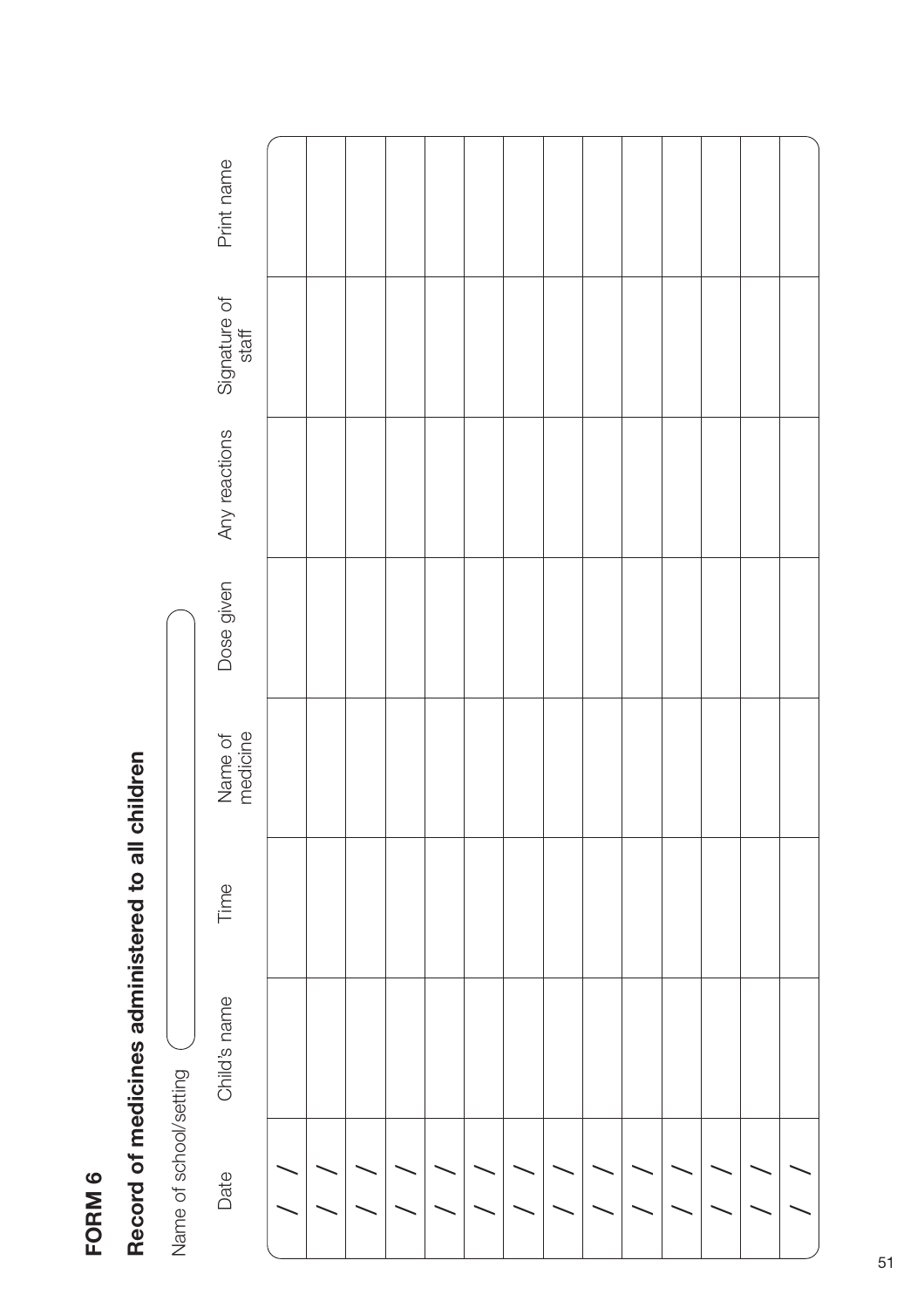# **Request for child to carry his/her own medicine**

This form must be completed by parents/guardian

#### **If staff have any concerns discuss this request with healthcare professionals**

| Name of school/setting                    |  |
|-------------------------------------------|--|
| Child's name                              |  |
| Group/class/form                          |  |
| Address                                   |  |
|                                           |  |
| Name of medicine                          |  |
| Procedures to be taken in<br>an emergency |  |
| <b>Contact Information</b>                |  |
| Name                                      |  |
| Daytime phone no.                         |  |
| Relationship to child                     |  |

I would like my son/daughter to keep his/her medicine on him/her for use as necessary.

Signed

Date <u>experience</u> and the contract of the contract of the contract of the contract of the contract of the contract of the contract of the contract of the contract of the contract of the contract of the contract of the cont

If more than one medicine is to be given a separate form should be completed for each one.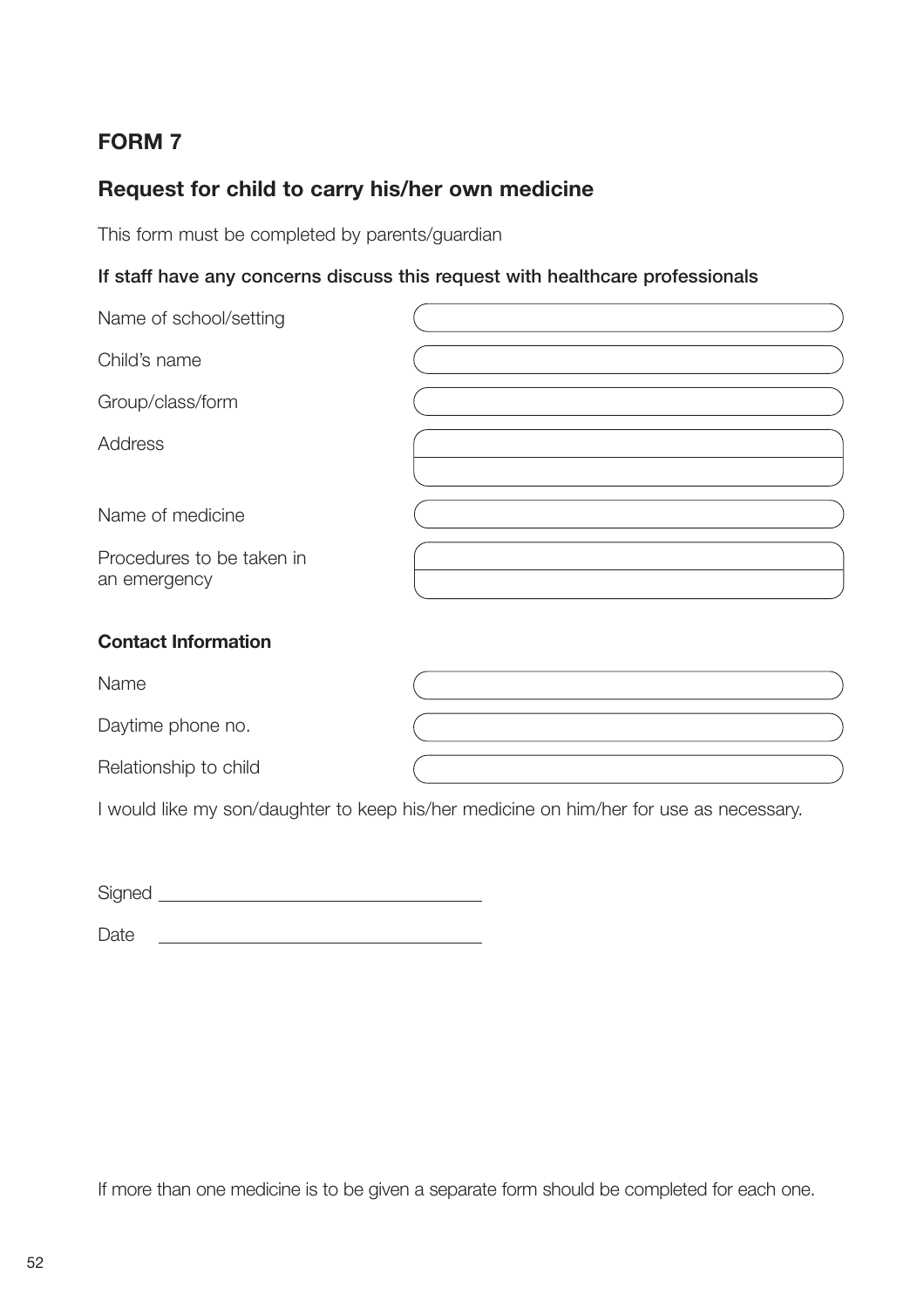# **Staff training record – administration of medicines**

| Name of school/setting                                      | the control of the control of the control of the control of the control of                                                                                          |
|-------------------------------------------------------------|---------------------------------------------------------------------------------------------------------------------------------------------------------------------|
| Name                                                        | the control of the control of the control of the control of the control of the control of                                                                           |
| Type of training received                                   | the control of the control of the control of the control of the control of the control of                                                                           |
| Date of training completed                                  |                                                                                                                                                                     |
| Training provided by                                        |                                                                                                                                                                     |
| Profession and title                                        | the control of the control of the control of the control of the control of                                                                                          |
| Trainer's signature                                         | has<br>received the training detailed above and is competent to carry out any necessary treatment.<br><u> 1989 - Johann Barn, fransk politik fotograf (d. 1989)</u> |
| Date                                                        | <u> 1980 - Johann Barn, mars an t-Amerikaansk ferske område og de formanne</u>                                                                                      |
| I confirm that I have received the training detailed above. |                                                                                                                                                                     |
| Staff signature                                             |                                                                                                                                                                     |
| Date                                                        |                                                                                                                                                                     |
| Suggested review date                                       |                                                                                                                                                                     |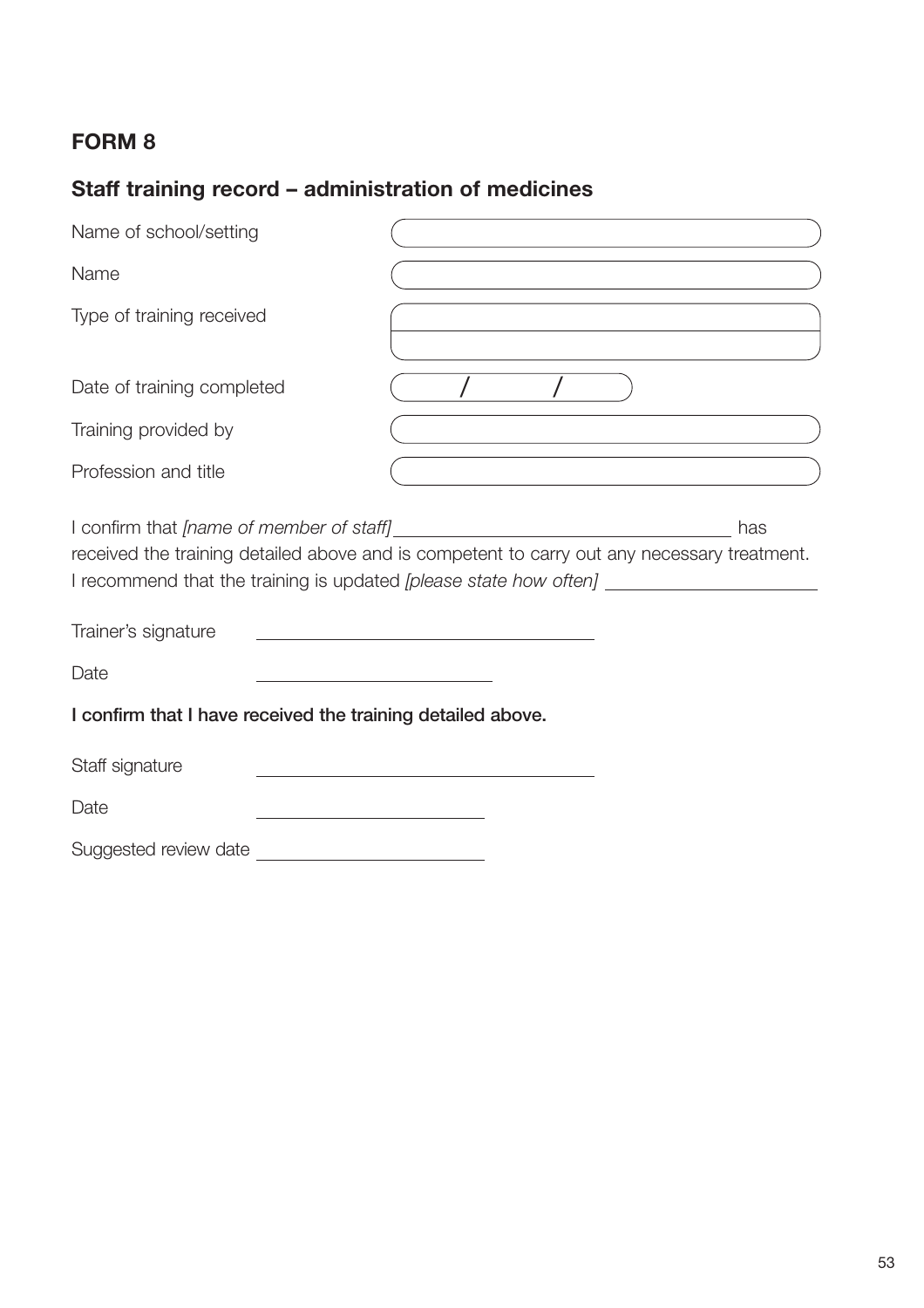# **Authorisation for the administration of rectal diazepam**

| Name of school/setting                                                                                                                                                                                 |                                 |
|--------------------------------------------------------------------------------------------------------------------------------------------------------------------------------------------------------|---------------------------------|
| Child's name                                                                                                                                                                                           |                                 |
| Date of birth                                                                                                                                                                                          |                                 |
| Home address                                                                                                                                                                                           |                                 |
| G.P.                                                                                                                                                                                                   |                                 |
| Hospital consultant                                                                                                                                                                                    |                                 |
| If he/she has a *prolonged epileptic seizure lasting over ___________ minutes<br>*serial seizures lasting over ________ minutes.<br>An Ambulance should be called for *at the beginning of the seizure | <b>OR</b>                       |
|                                                                                                                                                                                                        | <b>OR</b>                       |
| If the seizure has not resolved *after__________ minutes.                                                                                                                                              |                                 |
|                                                                                                                                                                                                        | (*please delete as appropriate) |
|                                                                                                                                                                                                        |                                 |
|                                                                                                                                                                                                        |                                 |
| Date                                                                                                                                                                                                   |                                 |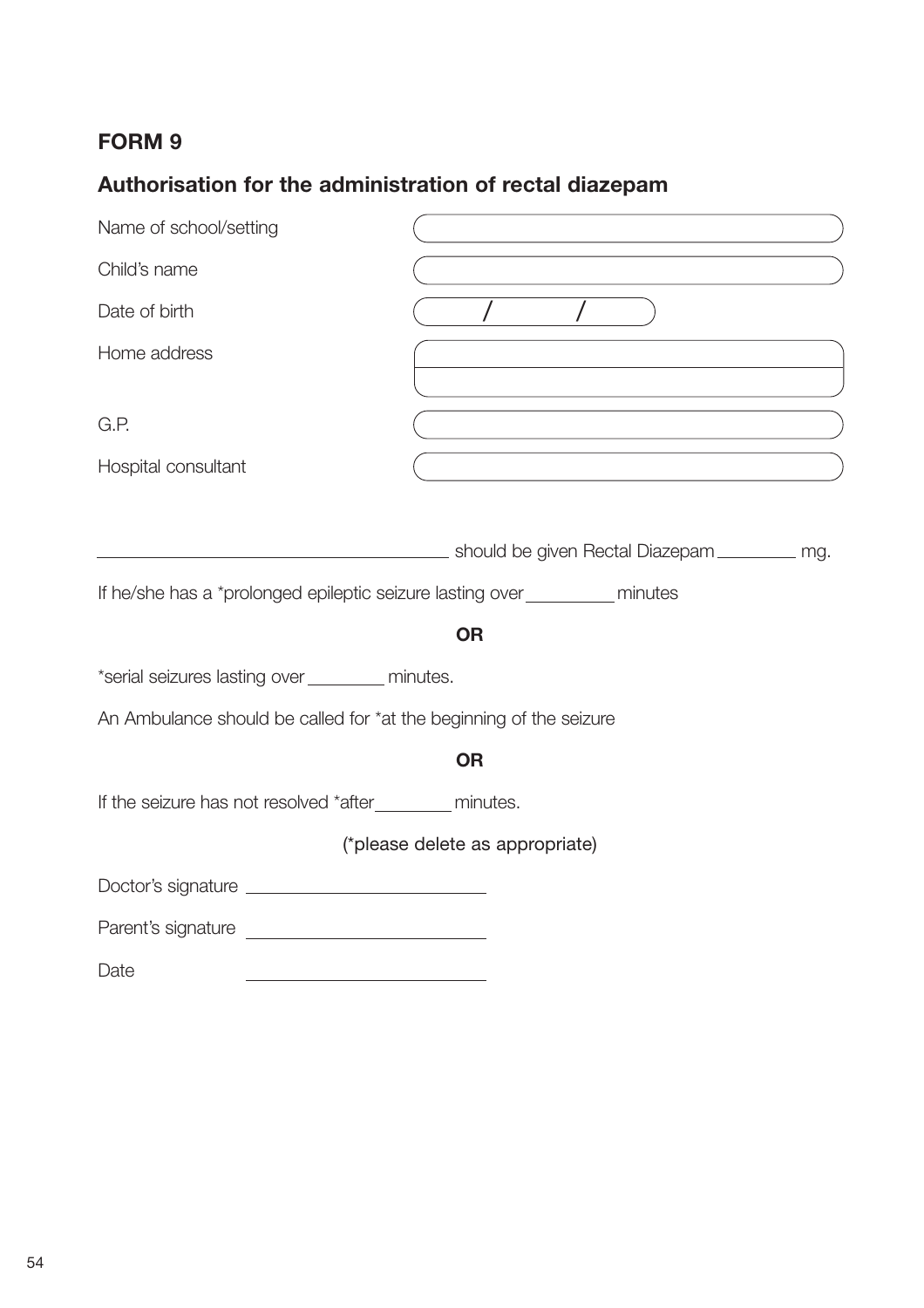#### **NB: Authorisation for the administration of rectal diazepam**

As the indications of when to administer the diazepam vary, an individual authorisation is required for each child. This should be completed by the child's GP, Consultant and/or Epilepsy Specialist Nurse and reviewed regularly. This ensures the medicine is administered appropriately.

The Authorisation should clearly state:

- when the diazepam is to be given e.g. after 5 minutes; and
- how much medicine should be given.  $\overline{\phantom{a}}$

Included on the Authorisation Form should be an indication of when an ambulance is to be summoned.

#### **Records of administration should be maintained using Form 5 or similar**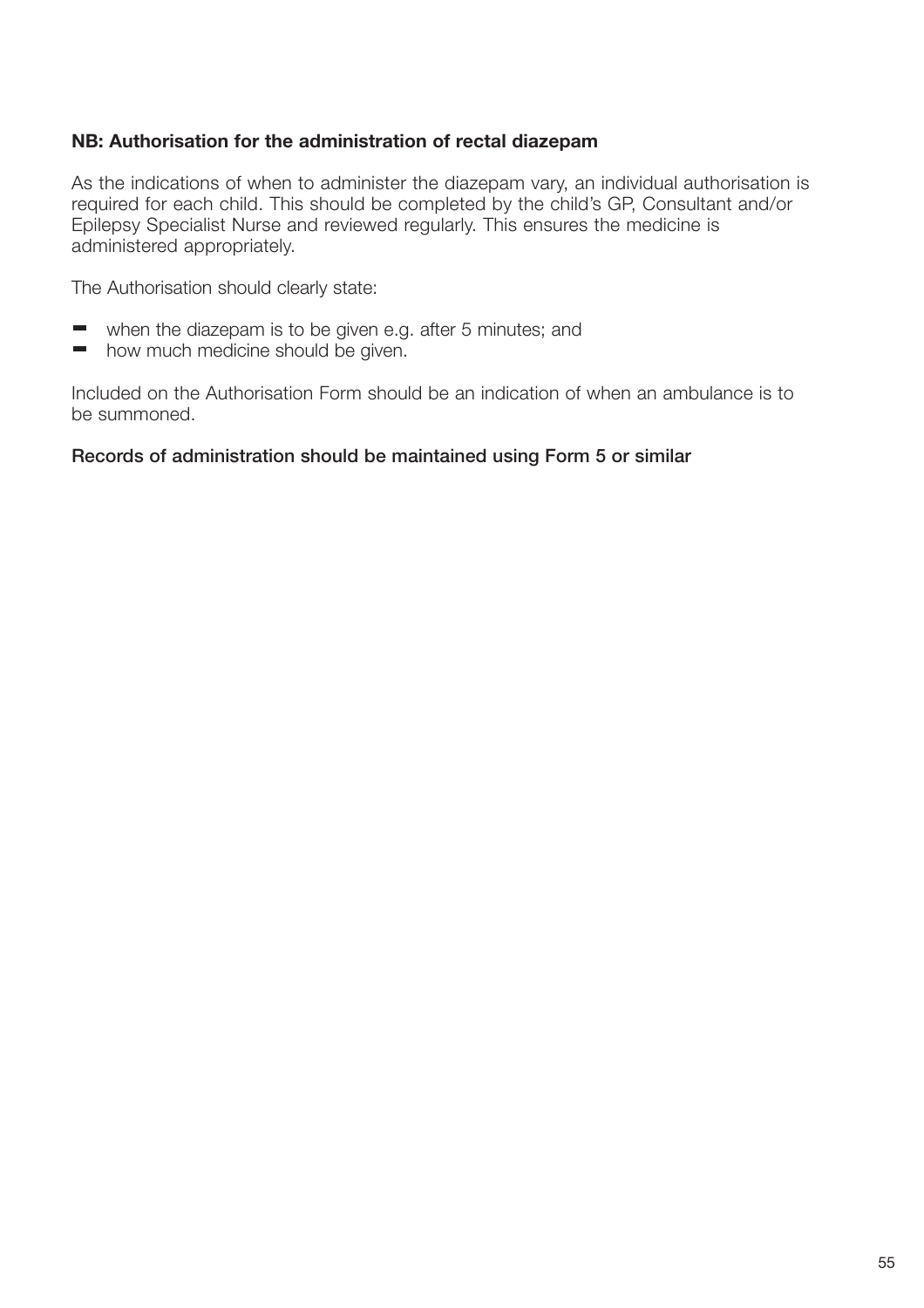# Annex C: Related Documents

DfES unpriced documents can be ordered from DfES Publications, Tel: 0845 6022260. Email: dfes@prolog.uk.com please quote the publication reference when ordering.

#### **Early Years Settings**

*Disability Discrimination Act 1995 – Code of Practice – Rights of Access – Goods, Facilities, Services and Premises* (Disability Rights Commission, 2002). Price:£13.95 Order: The Stationery Office Tel: 0870 600 5522 DRC Code of Practice webpage: www.drc-gb.org/the law/practice.asp

*Early Support Family Support Pack* and *Early Support Professional Guidance* (DfES, 2004). Ref:ESPP1. Website: www.earlysupport.org.uk

*Including Me – Managing Complex Health Needs in Schools and Early Years Settings* (Council for Disabled Children, due for publication in summer 2005). Council for Disabled Children Tel: (020) 7843 1900.

*National standards for under 8s day care and childminding* – (DfES/DWP, 2003) – *Childminding* Ref: DfES/0649/2003. *Créches Ref:* DfES/0650/2003. *Full day care* Ref: DfES/0651/2003. *Out of school care* Ref: DfES/0652/2003. *Sessional care* Ref: DfES/0653/2003. www.surestart.gov.uk/ensuringquality/standardsandregulation/

#### **Schools**

*Code of Practice for Schools – Disability Discrimination Act 1995: Part 4* (Disability Rights Commission, 2002). Ref: COPSH www.drc-gb.org/thelaw/practice.asp Order:Disability Rights Commission Tel: 08457 622 633.

*Drugs: Guidance for Schools* (DfES, 2004) Ref: DfES/0092/2004 www.teachernet.gov.uk/drugs/

*Guidance on First Aid for Schools: a good practice guide* (DfES, 1998) Ref: GFAS98. www.teachernet.gov.uk/firstaid

*Health and Safety: Responsibilities and Powers* (DfES, 2001) Ref: DfES/0803/2001. www.teachernet.gov.uk/responsibilities/

*Health and Safety of Pupils on Education Visits: a good practice guide* (DfES, 1998) Ref: HSPV. www.teachernet.gov.uk/visits/. Also three part supplement: *Part 1* – S*tandards for LEAs in Overseeing Educational Visits* (DfES, 2002) Ref: DfES/0564/2002; *Part 2 – Standards for Adventure* (DfES, 2002) Ref: DfES/0565/2002; *Part 3 – Handbook for Group Leaders* (DfES, 2002) Ref: DfES/0566/2002.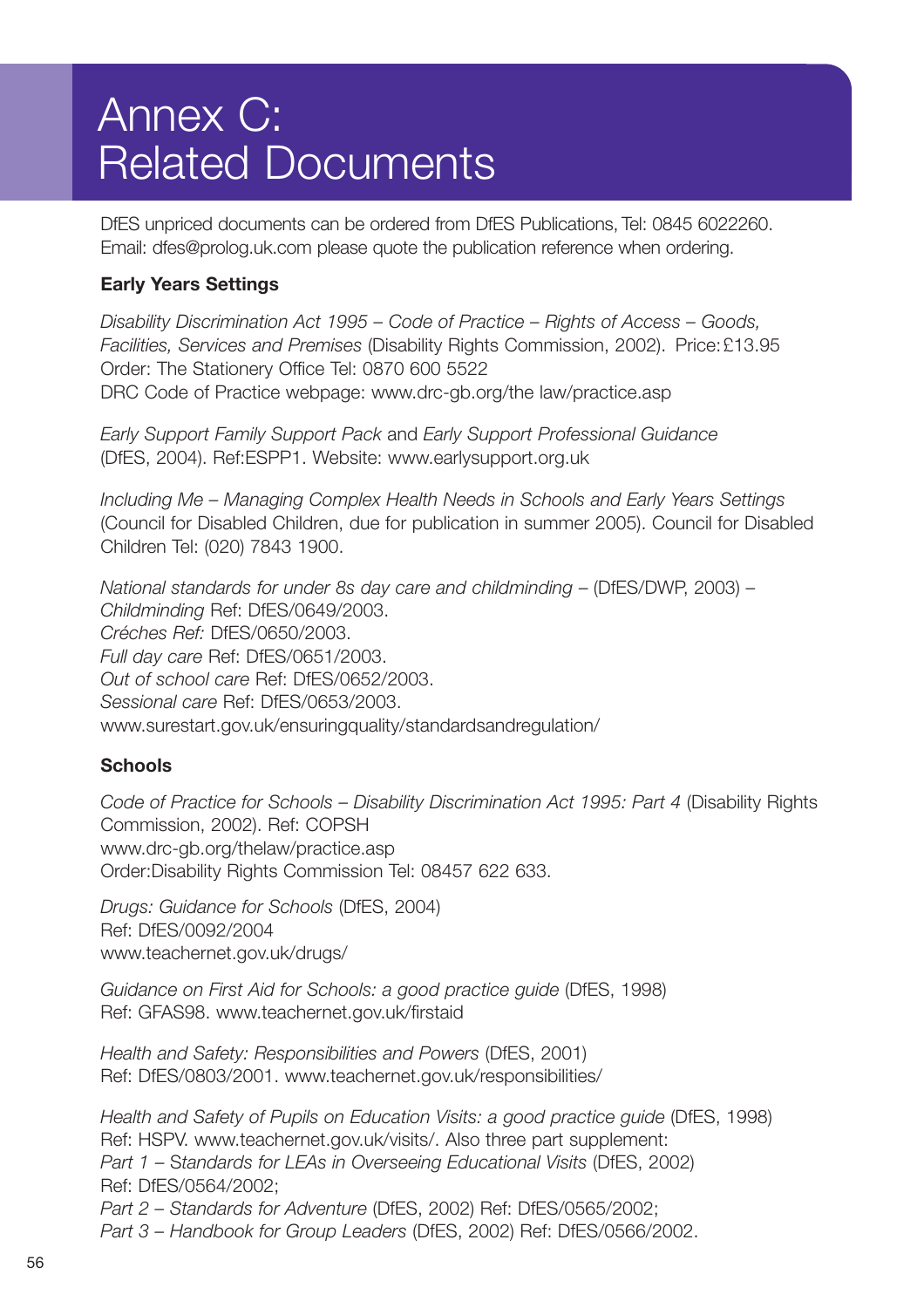*Home to school travel for pupils requiring special arrangements* (DfES, 2004) Ref: LEA/0261/2004 www.teachernet.gov.uk/wholeschool/sen/sentransport/

*Improving Attendance and Behaviour: Guidance on Exclusion from Schools and Pupil Referral Units* (DfES, 2004) Ref: DfES/0354/2004 www.teachernet.gov.uk/exclusion

*Insurance – A guide for schools* (DfES, 2003) Ref: DfES/0256/2003 www.teachernet.gov.uk/management/atoz/i/insurance/index.cfm?code=keyd

*School Admissions Code of Practice* (DfES, 2003) Ref: DfES/0031/2003 www.dfes.gov.uk/sacode/

*Special Educational Needs Code of Practice* (DfES, 2001) Ref: DfES/0581/2001 www.teachernet.gov.uk/teachinginengland/detail.cfm?id=390

*Standards for School Premises* (DfEE, 2000) Ref: DFEE/0029/2000 www.teachernet.gov.uk/sbregulatoryinformation

*Work Related Learning and the Law* (DfES, 2004) Ref: DfES/0475/2004 www.dfes.gov.uk/qualifications/document.cfm?sID=2

#### **Department of Health (including joint publications)**

*Guidance on infection control in schools and nurseries* (Department of Health/Department for Education and Employment/Public Health Laboratory Service, 1999) Download only from: Wired for Health at www.wiredforhealth.gov.uk/doc.php?docid=7199

*National Service Framework for Children and Young People and Maternity Services: Medicines and Children and Young People.* Website: www.dh.gov.uk/healthtopics (click on Children's Services). Order:DH Publications Tel: 08701 555 455

#### **Ofsted**

*Inspecting schools* – *Handbook for inspecting nursery and primary schools* Ref: HMI 1359. *Inspecting schools – Handbook for inspecting secondary schools* Ref: HMI 1360. *Inspecting schools – Handbook for inspecting special schools and pupil referral units*  Ref: HMI 1361. All Ofsted 2003. Priced. Order: The Stationery Office Tel:0870 600 5522 Or view online at www.ofsted.gov.uk/schools

*LEA Framework 2004 – Support for health and safety, welfare and child protection* (Ofsted, 2004)

Website only: www.ofsted.gov.uk/lea/index.cfm?fuseaction=inspectionGuidance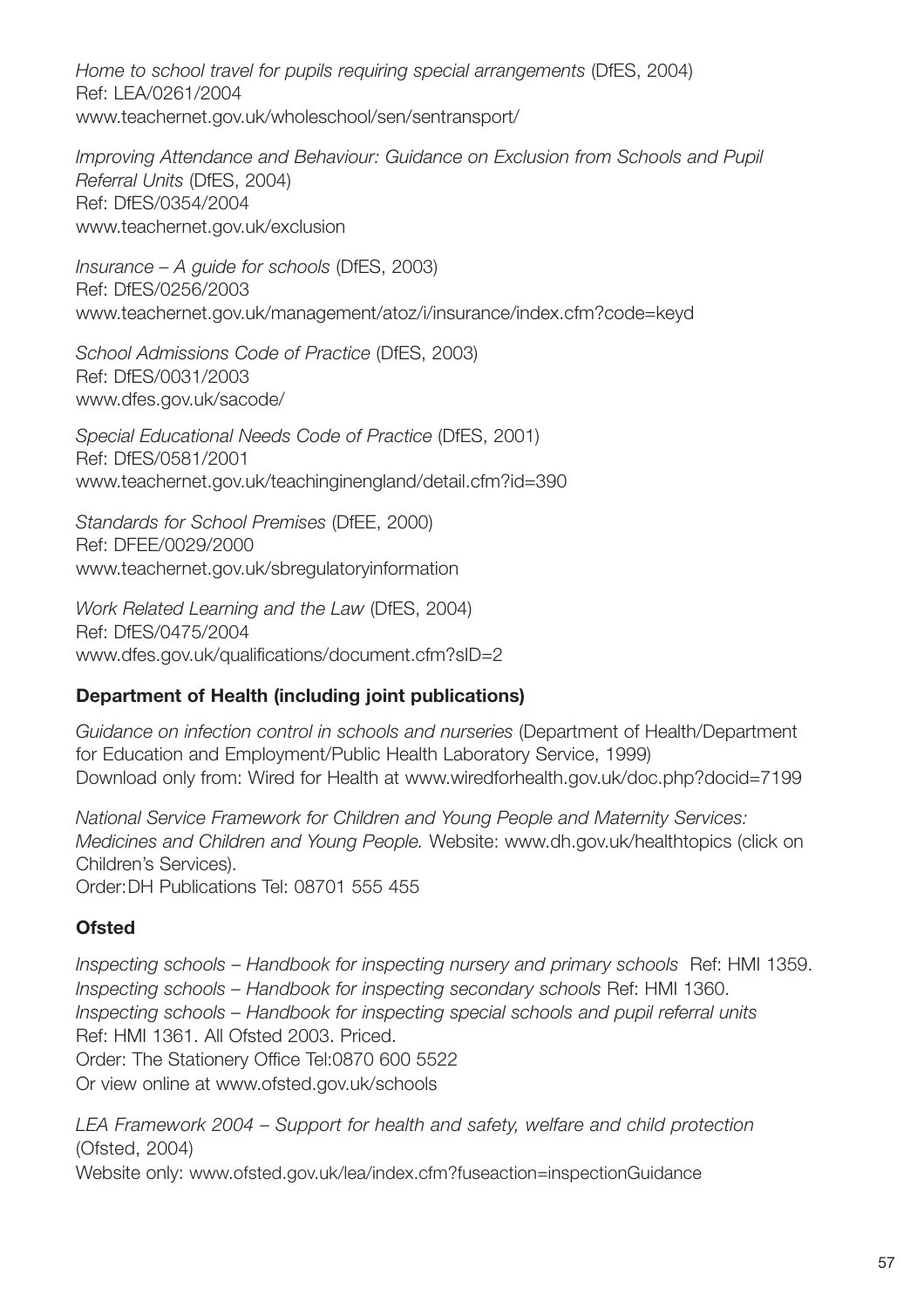# Annex D: Useful Contacts

#### **Allergy UK**

Allergy Help Line: (01322) 619864 Website: www.allergyfoundation.com

#### **The Anaphylaxis Campaign**

Helpline: (01252) 542029 Website: www.anaphylaxis.org.uk and www.allergyinschools.co.uk

#### **Association for Spina Bifida and Hydrocephalus**

Tel: (01733) 555988 (9am to 5pm) Website: www.asbah.org

**Asthma UK** (formerly the National Asthma Campaign) Adviceline: 08457 01 02 03 (Mon-Fri 9am to 5pm) Website: www.asthma.org.uk

#### **Council for Disabled Children**

Tel: (020) 7843 1900 Website: www.ncb.org.uk/cdc/

#### **Contact a Family**

Helpline: 0808 808 3555 Website: www.cafamily.org.uk

#### **Cystic Fibrosis Trust**

Tel: (020) 8464 7211 (Out of hours: (020) 8464 0623) Website: www.cftrust.org.uk

#### **Diabetes UK**

Careline: 0845 1202960 (Weekdays 9am to 5pm) Website: www.diabetes.org.uk

#### **Department for Education and Skills**

Tel: 0870 000 2288 Website:www.dfes.gov.uk

#### **Department of Health**

Tel: (020) 7210 4850 Website:www.dh.gov.uk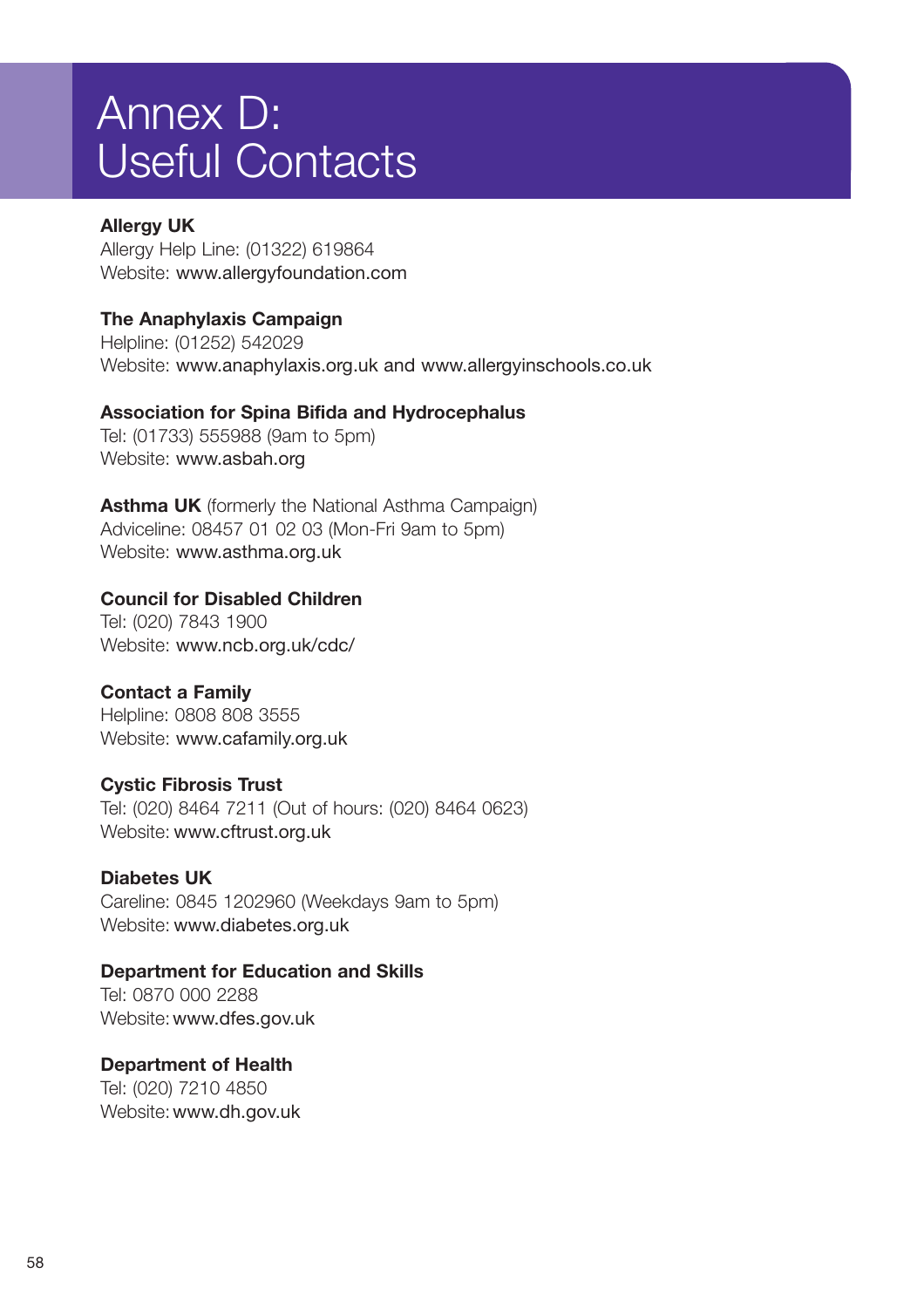#### **Disability Rights Commission (DRC)**

DRC helpline: 08457 622633 Textphone: 08457 622 644 Fax: 08457 778878 Website: www.drc-gb.org

#### **Epilepsy Action**

Freephone Helpline: 0808 800 5050 (Monday – Thursday 9am to 4.30pm, Friday 9am to 4pm) Website: www.epilepsy.org.uk

#### **Health and Safety Executive (HSE)**

HSE Infoline: 08701 545500 (Mon-Fri 8am-6pm) Website: www.hse.gov.uk

#### **Health Education Trust**

Tel: (01789) 773915 Website: www.healthedtrust.com

#### **Hyperactive Children's Support Group**

Tel: (01243) 551313 Website: www.hacsg.org.uk

#### **MENCAP**

Telephone: (020) 7454 0454 Website: www.mencap.org.uk

#### **National Eczema Society**

Helpline: 0870 241 3604 (Mon-Fri 8am to 8pm) Website: www.eczema.org

#### **National Society for Epilepsy**

Helpline: (01494) 601400 (Mon-Fri 10am to 4pm) Website: www.epilepsynse.org.uk

#### **Psoriasis Association**

Tel: 0845 676 0076 (Mon-Thurs 9.15am to 4.45pm Fri 9.15am to 16.15pm) Website: www.psoriasis-association.org.uk/

#### **Sure Start**

Tel: 0870 000 2288 Website: www.surestart.gov.uk